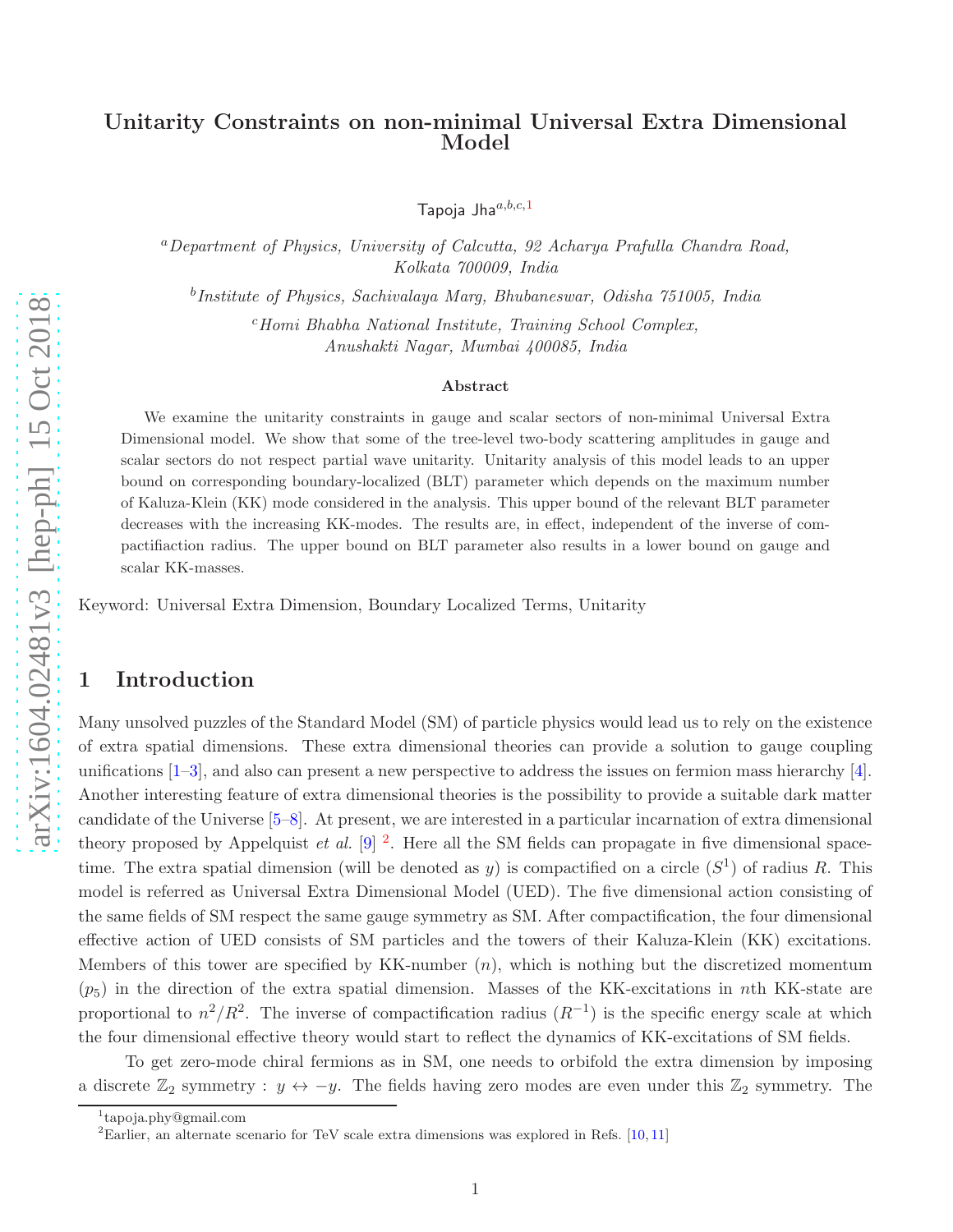$n = 0$  mode in this theory is identified as SM particles. Fields which are odd under  $\mathbb{Z}_2$  transformation have only higher mode KK-excitations. The resulting manifold is called  $S^1/\mathbb{Z}_2$  orbifold with effective domain of y being from 0 to  $\pi R$ . These two boundary points are called the *fixed points* of orbifold. Orbifolding breaks the translational invariance along y. Consequently the momentum  $p_5$  in the fifth direction is no longer conserved. Thus KK-number is violated. There remains an additional discrete symmetry  $(y \to y + \pi R)$ called KK-parity, which for nth KK-mode is  $(-1)^n$ . The conserved KK-parity ensures the stability of the lightest Kaluza-Klein particle (LKP) resulting in a good dark matter candidate [\[5–](#page-36-3)[8,](#page-37-0) [12\]](#page-37-4). The tree-level spectrum in this model (UED) is highly degenerate. Radiative corrections to KK-masses partially lift the degeneracy [\[13\]](#page-37-5). The mass corrections are composed of two types:  $(i)$  correction from the compactification, which is called bulk correction and *(ii)* boundary correction which arises due to orbifolding. The mass shift coming from boundary corrections are not finite as bulk corrections, but are logarithmically divergent having a dependence on the unknown cut-off scale Λ. The counterterms are localized at boundary points. In minimal UED (mUED) scenario boundary terms are assumed to be vanishing at the cut-off scale  $\Lambda$ , whereas in non-minimal UED (nmUED) this approximation is relaxed  $[14-18]$ . For unitarity analysis in scalar and gauge sectors of nmUED model, the kinetic terms of the scalar and gauge fields and also the mass and potential terms of scalar fields are added to their respective five dimensional actions at the boundary points. Coefficients of the boundary-localized terms (BLTs) are the free parameters of this model.

Many theoretical and phenomenological aspects of nmUED have been discussed in [\[17](#page-37-8)[–21\]](#page-37-9). Rigorous studies have been performed to constrain non-minimal parameters from the perspective of electroweak observables [\[19,](#page-37-10) [20,](#page-37-11) [22\]](#page-37-12), relic density [\[23\]](#page-37-13) and from LHC experiments [\[24](#page-38-0)[–28\]](#page-38-1). A lower limit on the inverse of compactification radius has been estimated from Higgs production and decay [\[29\]](#page-38-2),  $Z \to b\bar{b}$  decay [\[30\]](#page-38-3) and from a study of  $B_s \to \mu^+\mu^-$  [\[31\]](#page-38-4). Rare top decay channels have been discussed elaborately in nmUED scenario in [\[32\]](#page-38-5).

Though various studies have been performed in nmUED scenario to constrain the lower limit of the inverse of compactification radius  $R^{-1}$  and to constrain BLT parameters [\[24,](#page-38-0) [30,](#page-38-3) [32\]](#page-38-5), no studies have been done yet to set the upper limit on BLT parameters. The boundary terms which are generated by radiative corrections [\[13,](#page-37-5) [33\]](#page-38-6) are evidently loop suppressed. But it is not evident what is the actual range of BLT parameters which are the coefficients of boundary terms, the new parameters of the theory. We do not know whether it should be very small as they are the coefficients of boundary terms which are originated from radiative corrections, or they might have some higher values. In nmUED the boundary terms can be viewed as some effective operators with unknown coefficients. So a study of unitarity is essential for determining their upper bound in four dimensional effective theory. In this article, a detailed study on unitarity has been performed in gauge and scalar sectors of nmUED scenario to set an upper bound on gauge and scalar BLT parameters.

The paper is organized as follows. In the next section the basic idea to implement the unitarity constraint is discussed. In section 3, necessary Lagrangian and interactions in nmUED framework are given. In section 4, necessary processes are referred. The numerical results including the constraints on the upper bound of the nmUED parameters will be demonstrated in section 5. Finally in section 6, we will summarize the results and observations.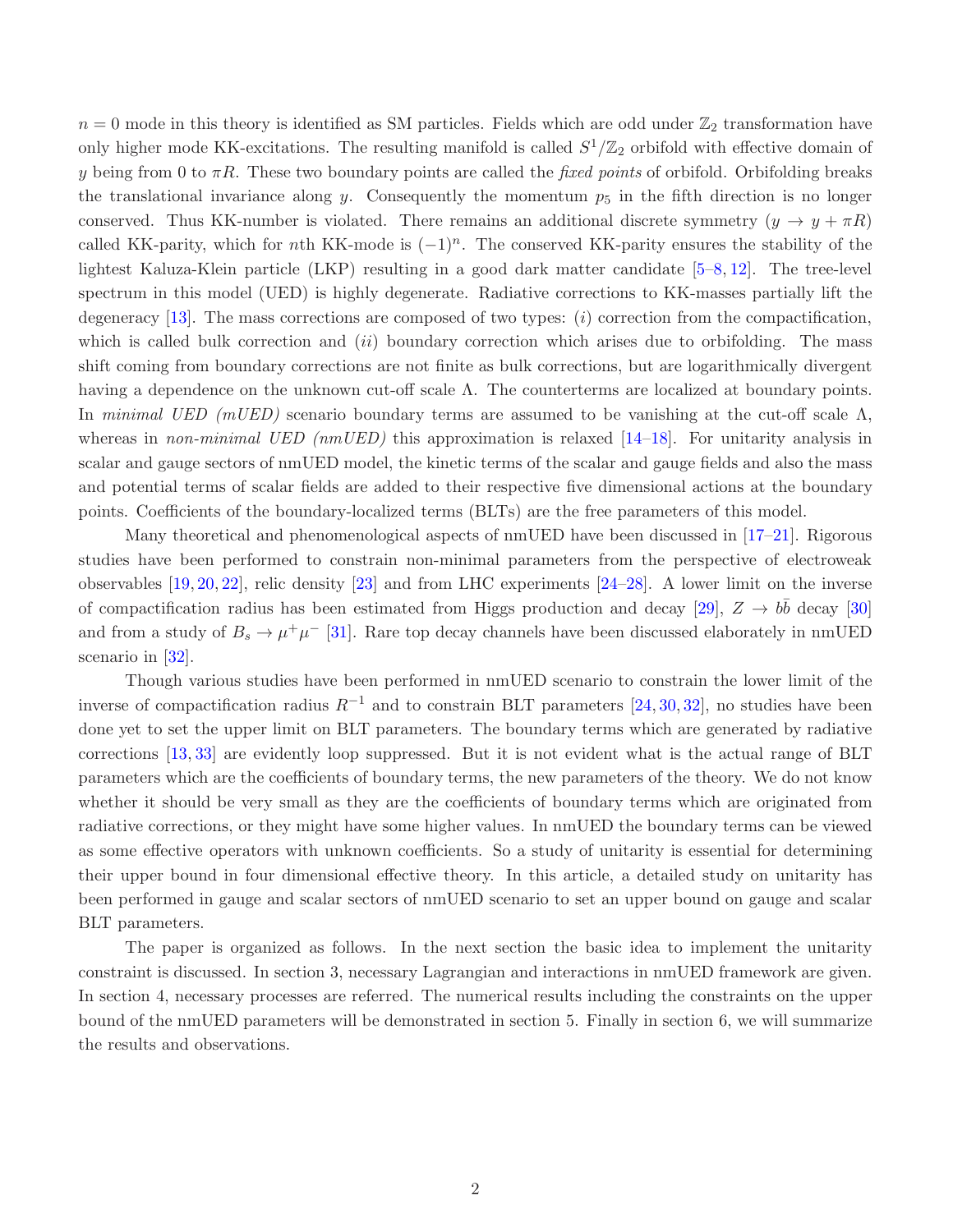### 2 Unitarity Constraints

Any 2  $\rightarrow$  2 scattering amplitudes  $\mathcal{M}(\theta)$  can be expressed in terms of an infinite sum of partial waves as

$$
\mathcal{M}(\theta) = 16\pi \sum_{J=0}^{\infty} a_J (2J+1) P_J(\cos \theta), \qquad (1)
$$

where  $a_J$  is the scattering amplitude of J<sup>th</sup> partial wave,  $\theta$  is the scattering angle and  $P_J(\cos \theta)$  is Jth order Legendre polynomial. Several two-body scattering amplitudes have been analyzed in the context of SM in a seminal paper by Lee, Quigg and Thacker (LQT) [\[34\]](#page-38-7). Following Ref. [\[34,](#page-38-7) [35\]](#page-38-8), one can translate the unitarity constraints of scattering amplitudes on partial-wave coefficients, in particular on the zeroth partial wave amplitudes  $a_0$  as

<span id="page-2-0"></span>
$$
|\text{Re}(a_0)| \le \frac{1}{2}.\tag{2}
$$

In the high energy limit, by virtue of equivalence theorem [\[34\]](#page-38-7), the unphysical scalars can be used instead of the original longitudinal components of the gauge bosons and the relevant  $2 \rightarrow 2$  scatterings should get contributions from the quartic couplings. The contribution from trilinear couplings should safely be ignored due to the fact that the diagrams originating from the trilinear couplings will have an  $E^2$ -suppression coming from the intermediate propagators. A t-matrix, which is  $t^0$  for  $J=0$ , can be constructed from different two-particle states represented as rows and columns [\[34\]](#page-38-7). Consequently each matrix element will give the scattering amplitude between the corresponding 2-particle state in the row and in the column. Evidently, the constraints on the bounds on the eigenvalues of the  $t^0$  matrix will imply

<span id="page-2-1"></span>
$$
|\mathcal{M}| \le 8\pi. \tag{3}
$$

However, the calculation of the eigenvalues of matrix stated above can be extremely complicated in case of nmUED. In some cases, the trilinear couplings are effectively proportional to KK-masses. Thus in that case, one can not simply ignore the contributions from trilinear couplings, and evidently the matrix elements are not simple numbers but are functions of s, where  $\sqrt{s}$  is the centre of mass energy of the respective processes. So one can end up with an intractable determinant [\[36\]](#page-38-9). But single scattering channel is not enough to analyze the bad high energy behavior in five dimensional compactified theory, rather coupled channel analysis is suitable for the study of unitarity violation [\[35\]](#page-38-8). For an optimal implementation of the unitarity constraints we should consider all the processes involved in the analysis, i.e. we should consider the matrix elements  $\mathcal{M}_{ij} = \mathcal{M}_{i \to j}$ , where, i and j symbolically present all possible 2-particle states. For single channel analysis, or to be specific, in the present case, in  $n, n \rightarrow n, n$  analysis, we actually omit some of the possible 2-particle states. Coupled channel analysis exhaustively includes all possible 2-particle states and consequently results in higher dimensional matrices. Those higher dimensional matrices in turn result in large number of eigenvalues (which is the immediate result of the inclusion of all possible states) implying much larger constraints on the parameter. Coupled channel analysis is performed by constructing  $t^0$  matrix for all suitable channels and finding the eigenvalues as functions of model parameters and also demanding no eigenvalue exceeds  $8\pi$ . Thus, in the present scenario, at first we would like to find the expressions of  $a_0$ for every possible  $2 \rightarrow 2$  processes in the entire scalar sector of nmUED model, where the quartic couplings are not suppressed by KK-masses and can constrain the scalar and gauge BLKT parameters from Eq. [2.](#page-2-0)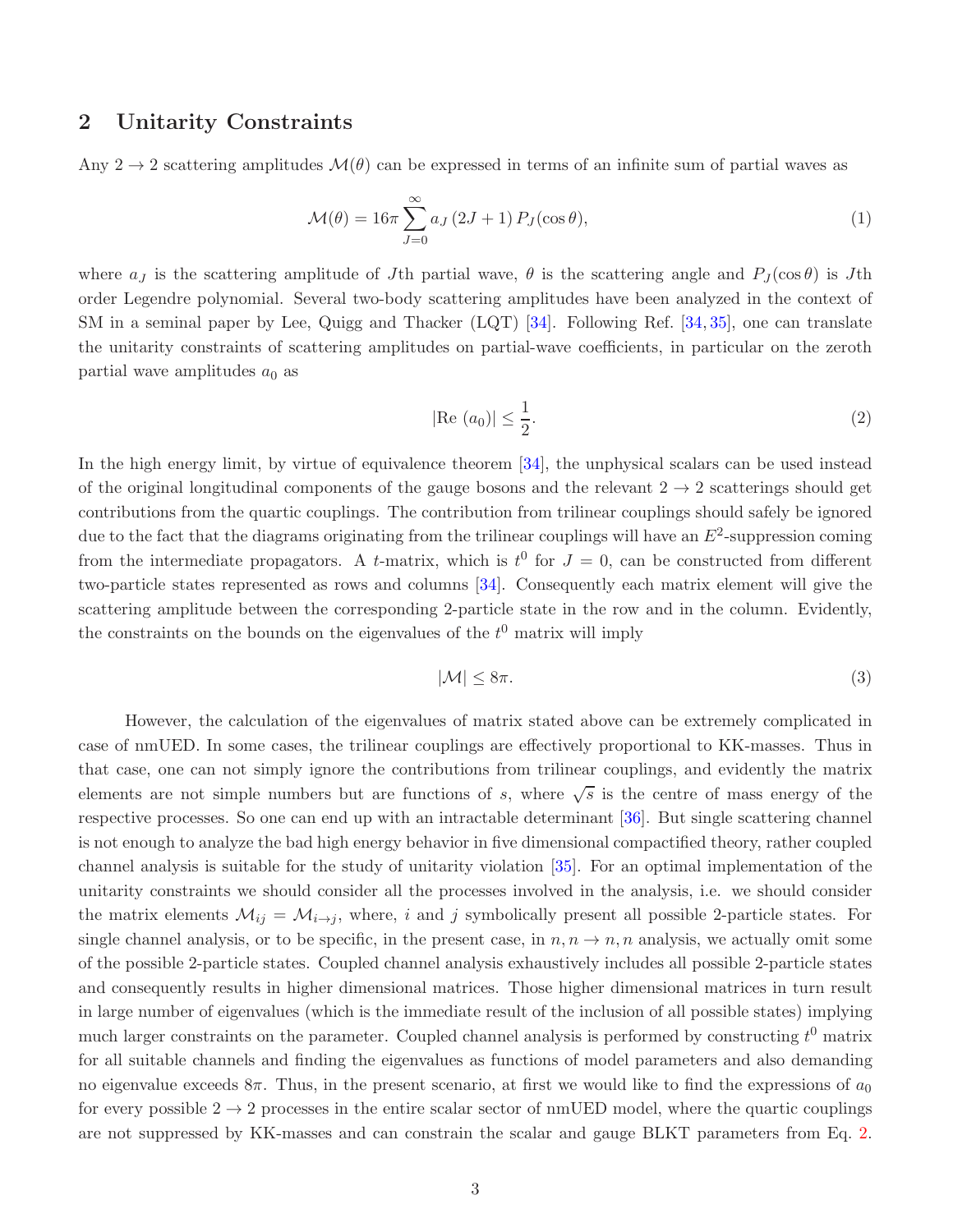Then we can perform the coupled channel analysis with some selective channels which do not eventually fall with s and can further constrain the parameters of the model using Eq.  $3$ .

### <span id="page-3-4"></span>3 A Review of nmUED Framework

Now we will very briefly discuss the scalar and gauge sector of nmUED model. A more detailed analysis of this model can be found in Refs. [\[14](#page-37-6)[–16,](#page-37-14)[20,](#page-37-11)[21,](#page-37-9)[23–](#page-37-13)[27,](#page-38-10)[29–](#page-38-2)[32\]](#page-38-5). The action of gauge fields and scalar fields are given as follows :

<span id="page-3-3"></span>
$$
S_G = \int d^4x \int_0^{\pi R} dy \Big[ -\frac{1}{4} F^{MNa} F_{MN}^a - \frac{r_g}{4} \{ \delta(y) + \delta(y - \pi R) \} F^{\mu\nu a} F_{\mu\nu}^a - \frac{1}{4} B^{MN} B_{MN} - \frac{r_g}{4} \{ \delta(y) + \delta(y - \pi R) \} B^{\mu\nu} B_{\mu\nu} \Big],
$$
  
\n
$$
S_{\Phi} = \int d^4x \int_0^{\pi R} dy \Big[ (D^M \Phi)^{\dagger} (D_M \Phi) + \mu_5^2 \Phi^{\dagger} \Phi - \lambda_5 (\Phi^{\dagger} \Phi)^2 + \{ \delta(y) + \delta(y - \pi R) \} \{ r_{\phi} (D^{\mu} \Phi)^{\dagger} (D_{\mu} \Phi) + \mu_B^2 \Phi^{\dagger} \Phi - \lambda_B (\Phi^{\dagger} \Phi)^2 \} \Big],
$$
  
\n(5)

where, a is the  $SU(2)_L$  gauge index. The five dimensional Lorentz indices are given by  $M, N = 0, 1, 2, 3, 4$ with the metric convention  $g_{MN} \equiv \text{diag}(+1, -1, -1, -1, -1)$ . The convention of covariant derivative  $D_M$ , field strength tensors  $F_{MN}^a$  and  $B_{MN}$  of respective  $SU(2)_L$  and  $U(1)_Y$  gauge groups and the convention of  $\Gamma_M$  are the same as given in Refs. [\[30,](#page-38-3) [32\]](#page-38-5).

Here,  $\Phi$  is the standard Higgs doublet. The symbols  $\mu_5$  and  $\lambda_5$  respectively represent the 5D bulk Higgs mass parameter and scalar self-coupling. The BLKT parameters for the gauge and scalar fields are  $r_g$  and  $r_\phi$  respectively;  $\mu_B$  and  $\lambda_B$  are the boundary-localized Higgs mass parameter and the scalar quartic coupling respectively.

For the zero-mode of Higgs to be flat  $[22, 25]$  $[22, 25]$  the following conditions must hold  $3$ .

<span id="page-3-2"></span>
$$
\mu_B^2 = r_\phi \mu_5^2 \text{ and } \lambda_B = r_\phi \lambda_5. \tag{6}
$$

In the limit,  $r_{\phi} = r_g$  the scalar and gauge fields will have the same y-dependent profile given in Eqs. [7](#page-3-1) and [8.](#page-4-0) If the two BLT parameters are taken to be different, the breakdown of electroweak symmetry results in a term proportional to  $r_{\phi}$  in the differential equations governing the dynamics of gauge profile in y direction [\[25,](#page-38-11)[37,](#page-38-12)[38\]](#page-38-13). Consequently, the y-profile solutions of gauge field will be different from what is given below (Eqs. [7](#page-3-1) and [8\)](#page-4-0). Throughout the analysis, the two BLKT parameters will be taken as equal to avoid the complications. Thus the y-dependent wave functions for scalar or gauge fields for nth KK-mode with appropriate boundary conditions are given by

<span id="page-3-1"></span>
$$
f_{\phi}^{n} = N_{\Phi n} \begin{cases} \frac{\cos(M_{\Phi_n} \left(y - \frac{\pi R}{2}\right))}{C_{\Phi_n}} & \text{for } n \text{ even,} \\ \frac{-\sin(M_{\Phi_n} \left(y - \frac{\pi R}{2}\right))}{S_{\Phi_n}} & \text{for } n \text{ odd.} \end{cases}
$$
(7)

<span id="page-3-0"></span><sup>&</sup>lt;sup>3</sup>If the boundary parameters are unequal the mass term would involve KK-mode mixing and diagonalization of KK-mass matrix would modify the wave functions implying a y-dependent zero mode [\[22\]](#page-37-12).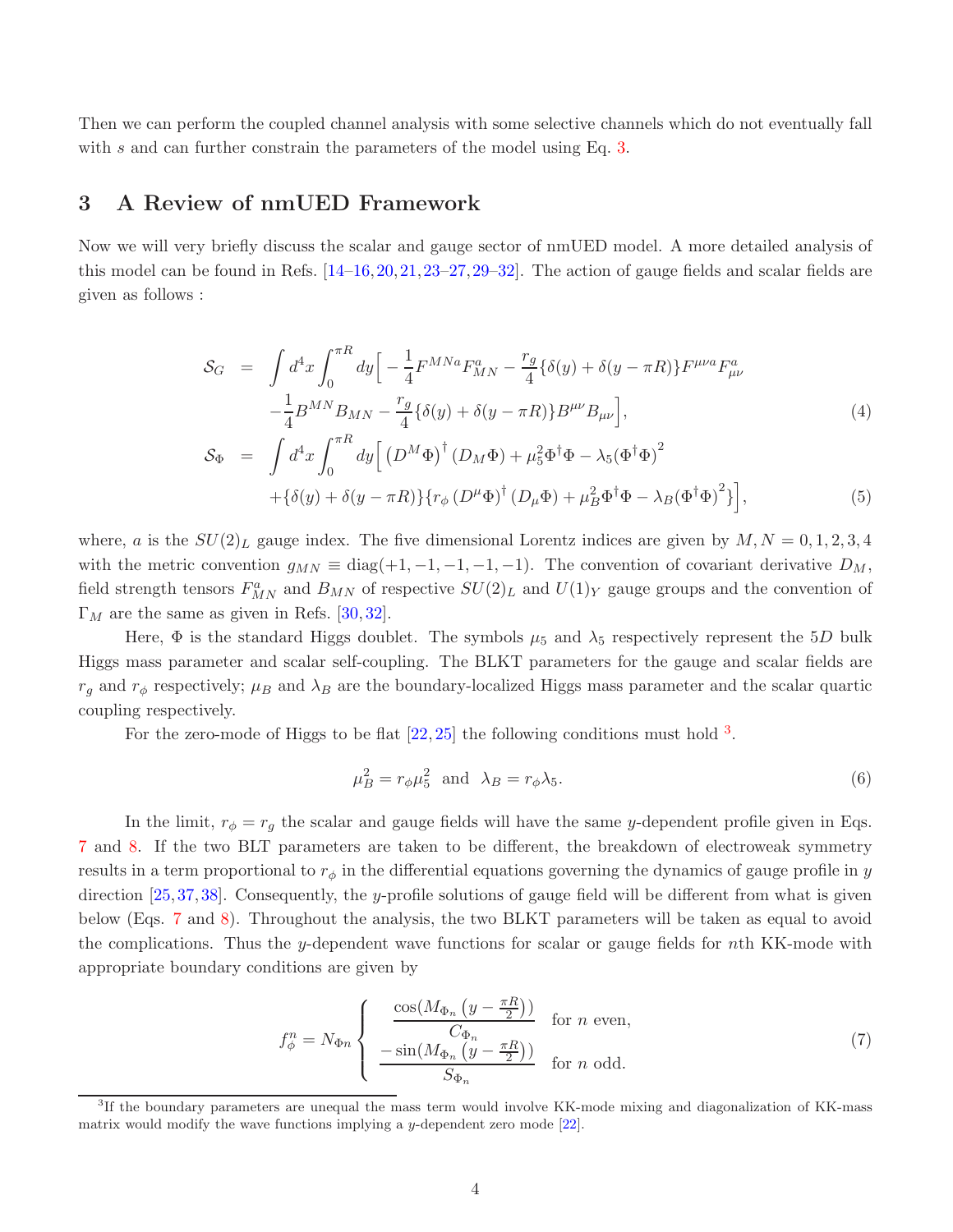Since the fifth component of gauge field are projected out by  $\mathbb{Z}_2$  odd condition, no zero-mode appears for  $W_5^{\pm}$ , and the *y*-profile for *n*th KK-mode is given by [\[25,](#page-38-11) [30–](#page-38-3)[32,](#page-38-5) [37\]](#page-38-12)

<span id="page-4-0"></span>
$$
g_{\phi}^{n} = N_{\Phi n} \begin{cases} \frac{\sin(M_{\Phi n} \left(y - \frac{\pi R}{2}\right))}{C_{\Phi n}} & \text{for } n \text{ even,} \\ \frac{\cos(M_{\Phi n} \left(y - \frac{\pi R}{2}\right))}{S_{\Phi n}} & \text{for } n \text{ odd,} \end{cases}
$$
(8)

with

$$
C_{\Phi_n} = \cos\left(\frac{M_{\Phi_n}\pi R}{2}\right) , \quad S_{\Phi_n} = \sin\left(\frac{M_{\Phi_n}\pi R}{2}\right). \tag{9}
$$

These wave functions  $f_{\phi}^n$  and  $g_{\phi}^n$  satisfy the orthonormality conditions

$$
\int dy \left[1 + r_f \{\delta(y) + \delta(y - \pi R)\}\right] f_{\phi}^n(y) f_{\phi}^m(y) = \delta^{nm} = \int dy g_{\phi}^n(y) g_{\phi}^m(y). \tag{10}
$$

which give the normalization constant as

$$
N_{\Phi n} = \sqrt{\frac{2}{\pi R}} \left[ \frac{1}{\sqrt{1 + \frac{r_{\phi}^2 M_{\Phi n}^2}{4} + \frac{r_{\phi}}{\pi R}}} \right].
$$
\n(11)

The mass  $M_{\Phi n}$  of the nth KK-mode now satisfies the following transcendental equations

$$
r_{\phi}M_{\Phi n} = \begin{cases} -2\tan\left(\frac{M_{\Phi n}\pi R}{2}\right) & \text{for } n \text{ even,} \\ 2\cot\left(\frac{M_{\Phi n}\pi R}{2}\right) & \text{for } n \text{ odd,} \end{cases}
$$
(12)

and the KK-masses are not equal to  $n/R$  as in UED. Evidently,  $M_{\Phi n}$  vanishes for zero modes  $(n = 0)$ .

Here  $\tilde{g}$  and  $\tilde{g}'$ , the five dimensional gauge coupling constants are related to their four dimensional counterparts  $g$  and  $g'$  by

<span id="page-4-1"></span>
$$
g(g') = N_{\Phi 0} \tilde{g}(\tilde{g}') = \frac{\tilde{g}(\tilde{g}')}{\sqrt{r_g + \pi R}}.
$$
\n(13)

As we will do our calculations in 't-Hooft Feynman gauge, the gauge fixing actions are very essential for the calculation and the gauge-fixing actions are given by

$$
\mathcal{S}_{GF}^{A} = -\frac{1}{2\xi_y} \int d^4x \int_0^{\pi R} dy \Big( \partial_{\mu} A^{\mu} + \xi_y \partial_5 A^5 \Big)^2, \tag{14}
$$

$$
\mathcal{S}_{GF}^{Z} = -\frac{1}{2\xi_y} \int d^4x \int_0^{\pi R} dy \Big\{ \partial_{\mu} Z^{\mu} + \xi_y (\partial_5 Z^5 - iM_Z \chi \{ 1 + r_{\phi} (\delta(y) + \delta(y - \pi R)) \} ) \Big\}^2, \tag{15}
$$

$$
\mathcal{S}_{GF}^{W} = -\frac{1}{\xi_{y}} \int d^{4}x \int_{0}^{\pi R} dy \Big| \partial_{\mu} W^{\mu+} + \xi_{y} (\partial_{5} W^{5+} - i M_{W} \phi^{+} \{1 + r_{\phi} (\delta(y) + \delta(y - \pi R))\}) \Big|^{2}.
$$
 (16)

In the above,  $M_Z$  and  $M_W$  are the respective masses of the Z and W boson;  $S_{GF}^A$ ,  $S_{GF}^Z$  and  $S_{GF}^W$  are the gauge fixing actions for photon, Z boson and W boson respectively. The y-dependent gauge fixing parameter  $\xi_y$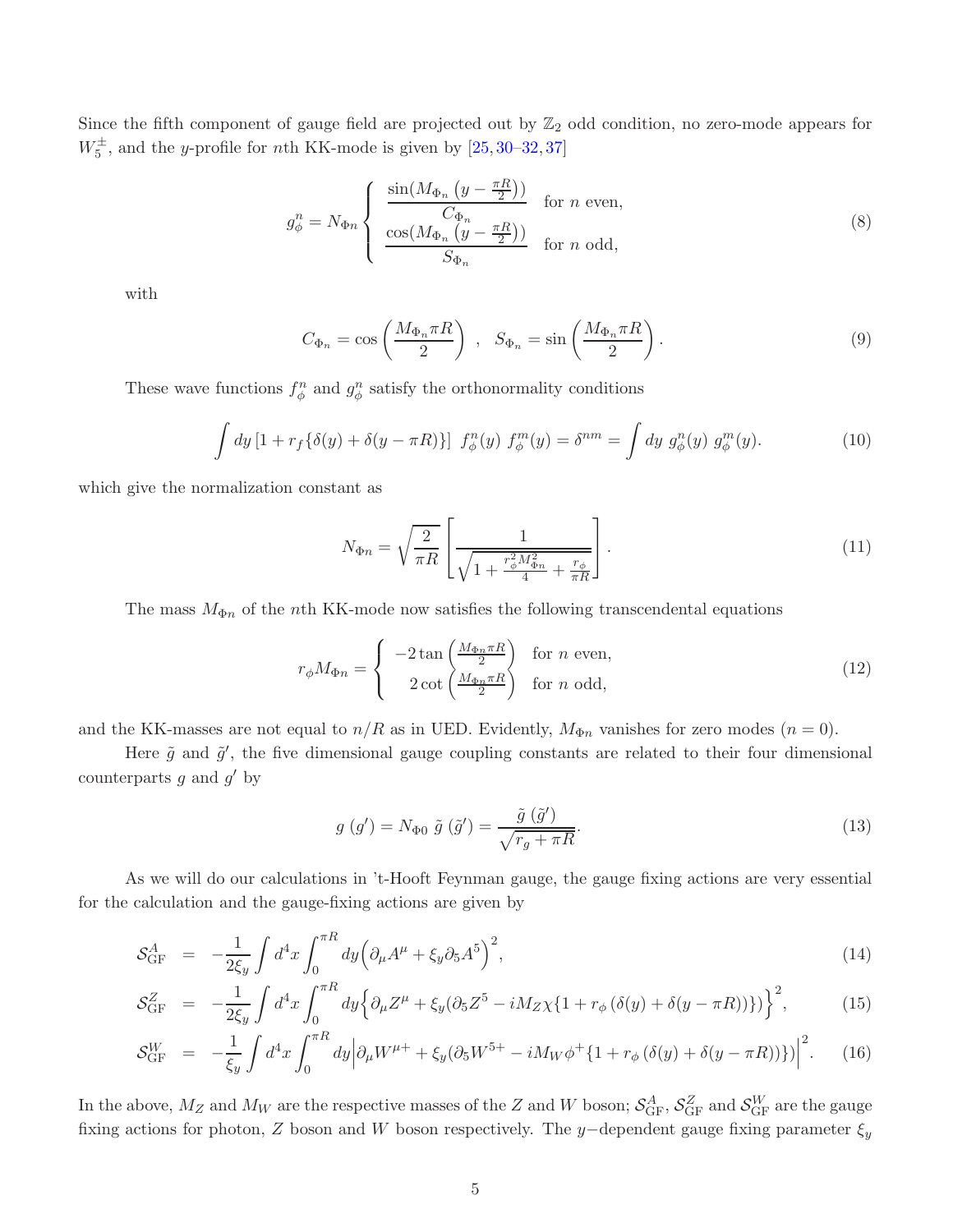is related to the y-independent gauge fixing parameter  $\xi$  (equal to 1 in Feynman gauge, and 0 in Landau gauge) by [\[30–](#page-38-3)[32,](#page-38-5) [37\]](#page-38-12)

$$
\frac{1}{\xi_y} = \frac{1}{\xi} \{ 1 + r_{\phi} (\delta(y) + \delta(y - \pi R)) \}.
$$
 (17)

While dealing with the four dimensional effective Lagrangian there exist bilinear terms involving the KK-excitations (from first and higher KK-levels) of the 5th components of Z bosons and the KK-excitations of  $\chi^0$  of the Higgs doublet field; and similarly there are mixing terms between the 5th component of  $W^{\pm}$  and the KK-excitations of  $\phi^{\pm}$  of the Higgs doublet field [\[39\]](#page-38-14). Mixing between  $A_{\mu}^{n}$  and  $A_{5}^{n}$  cancels by adding  $\mathcal{S}_{GF}^{A}$ , and the new spectrum consists of a massless zero-mode photon, a tower of KK-modes with masses  $M_{\Phi n}^2$  for both  $A_{\mu}^{n}$  and  $A_{5}^{n}$ . Using the gauge fixing actions and appropriate mode functions of gauge and scalar fields (Eqs. [7,](#page-3-1) [8\)](#page-4-0) and finally integrating over y, the mass matrices for the mixing between KK-modes of  $Z^5$  and  $\chi^n$  and that for the mixing between the KK-modes of  $W_5^{\pm n}$  and  $\phi^{\pm n}$  are respectively given by

<span id="page-5-0"></span>
$$
\left(Z^{5n} \chi^n\right) \begin{pmatrix} M_Z^2 + \xi M_{\Phi n}^2 & (1-\xi) M_Z M_{\Phi n} \\ (1-\xi) M_Z M_{\Phi n} & M_{\Phi n}^2 + \xi M_Z^2 \end{pmatrix} \begin{pmatrix} Z^{5n} \\ \chi^n \end{pmatrix},\tag{18}
$$

<span id="page-5-1"></span>and

$$
\begin{pmatrix} W_5^{(n)-} & \phi^{(n)-} \end{pmatrix} \begin{pmatrix} M_W^2 + \xi M_{\Phi n}^2 & -i(1-\xi)M_W M_{\Phi n} \\ i(1-\xi)M_W M_{\Phi n} & M_{\Phi n}^2 + \xi M_W^2 \end{pmatrix} \begin{pmatrix} W_5^{(n)+} \\ \phi^{(n)+} \end{pmatrix} + \text{h.c.} \quad (19)
$$

Diagonalization of the mass matrices [18](#page-5-0) leads to a tower of Goldstone modes of  $Z(G_Z^n)$  with mass squared  $\xi(M_{\Phi n}^2 + M_Z^2)$  and a physical CP-odd scalars  $(A^n$  with mass squared  $M_{\Phi n}^2 + M_Z^2$  respectively given as

$$
G_Z^n = \frac{1}{M_{Z_n}} \left( -M_{\Phi n} Z^{5n} + M_Z \chi^n \right),
$$
  

$$
A^n = \frac{1}{M_{Z_n}} \left( M_{\Phi n} \chi^n + M_Z Z^{5n} \right).
$$

Diagonalization of another set of matrices [19](#page-5-1) also generates KK-tower of charged Goldstone bosons (with mass squared  $\xi(M_{\Phi n}^2 + M_W^2)$  and a physical charged Higgs pair (with mass squared  $M_{\Phi n}^2 + M_W^2$ ) given by

$$
G^{\pm(n)} = \frac{1}{M_{W_n}} \left( M_{\Phi n} W^{\pm 5(n)} \mp i M_W \phi^{\pm(n)} \right),
$$
  

$$
H^{\pm(n)} = \frac{1}{M_{W_n}} \left( M_{\Phi n} \phi^{\pm(n)} \mp i M_W W^{\pm 5(n)} \right).
$$

The fields  $Z^{\mu n}$ ,  $G_Z^n$  and  $A^n$  all posses the common mass eigenvalue as  $M_{Zn} \equiv \sqrt{M_{\Phi n}^2 + M_Z^2}$ . Similarly  $W^{\mu(n)\pm}$ ,  $G^{(n)\pm}$  and  $H^{(n)\pm}$  share the same mass eigenvalue  $M_{Wn} \equiv \sqrt{M_{\Phi n}^2 + M_W^2}$  in 't-Hooft Feynman gauge  $(\xi = 1)$ . The above combinations of charged Higgs and charged Goldstone ensure the vanishing coupling of  $A^{\mu 0}H^{n\pm}W^{n\mp}_{\nu}$ .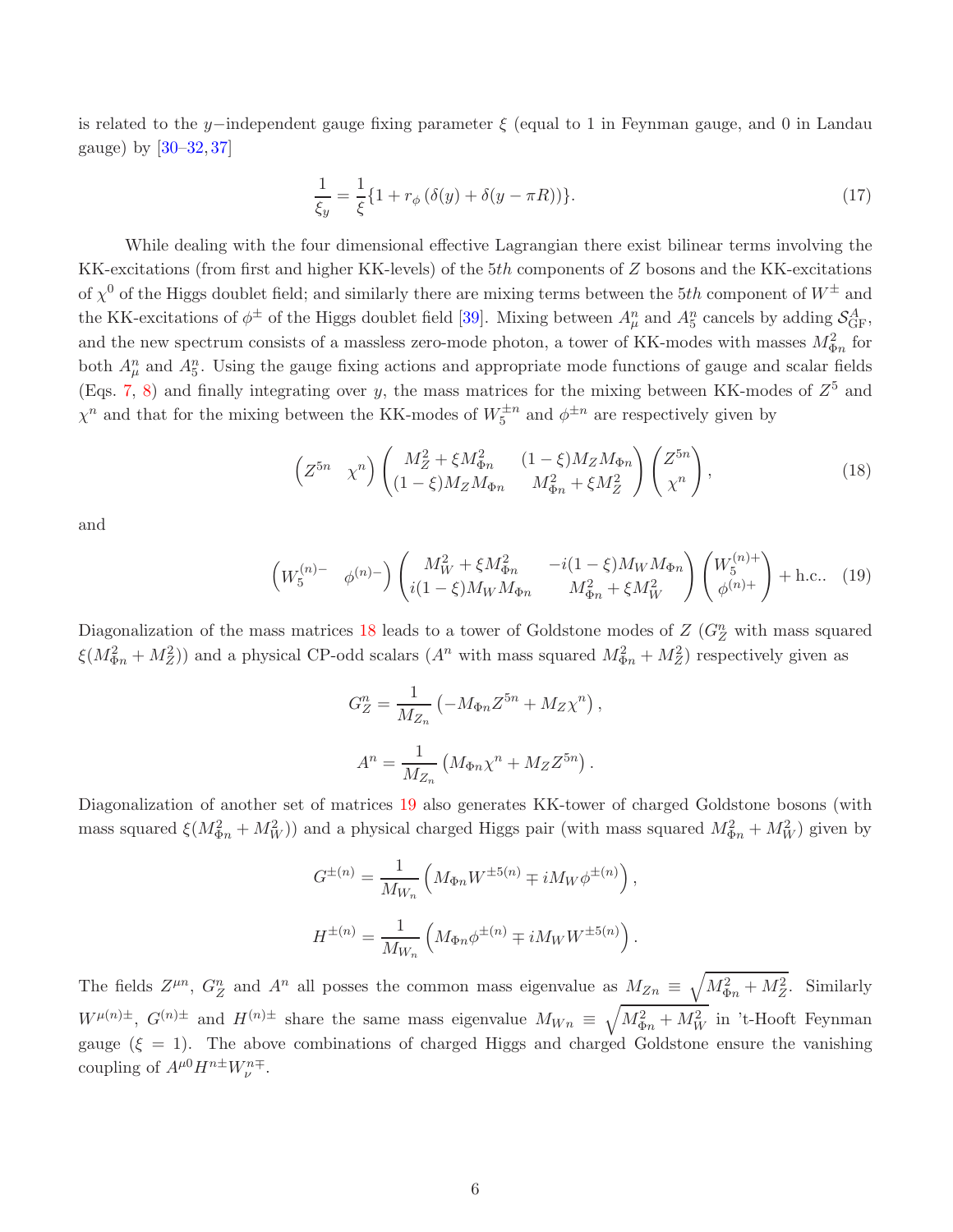Substituting Eq. [6](#page-3-2) in Eq. [5,](#page-3-3) we can have the form of five dimensional Lagrangian of scalar field  $\mathcal{L}_{\phi}$  as

<span id="page-6-0"></span>
$$
\mathcal{L}_{\phi} = \int_{0}^{\pi R} dy \Big[ \{ 1 + r_{\phi} (\delta(y) + \delta(y - \pi R)) \} (D^{\mu} \Phi)^{\dagger} (D_{\mu} \Phi) + \{ 1 + r_{\phi} (\delta(y) + \delta(y - \pi R)) \} (\mu_{5}^{2} \Phi^{\dagger} \Phi - \lambda_{5} (\Phi^{\dagger} \Phi)^{2}) - (D_{5} \Phi)^{\dagger} (D_{5} \Phi) \Big].
$$
\n(20)

The terms  $\int_0^{\pi R} dy \{1 + r_\phi (\delta(y) + \delta(y - \pi R))\} (\mu_5^2 \Phi^\dagger \Phi - \lambda_5 (\Phi^\dagger \Phi)^2)$  and  $\int_0^{\pi R} dy \{-(D_5 \Phi)^\dagger (D_5 \Phi)\}\$  in the above equation give the required scalar interactions. Only scalar interactions are required, as in high energy limit, we can replace all the longitudinal modes of gauge bosons by their corresponding unphysical scalars, i.e., Goldstone modes by exploiting equivalence theorem. Higgs doublet  $\Phi$  can be expanded [\[40,](#page-39-0)[41\]](#page-39-1) in terms of zero-mode and its KK-tower as

$$
\Phi = \frac{1}{\sqrt{r_{\phi} + \pi R}} \Phi^0 + \Phi^n f_{\phi}^n,
$$

and  $D_5\Phi$  can be written as

$$
D_5\Phi = -M_{\Phi n}\Phi^n g^n_\phi - i\widetilde{\mathcal{X}}^n g^n_\phi \frac{\Phi^0}{\sqrt{r_\phi + \pi R}} - i\widetilde{\mathcal{X}}^p g^n_\phi \Phi^n f^n_\phi,
$$

where,

$$
\widetilde{\mathcal{X}}^n = \frac{1}{2} \begin{pmatrix} \widetilde{g}W_5^{n3} + \widetilde{g}'B_5^n & \sqrt{2}\widetilde{g}W_5^{n+} \\ \sqrt{2}\widetilde{g}W_5^{n-} & -\widetilde{g}W_5^{n3} + \widetilde{g}'B_5^n \end{pmatrix}
$$
\n(21)

Substituting all the required y-profile in the above and integrating over  $y$ , the final form of the last two parts of Eq. [20](#page-6-0) (denoted as  $\mathcal{L}_1$  and  $\mathcal{L}_2$ ) can be represented as

<span id="page-6-1"></span>
$$
\mathcal{L}_{1} = \mu^{2}(\Phi^{0\dagger}\Phi^{0}) - \lambda(\Phi^{0\dagger}\Phi)^{2} + \mu^{2}(\Phi^{n\dagger}\Phi^{n}) - 2\lambda(\Phi^{0\dagger}\Phi^{0})(\Phi^{n\dagger}\Phi^{n}) \n- \lambda(\Phi^{0\dagger}\Phi^{n} + \Phi^{n\dagger}\Phi^{0})(\Phi^{0\dagger}\Phi^{n} + \Phi^{n\dagger}\Phi^{0}) - 2\lambda \mathcal{I}^{npq}(\Phi^{0\dagger}\Phi^{n} + \Phi^{n\dagger}\Phi^{0})(\Phi^{p\dagger}\Phi^{q}) \n- \lambda \mathcal{I}^{npqr}(\Phi^{n\dagger}\Phi^{p})(\Phi^{q\dagger}\Phi^{r}), \n\mathcal{L}_{2} = -M_{\Phi n}^{2}\Phi^{n\dagger}\Phi^{n} - iM_{\Phi n}\Phi^{n\dagger}\mathcal{X}^{n}\Phi^{0} + iM_{\Phi n}\Phi^{0\dagger}\mathcal{X}^{\dagger n}\Phi^{n} - \Phi^{0\dagger}\mathcal{X}^{\dagger n}\mathcal{X}^{n}\Phi^{0} \n- iM_{\Phi n} \mathcal{I}_{1}^{npq}\Phi^{n\dagger}\mathcal{X}^{p}\Phi^{q} + iM_{\Phi q} \mathcal{I}_{1}^{pqn}\Phi^{n\dagger}\mathcal{X}^{p\dagger}\Phi^{q} - \mathcal{I}_{1}^{npq}\Phi^{0\dagger}\mathcal{X}^{n\dagger}\mathcal{X}^{p}\Phi^{q} - \mathcal{I}_{1}^{pqn}\Phi^{n\dagger}\mathcal{X}^{p\dagger}\mathcal{X}^{q}\Phi^{0}
$$
\n
$$
- \mathcal{I}_{1}^{pqn}\Phi^{n\dagger}\mathcal{X}^{p\dagger}\mathcal{X}^{q}\Phi^{0} - \mathcal{I}_{1}^{prnq}\Phi^{n\dagger}\mathcal{X}^{p\dagger}\mathcal{X}^{r}\Phi^{q},
$$
\n(23)

where, the sum over all possible KK-indices are implied. In the above,  $\lambda$  is the four dimensional counterpart of  $\lambda_5$  given as

$$
\lambda = \frac{\lambda_5}{r_{\phi} + \pi R}.
$$

 $X_s$  are the matrices given as

$$
\mathcal{X}^n = \frac{1}{2} \begin{pmatrix} gW_5^{n3} + g'B_5^n & \sqrt{2}gW_5^{n+} \\ \sqrt{2}gW_5^{n-} & -gW_5^{n3} + g'B_5^n \end{pmatrix}
$$
 (24)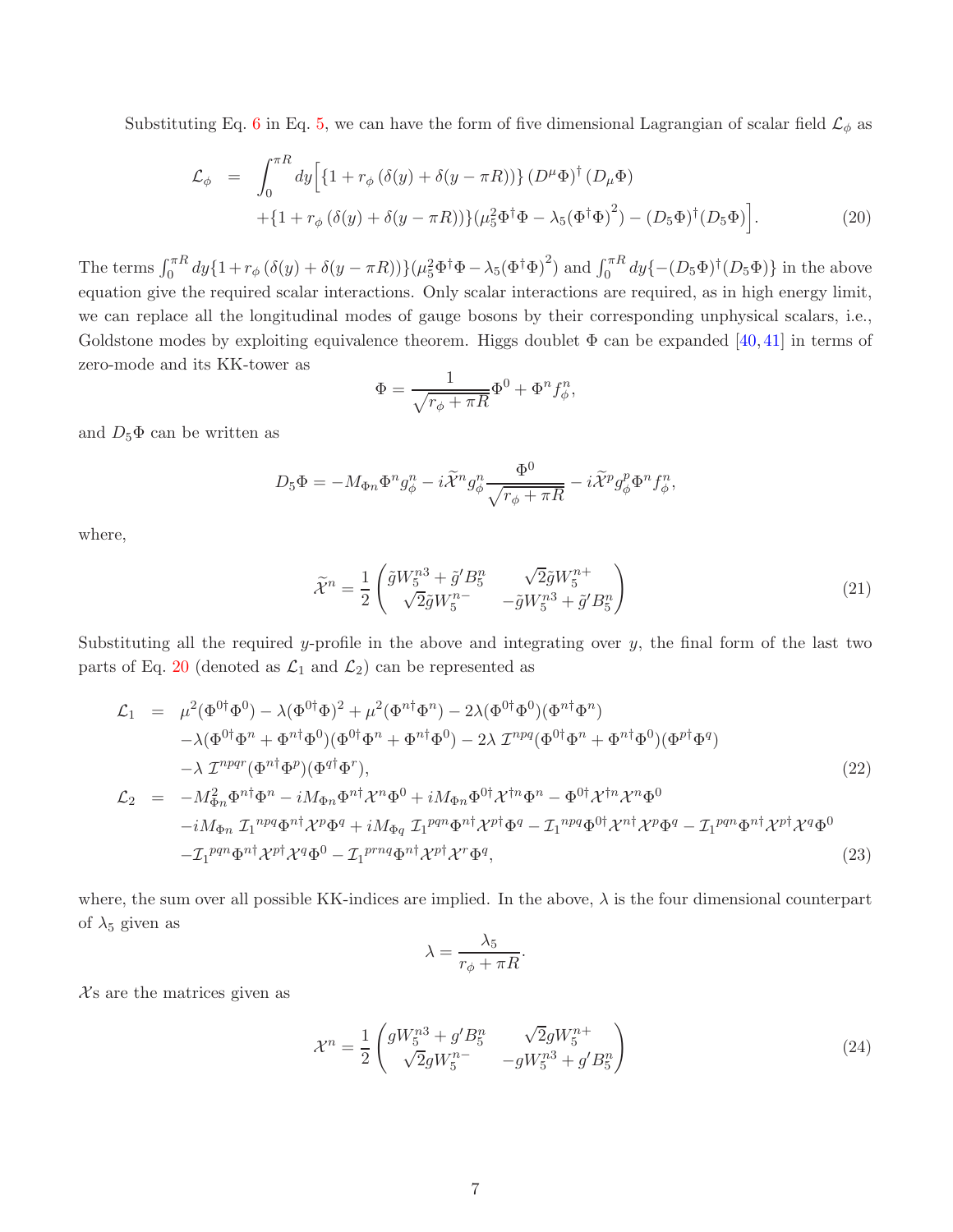which are related to its five dimensional counterpart as

$$
\mathcal{X}^n = \frac{\widetilde{\mathcal{X}}^n}{\sqrt{r_g + \pi R}}.\tag{25}
$$

Overlap integrals which arise from the integrations of y-profiles (which are actually not present in UED as the wave functions are of simple form like  $\sin(\frac{ny}{R})$  or  $\cos(\frac{ny}{R})$  are given as

<span id="page-7-1"></span>
$$
\mathcal{I}^{npq} = \sqrt{r_{\phi} + \pi R} \int_0^{\pi R} dy \left[ 1 + r_{\phi} \{ \delta(y) + \delta(y - \pi R) \} \right] f_{\phi}^n f_{\phi}^p f_{\phi}^q, \tag{26}
$$

$$
\mathcal{I}^{npqr} = (r_{\phi} + \pi R) \int_0^{\pi R} dy \left[ 1 + r_{\phi} \{ \delta(y) + \delta(y - \pi R) \} \right] f_{\phi}^n f_{\phi}^p f_{\phi}^q f_{\phi}^r,\tag{27}
$$

$$
\mathcal{I}_1^{npq} = \sqrt{r_{\phi} + \pi R} \int_0^{\pi R} dy \ g_{\phi}^n g_{\phi}^p f_{\phi}^q,
$$
\n(28)

$$
\mathcal{I}_1^{pqn} = \sqrt{r_{\phi} + \pi R} \int_0^{\pi R} dy \ g_{\phi}^p g_{\phi}^q f_{\phi}^n, \tag{29}
$$

$$
\mathcal{I}_1^{prnq} = (r_\phi + \pi R) \int_0^{\pi R} dy \, g^p_\phi g^r_\phi f^n_\phi f^q_\phi. \tag{30}
$$

From Eqs. [22](#page-6-1) and [23,](#page-6-1) we can get the mass of nth mode Higgs as  $m_{hn} \equiv \sqrt{M_{\Phi n}^2 + m_h^2}$ , where  $m_h$  denotes the mass of zero-mode Higgs. The overlap integrals are nonzero when the sum of all indices  $(n + p + q + r)$ are even and zero when the sum is odd as a consequence of conservation of KK-parity. Substituting all the expressions in terms of  $A^n$ ,  $G_Z^n$ ,  $H^{\pm n}$  and  $G^{\pm n}$  in Eqs. [22](#page-6-1) and [23](#page-6-1) all the couplings can be calculated. We list all the necessary Feynman rules in APPENDIX B.

### 4 Relevant Scattering Processes

In this section, all necessary processes are given from which we can set an upper bound on gauge and scalar BLT parameters using Eq. [2.](#page-2-0) The calculations will be restricted to  $n, n \to n, n$  processes, that is KK-numbers of initial and final states are the same. We will consider only those processes arising from quartic couplings which are not suppressed by  $KK$ -masses<sup>[4](#page-7-0)</sup>. Thus we have altogether 13 quartic couplings in scalar sector satisfying the above conditions. In  $2 \rightarrow 2$  processes, there are neutral two-particle states and charged two-particle states. The bases of neutral two-particle states are given by

$$
\left\{\frac{h^n h^n}{\sqrt{2}}, \frac{A^n A^n}{\sqrt{2}}, \frac{G_Z^n G_Z^n}{\sqrt{2}}, G_Z^n A^n, H^{n+} H^{n-}, H^{n\pm} G^{n\mp}\right\} \text{ and } \left\{h^n A^n, h^n G_Z^n\right\},\
$$

and the bases of charged two-particle states are

$$
\Big\{H^{n\pm}h^n,G^{n\pm}h^n,H^{n\pm}G_Z^n\Big\}\text{ and }\Big\{H^{n\pm}A^n,G^{n\pm}A^n\Big\}.
$$

<span id="page-7-0"></span><sup>&</sup>lt;sup>4</sup>For example, let us consider the process  $G^{n+}G^{n-} \to G^{n+}G^{n-}$ . The corresponding quartic coupling is given by  $\left(-2\frac{m_h^2}{v^2}\frac{M_W^4}{M_W^4}\right)$  $\frac{M_W^4}{M_{Wn}^4}I^n$ , which is suppressed by  $M_{Wn}^4$ ; i.e., the coupling ~ 1/(KK – mass)<sup>4</sup> and hence are numerically insignificant. Therefore, we have ignored those kind of processes which are suppressed by KK-masses (e.g., the processes corresponding to  $G^{n+}G^{n-}$  in initial or in final state).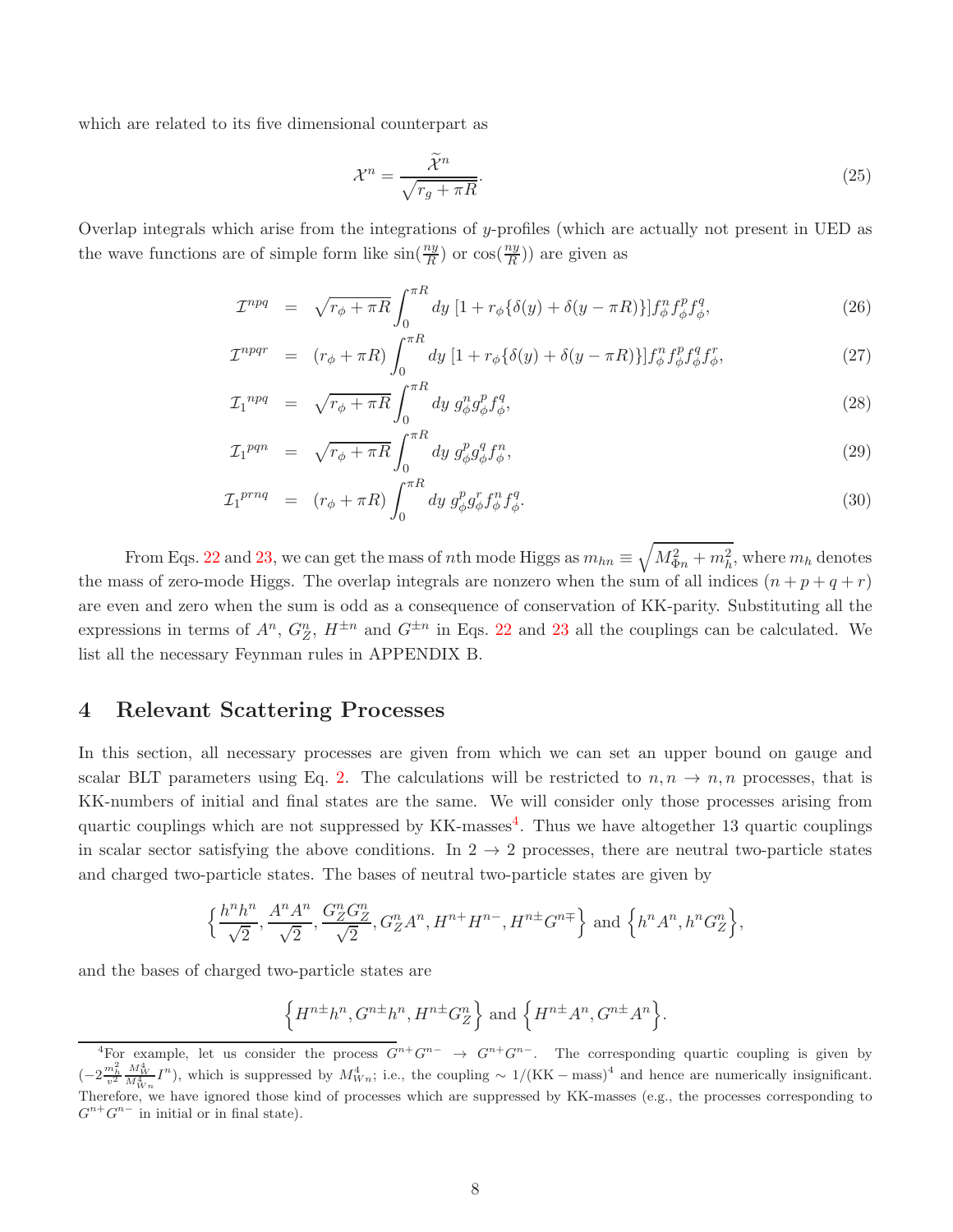The above bases show that there are two different neutral two-particle states and two types of charged two-particle states. Since we are working in CP-conserving scenario,  $h^n$  being CP-even and  $A^n$ ,  $G_Z^n$  being CP-odd, there will be no mutual interactions among these two different kinds of states. The diagrams for the required processes are given in Figs.  $1-6$  $1-6$ , and their corresponding expressions of  $a_0$  are given in APPENDIX A. In this analysis, radiative correction of Weinberg angle  $(\theta_W)$  [\[13\]](#page-37-5) in KK-mode has not been included.

The quartic couplings in Fig. [3](#page-9-0) (a) can also generate the processes  $h^n h^n \to A^n A^n$ ,  $h^n h^n \to G_Z^n G_Z^n$ . But the amplitudes in these cases will be further suppressed by a factor of  $\frac{1}{2}$  as compared to the amplitudes of the processes given in Fig. [3](#page-9-0) corresponding to the same set of parameters. This suppression occurs due to the normalization factor  $\frac{1}{\sqrt{2}}$  $\frac{1}{2}$  for the presence of same bosonic state in both the initial and the final state. Same argument will be used for the process  $A^n A^n \to G_Z^n G_Z^n$  arising from the quartic coupling in Fig. [1](#page-8-0) (a). This amplitude will be also suppressed by a factor of  $\frac{1}{2}$  as compared to the process  $A^n G_Z^n \to A^n G_Z^n$ mentioned in Fig. [1.](#page-8-0) The quartic coupling in Fig. [5](#page-9-1) (a) can also gives rise to the processes  $h^n h^n \to H^{n+} H^{n-}$ ,  $h^n h^n \to G^{n+} G^{n-}$ ,  $A^n A^n \to H^{n+} H^{n-}$ ,  $A^n A^n \to G^{n+} G^{n-}$ ,  $G_Z^n G_Z^n \to H^{n+} H^{n-}$ , which will be relatively suppressed by a factor of  $\frac{1}{\sqrt{2}}$  $\frac{1}{2}$  for the same value of BLT parameter as compared to the processes given in Fig. [5,](#page-9-1) due to the presence of identical bosonic state in the initial state. Though these processes will contribute to unitarity breaking at some relatively larger value of  $r_{\phi}$  and will cancel the effect of the factor 1  $rac{1}{2}$  or  $rac{1}{\sqrt{2}}$  $\frac{1}{2}$  at this larger value, but the main motive of  $n, n \to n, n$  single channel analysis in this section and also in the immediate next section [5.1](#page-10-1) is to zero in on the relevant channels, or bases for coupled channel analysis, which will give more stringent constraints on the parameter space. For example, both  $h^n h^n \to A^n A^n$  and  $h^n A^n \to h^n A^n$  involve the same quartic coupling but the amplitude of one process carries an extra factor of 1/2 and thus the bound on the BLKT parameter from unitarity violation will be different for these two different channels. Therefore we are considering only those processes which give much stringent constraint on BLT parameter<sup>[5](#page-8-1)</sup>. Similar arguments hold for the processes  $h^n h^n \to H^{n+} H^{n-}$ ,  $h^n h^n \to G^{n+} G^{n-}$ ,  $A^n A^n \to H^{n+} H^{n-}$ ,  $A^n A^n \to G^{n+} G^{n-}$ ,  $G_Z^n G_Z^n \to H^{n+} H^{n-}$  that are not being considered in this section and also in section  $5.1$  since the expressions of  $a_0$  in that case will result in a unitarity violation at relatively larger value of  $r_{\phi}$  and therefore will provide a relatively relaxed bound as compared to the processes shown in Figs. [1,](#page-8-0) [3](#page-9-0) and [5.](#page-9-1)



<span id="page-8-0"></span>Figure 1: Diagrams for the processes  $h^n(1)h^n(2) \to h^n(3)h^n(4)$ ,  $A^n(1)A^n(2) \to A^n(3)A^n(4)$ ,  $G_Z^n(1)A^n(2) \to$  $G_Z^n(3)A^n(4)$ .

The expressions for  $a_0$  for each processes can be studied as function of s ( $\sqrt{s}$  being the centre of mass energy for respective processes) for different values of  $r_{\phi}$  and one can set an upper bound on BLT parameters

<span id="page-8-1"></span> $5$ We shall see shortly, in section [5.2,](#page-15-0) in case of coupled channel analysis, all the bases will exhaustively include all the required quartic couplings (even the dibosonic states).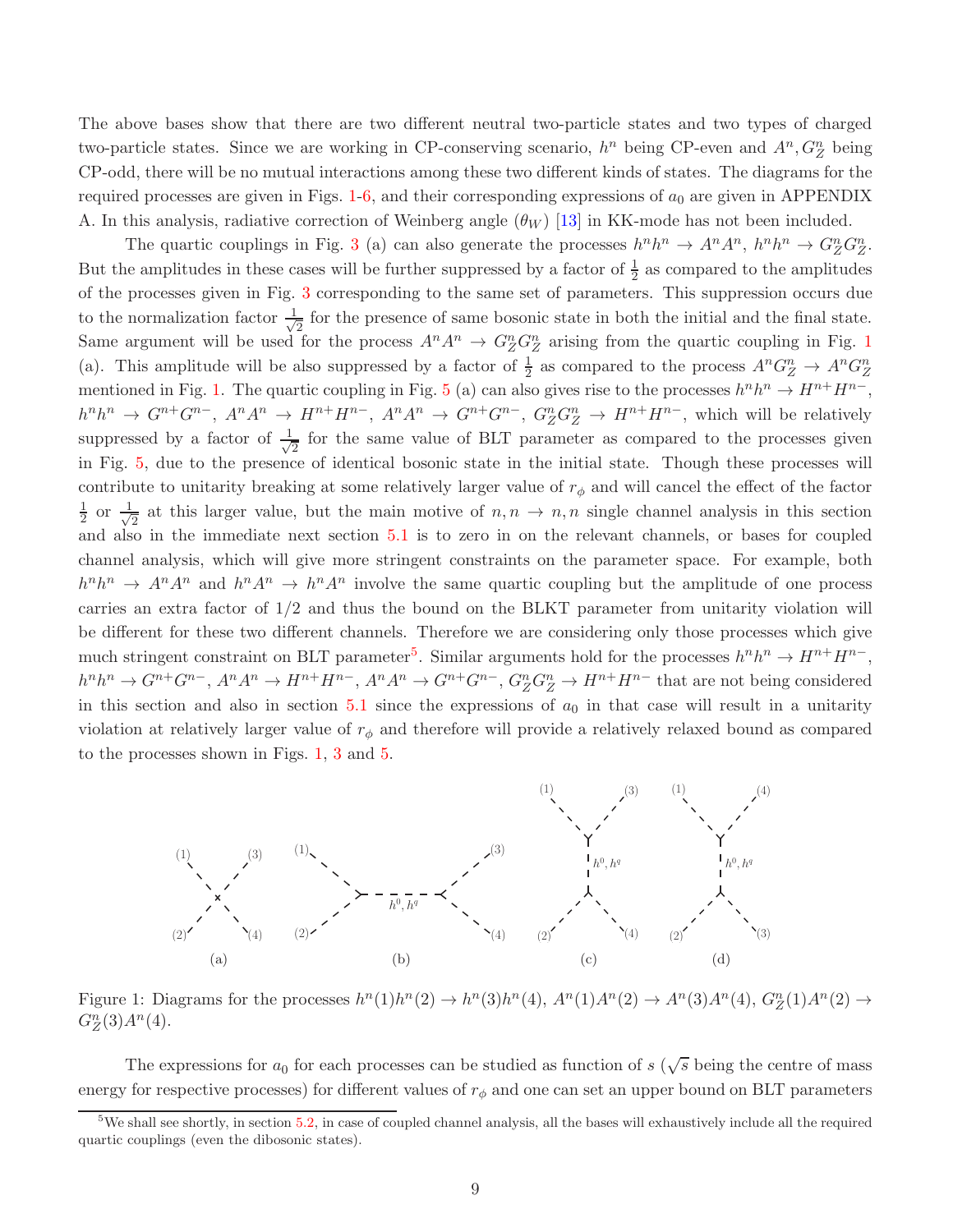

Figure 2: Diagrams for the process involving  $H^{n+}(1)H^{n-}(2) \to H^{n+}(3)H^{n-}(4)$ .



Figure 3: Diagrams for the processes  $h^n(1)A^n(2) \to h^n(3)A^n(4)$ ,  $h^n(1)G_Z^n(2) \to h^n(3)G_Z^n(4)$ .

<span id="page-9-0"></span>

Figure 4: Diagrams for the process  $h^n(1)G_Z^n(2) \to H^{n\pm}(3)G^{n\mp}(4)$ .



<span id="page-9-1"></span>Figure 5: Diagrams for the processes  $H^{n\pm}(1)h^n(2) \rightarrow H^{n\pm}(3)h^n(4)$ ,  $G^{n\pm}(1)h^n(2) \rightarrow G^{n\pm}(3)h^n(4)$ ,  $H^{n\pm}(1)A^n(2) \to H^{n\pm}(3)A^n(4), G^{n\pm}(1)A^n(2) \to G^{n\pm}(3)A^n(4), H^{n\pm}(1)G_Z^n(2) \to H^{n\pm}(3)G_Z^n(4).$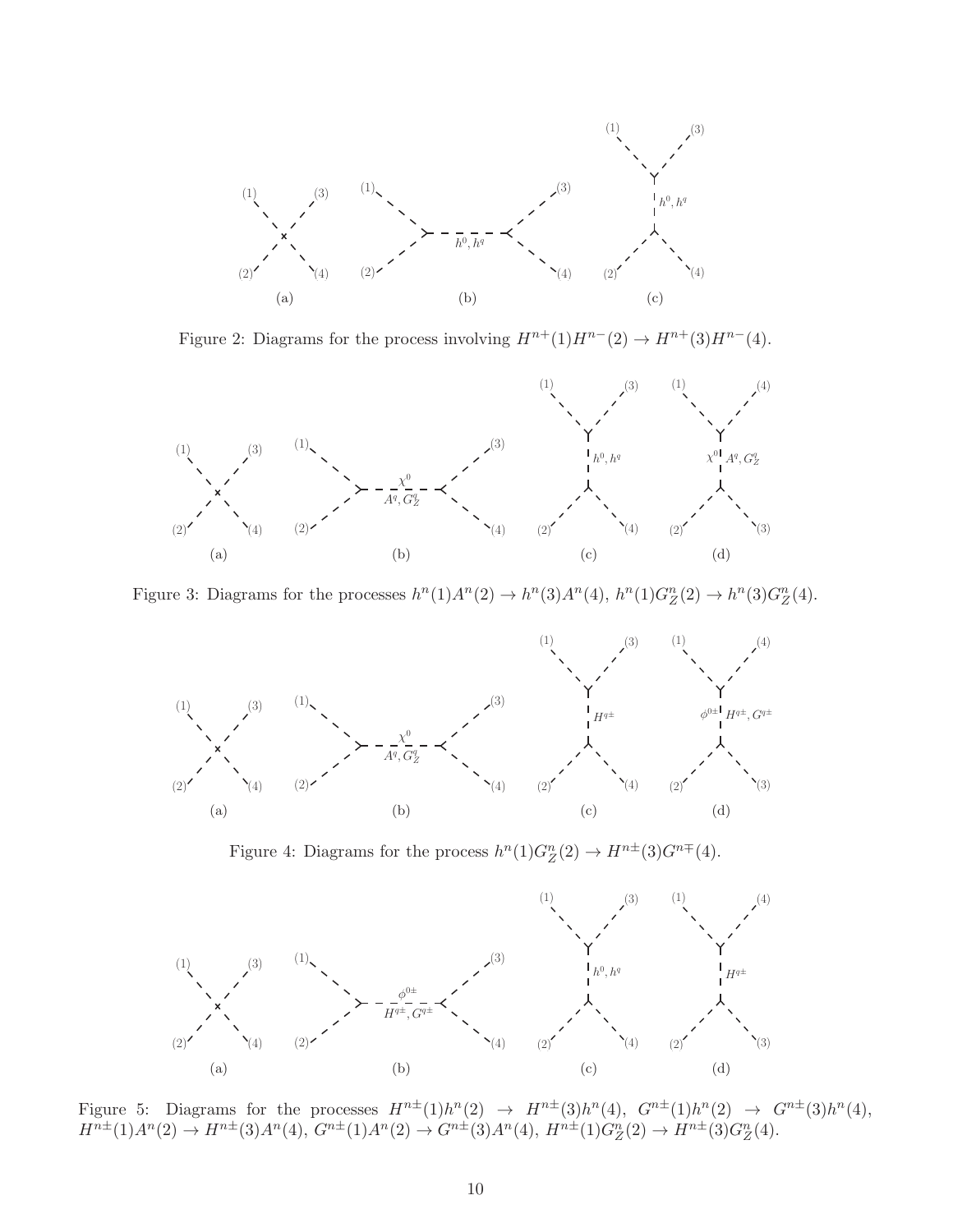

<span id="page-10-0"></span>Figure 6: Diagrams for the process  $A<sup>n</sup>(1)G<sub>Z</sub><sup>n</sup>(2) \rightarrow G<sup>n</sup><sup>\mp</sup>(3)H<sup>n±</sup>(4)$ .

using the Eq. [2.](#page-2-0) This  $a_0$  can also be studied as function of BLT parameter  $r_\phi$  for a fixed value of s. The value of  $r_{\phi}$  for which |Re  $a_0$ | will be greater than half even at large limit of s, would give us the required upper bound on the BLT parameter.

Now, the coupled channel analysis (which was mentioned in Sec. 2) can be performed for suitable set of processes to get further constraint on the upper bound on BLT parameters [\[35\]](#page-38-8). However, it is not possible to obtain the channels for this purpose before getting the results of single channel scattering analysis. The procedure of the formation of the  $t^0$  matrix with the appropriate basis as well as the results will be analyzed elaborately in the next section after showing the results of  $n, n \rightarrow n, n$  scattering.

#### <span id="page-10-1"></span>5 Results

#### 5.1  $n, n \rightarrow n, n$  processes

In this section, we will discuss the variations of  $a_0$  for different processes as function of s for a fixed value of BLT parameter  $r_{\phi}$  and vice versa. Since we are dealing only with  $n, n \to n, n$  processes, the variation of  $a_0$  will be analyzed for specific KK-modes  $(n = 1 - 4)$ . In this single channel scattering analysis, we restrict ourselves to the KK-number up to 4. It would be clear in the later part of this section that to obtain suitable channels for the coupled channel analysis it is sufficient to study the single channel analysis with KK-mode up to 4.

In the Fig. [7,](#page-12-0) the variation of  $a_0$  for these six processes  $h^n h^n \to h^n h^n$ ,  $A^n A^n \to A^n A^n$ ,  $H^{n+} H^{n-} \to$  $H^{n+}H^{n-}$ ,  $h^nA^n \to h^nA^n$ ,  $H^{n+}A^n \to H^{n+}A^n$ ,  $H^{n+}h^n \to H^{n+}h^n$  have been presented. As the BLKT parameter  $r_{\phi}$  is a dimensionful parameter, we will use scaled BLKT parameter  $R_{\phi} \equiv r_{\phi}/R$  while presenting our results. There are two horizontal axes for each plot, lower one corresponds to  $sR^2$  and the other corresponds to  $R_{\phi}$ . The vertical axis gives the values of  $a_0$  for different values of s and  $R_{\phi}$ . Here we have taken  $R^{-1}$  as 1500 GeV. From these figures, we can see, for  $n = 1$  the |Re  $a_0$ | is much less than half with the variation of s even at very large value of  $R_{\phi}$ . These figures also reflects the fact that  $|Re a_0|$  is almost independent of s for  $n = 1$ . There is no unitarity violation for these processes for  $n = 1$ .

From the Fig. [7,](#page-12-0) it is evident that the variation of  $a_0$  is quite different for  $n = 2$  from the variation of  $a_0$  for  $n = 1$ . The value of |Re  $a_0$ | can be greater than half for some specific value of  $R_\phi$  for a given value of  $R^{-1}$ . As example,  $|\text{Re } a_0|$  for the processes  $h^n h^n \to h^n h^n$ ,  $A^n A^n \to A^n A^n$ ,  $H^{n+} H^{n-} \to H^{n+} H^{n-}$ ,  $h^n A^n \to h^n A^n$ ,  $H^{n\pm} A^n \to H^{n\pm} A^n$ ,  $H^{n\pm} h^n \to H^{n\pm} h^n$  at  $R^{-1} = 1500$  GeV becomes greater than half when  $R_{\phi}$  is 138, 138, 104, 206, 207 and 206 respectively even at large value of  $sR^2$ . So among all the processes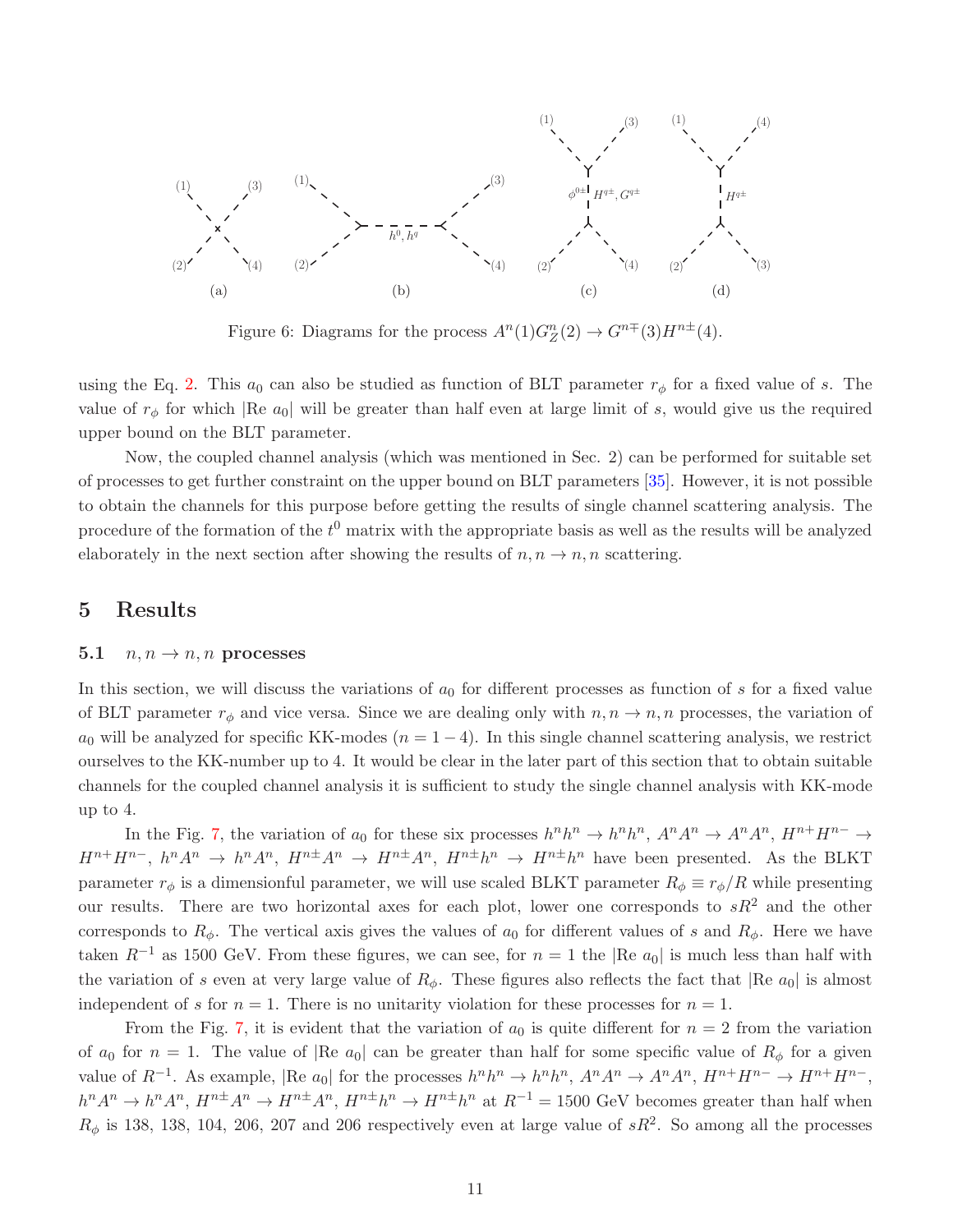mentioned in Fig. [7,](#page-12-0) the process  $H^{n+}H^{n-} \to H^{n+}H^{n-}$  gives the most stringent upper limit on the value of  $R_{\phi}$  (Fig. [7](#page-12-0) (c)) for  $n = 2$ . One can see at  $R_{\phi} = 104$ , |Re  $a_0$ | becomes greater than half signaling the breakdown of unitarity.

The discontinuity along the curves corresponds to different values of pole masses of the propagators. The conservation of KK-parity ensures that, whether  $n = 1$  or  $n = 2$ , only even KK-modes can arise along the propagators (the KK index along the propagator is denoted by q). When  $a_0$  is considered as a function of  $R_{\phi}$  for a fixed value of  $sR^2$  for specific KK-mode (in Fig. [7,](#page-12-0)  $sR^2 = 50$  and  $n = 2$ ), variation of  $|Re a_0|$  is a straight line and will be greater than half at the same value of  $R_{\phi}$  at which the violation occurs with the variation of  $sR^2$  even at large s limit.

For  $n = 3$ , and  $n = 4$  and with  $R^{-1} = 1500$  GeV, the values of  $R_{\phi}$  at which  $|Re\ a_0| > 1/2$  are given in Table [1.](#page-11-0) For higher values of KK-modes violation occurs at relatively lower values of  $R_{\phi}$  reducing the allowed upper value of BLT parameters. The data in the table reflects the fact that the process  $H^{n+}H^{n-} \to H^{n+}H^{n-}$ gives the tightest upper bound on  $R_{\phi}$ , for  $n = 3$  and  $n = 4$  the bounds are slightly different,  $R_{\phi}$  should be less than 99.9 for  $n = 3$  and 99.4 for  $n = 4$ .

| Processes                       | Value of $R_{\phi}$ | Value of $R_{\phi}$ |
|---------------------------------|---------------------|---------------------|
|                                 | $(n=3)$             | $(n = 4)$           |
| $h^n h^n \to h^n h^n$           | 134.2               | 133.9               |
| $A^n A^n \rightarrow A^n A^n$   | 134.2               | 133.7               |
| $H^{n+}H^{n-} \to H^{n+}H^{n-}$ | 99.9                | 99.4                |
| $h^n A^n \to h^n A^n$           | 202.1               | 202                 |
| $H^{n\pm}A^n \to H^{n\pm}A^n$   | 202.9               | 202.2               |
| $H^{n\pm}h^n \to H^{n\pm}h^n$   | 202                 | 201.3               |

<span id="page-11-0"></span>Table 1: Values of  $R_{\phi}$  for KK-mode  $n = 3$  and  $n = 4$  for different processes  $h^n h^n \to h^n h^n$ ,  $A^n A^n \to A^n A^n$ ,  $H^{n+}H^{n-} \to H^{n+}H^{n-}$ ,  $h^n A^n \to h^n A^n$ ,  $H^{n+}A^n \to H^{n+}A^n$ ,  $H^{n+}h^n \to H^{n+}h^n$ , at which unitarity violation occurs i.e.,  $|\text{Re } a_0| > 1/2$ . Here,  $R^{-1}$  is taken as 1500 GeV.

In Table [2,](#page-13-0) the values of  $R_{\phi}$  at which the unitarity violation occurs for different values of  $R^{-1}$  have been given for the process  $H^{n+}H^{n-} \to H^{n+}H^{n-}$ . The values are given for different KK-modes. In this table, the  $a_0$  coming only from quartic coupling contributions and from total amplitude (i.e., quartic coupling contributions along with contributions coming from trilinear coupling) are separately analyzed for different values of  $R^{-1}$  and for different KK-modes. We can see that, the  $R^{-1}$  has a nominal effect on the bounds and slightly shifts the bounds to a lower value for all KK-modes when  $R^{-1}$  is increased. For  $R^{-1} = 1.5$  TeV and  $n = 2$ , the upper bounds on  $R_{\phi}$  coming from the contributions from quartic interactions and from total amplitude are differed by  $0.1$  only;  $a_0$  coming from only the quartic interactions gives the upper bound as  $R_{\phi}$  < 103 for  $n = 2$ . This small discrepancy vanishes for higher values of  $R^{-1}$  which results in a nominal shift in bound as  $R_{\phi}$  < 102.6 for same KK-mode. This value is same for all  $R^{-1}$  from 5 TeV onwards. At  $R^{-1} = 10$  TeV and for  $n = 3$ ,  $R_{\phi}$  should be less than 99.8, and for  $n = 4$  the value will be 99.3. So for sufficiently large values of  $R^{-1}$ , contributions coming from trilinear couplings are fully suppressed by  $E^2$  and  $a_0$  solely depends on  $R_{\phi}$ ; the contributions are mostly determined by quartic couplings. Clearly the sum over KK-modes along the propagators which has been taken up to  $q = 4$  does not affect the result significantly. Since the quartic couplings in these processes mentioned in Fig. [7](#page-12-0) are not suppressed by KK-masses and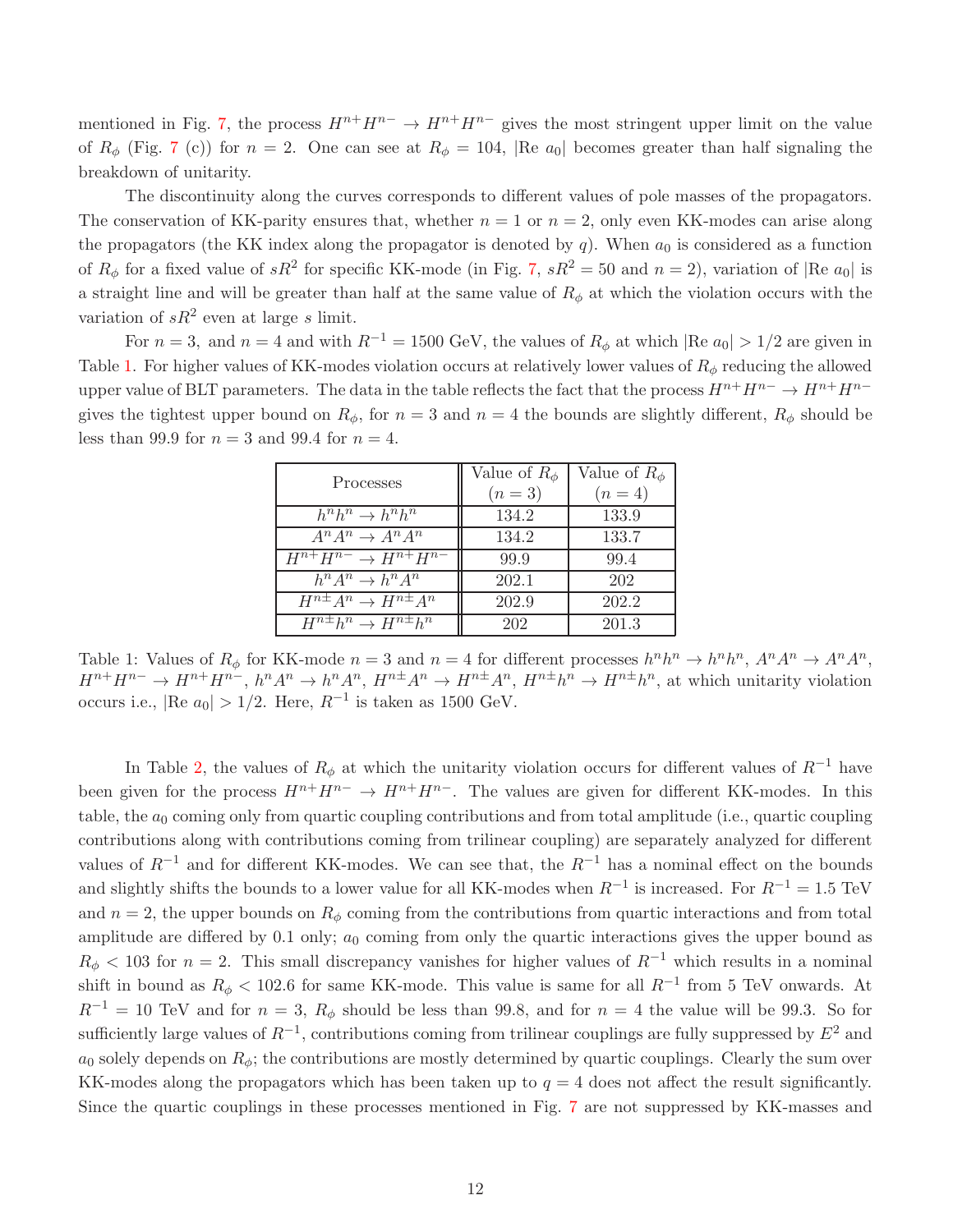

<span id="page-12-0"></span>Figure 7: Variation of  $a_0$  as a function of  $sR^2$  for different KK-mode with different values of  $R_\phi$ , and also as a function of  $R_{\phi}$  for second KK-mode with  $sR^2 = 50$ . There are two horizontal axes in each plot. The lowest one corresponds to  $sR^2$  for different values of  $R_{\phi}$  and the upper one gives the variation of  $a_0$  as a function of  $R_{\phi}$  for fixed value of  $sR^2$ . Both dependences have been shown for specific KK-modes. Variations of  $a_0$ for the processes  $h^n h^n \to h^n h^n$ ,  $A^n A^n \to A^n A^n$ ,  $H^{n+} H^{n-} \to H^{n+} H^{n-}$ ,  $h^n A^n \to h^n A^n$ ,  $H^{n+} A^n \to H^{n+} A^n$ ,  $H^{n\pm}h^n \to H^{n\pm}h^n$  are shown. Here  $R^{-1}$  is taken to be 1500 GeV.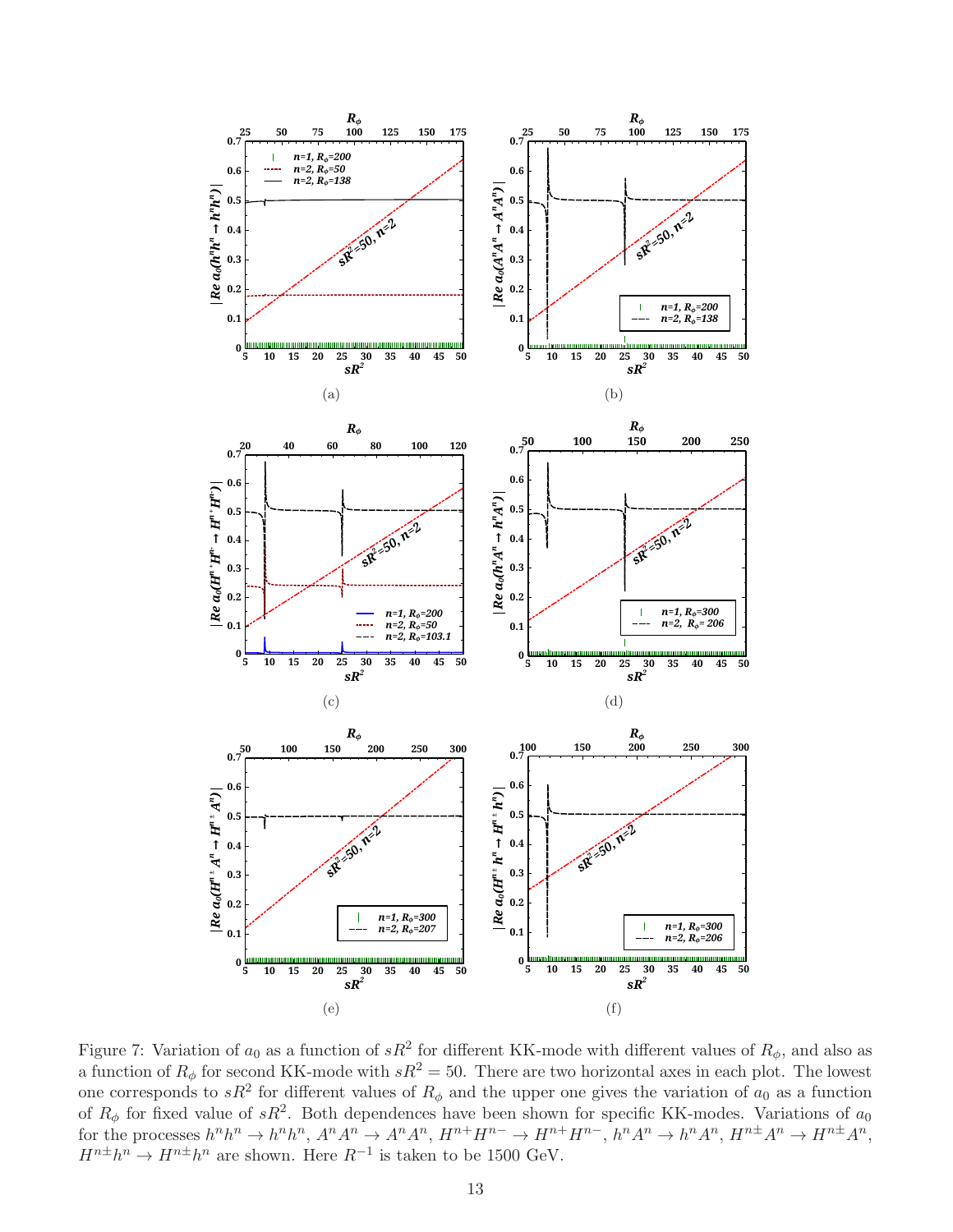| The      | The value of $R_{\phi}$ for $ \text{Re } a_0  > \frac{1}{2}$ |            |              |            |              |            |
|----------|--------------------------------------------------------------|------------|--------------|------------|--------------|------------|
| Value of | for different KK-modes                                       |            |              |            |              |            |
| $R^{-1}$ | $n=2$                                                        |            | $n=3$        |            | $n=4$        |            |
| in GeV   | From quartic                                                 | From total | From quartic | From total | From quartic | From total |
|          | coupling                                                     | amplitude  | coupling     | amplitude  | coupling     | amplitude  |
| 1500     | 103                                                          | 103.1      | 99.9         | 99.9       | 99.3         | 99.4       |
| 2500     | 102.8                                                        | 102.8      | 99.9         | 99.9       | 99.3         | 99.3       |
| 5000     | 102.6                                                        | 102.6      | 99.8         | 99.8       | 99.3         | 99.3       |
| 7500     | 102.6                                                        | 102.6      | 99.8         | 99.8       | 99.3         | 99.3       |
| 10000    | 102.6                                                        | 102.6      | 99.8         | 99.8       | 99.3         | 99.3       |

<span id="page-13-0"></span>Table 2: Value of  $R_{\phi}$  for the process  $H^{n+}H^{n-} \to H^{n+}H^{n-}$  for different KK-modes at which unitarity violation occurs for different values of  $R^{-1}$  (GeV). Here contributions to  $a_0$  from quartic coupling and from total amplitude have been presented separately. The center of mass energy is taken as  $\sqrt{s} = 10$  TeV.

also the overlap integrals in these couplings are independent of  $R^{-1}$ , the results have nominal dependence on the value of  $R^{-1}$ .

In the Fig. [8,](#page-14-0) the variation of  $a_0$  for the processes  $G^{n\pm}A^n \to G^{n\pm}A^n$ ,  $G^{n\pm}h^n \to G^{n\pm}h^n$ ,  $G^n_A A^n \to G^n$  $G_Z^n A^n$ ,  $h^n G_Z^n \to h^n G_Z^n$  as a function of  $sR^2$  has been shown. For  $n=1$  there is no unitarity violation. For  $n = 2$ , the specific nature of  $a_0$  due the contributions of quartic coupling and that from the total amplitude have been separately shown for a particular value of  $R_{\phi}$ . As an example, for the process  $G^{n\pm}A^n \to G^{n\pm}A^n$ , |Re  $a_0$ | will become  $\frac{1}{2}$  for  $R_\phi = 741$ , but contributions coming from total amplitude are much less than half. As the trilinear coupling in this case is effectively proportional to KK-masses, the numerator in the terms generated from trilinear couplings is effectively proportional to the square of KK-masses. Thus  $a_0$  coming from the contributions of trilinear interactions falls from higher value than 1/2, resulting initially a falling nature of  $a_0$  with variation of s. In this case,  $R^{-1}$  is taken as 1500 GeV. Evidently higher value of  $R^{-1}$  will result in higher rate of falling of  $a_0$  with  $sR^2$ . As s increases the  $E^2$ -suppression increases, that is evident from the plots in Fig. [8.](#page-14-0) Uniratity violation will occur at either very large value of  $R_{\phi}$  or at very large value of s. So, the contributions coming from trilinear coupling can not be ignored when the couplings are effectively proportional to KK-masses. The same explanations will hold good for higher KK-modes. Here also, the sum over KK-modes along the propagators has been taken up to  $q = 4$ . Further increase in q does not change the result significantly as the contributions from higher modes will decouple.

The other processes  $A^n G_Z^n \to H^{n\pm} G^{n\mp}$ ,  $h^n G_Z^n \to H^{n\pm} G^{n\mp}$ ,  $H^{n\pm} G_Z^n \to H^{n\pm} G_Z^n$  give unitarity violation at very large value of  $R_{\phi}$  and are irrelevant to our discussions. The uniratity violation with some specific value of  $R_{\phi}$  actually occurs due to the presence of overlap integral (Eq. [27\)](#page-7-1) in quartic coupling, which for  $n = p = q = r$  is denoted as  $I^n$  in APPENDIX A. But the value of this overlap integral is very small for  $n = 1$  even at very large value of  $R_{\phi}$ . A Table [3](#page-15-1) for this overlap integral  $I^n$  as function of  $R_{\phi}$ is shown for different KK-modes  $(n = 1 - 4)$ , which reflects the fact why there is no unitarity violation at  $n=1$ . Rather  $I<sup>n</sup>$  decreases with increasing value of  $R_{\phi}$  for  $n=1$ .

We would also like to make some additional remarks on the underlying effects of the overlap integrals on unitarity violation. The overlap integral  $I<sup>n</sup>$  enhances the couplings of the respective cross-sections of different  $n, n \to n, n$  channels. This enhancement makes the value of  $\Re(a_0) \geq 1/2$  indicating the breakdown of unitarity. It is also noteworthy that this scenario is totally different from the case of basic five-dimensional UED where in the absence of Kaluza-Klein (KK) Higgs sector, gauge bosons do not respect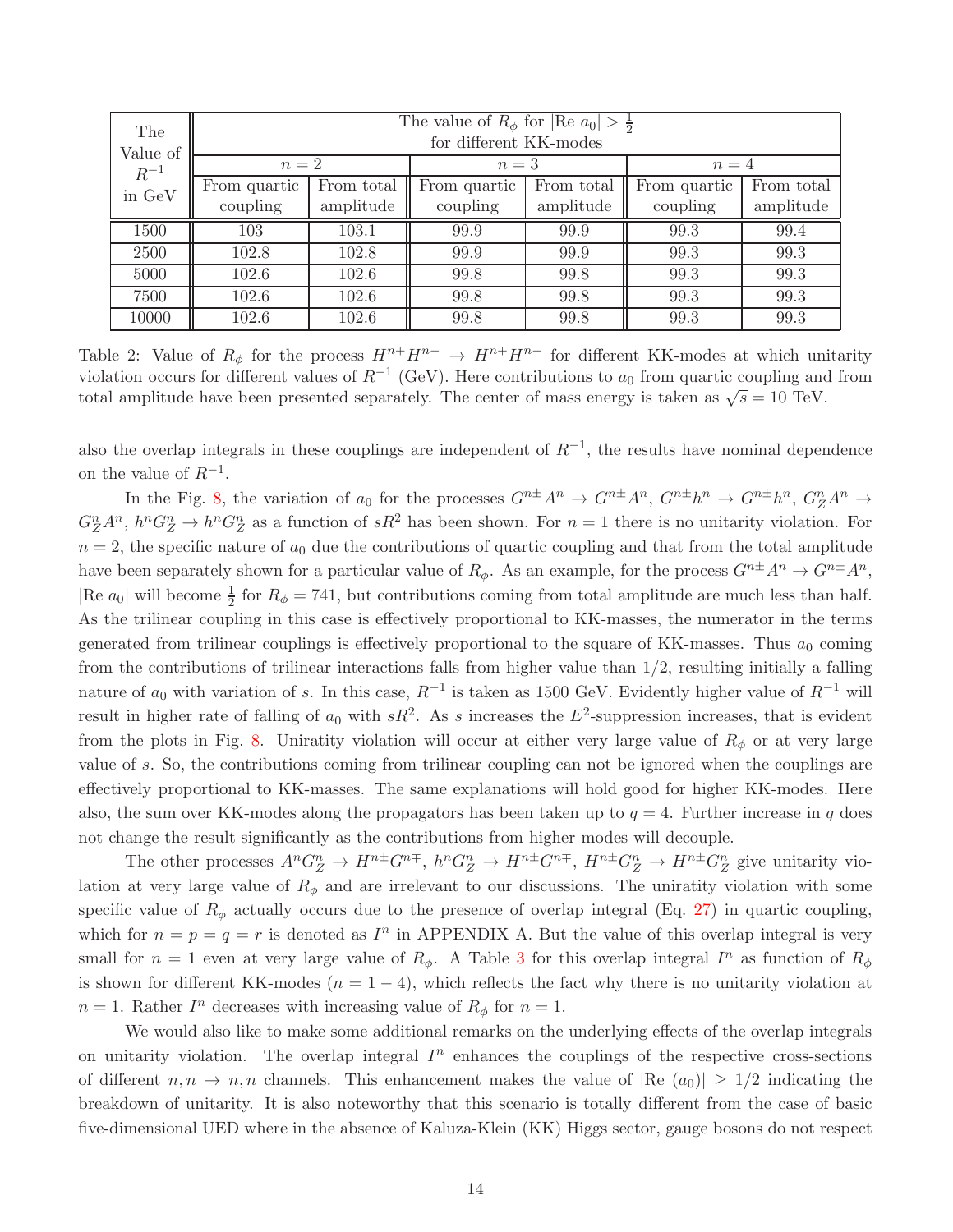partial wave unitarity if other KK-modes are involved. With the inclusion of higher modes of Higgs boson the unitarity is completely preserved [\[42\]](#page-39-2). But this is the case of the five-dimensional UED, where there is no BLT and the theory is effectively one parameter theory. In this case the only parameter  $R^{-1}$  does not play any role in unitarity violation. Things are certainly different in the case of nmUED scenario where the BLTs are present. Due to the presence of BLTs in nmUED, the y-profile solutions are different from that of the case of basic UED and in effective four-dimensional theory the integrations of y-profiles give rise to overlap integrals which play the crucial role in unitarity violation.



<span id="page-14-0"></span>Figure 8: Variation of  $a_0$  for processes  $G^{n\pm}A^n \to G^{n\pm}A^n$ ,  $G^{n\pm}h^n \to G^{n\pm}h^n$ ,  $G^n_Z A^n \to G^n_Z A^n$ ,  $h^n G^n_Z \to$  $h^n G_Z^n$  as a function of sR<sup>2</sup> for different KK-mode with different values of  $R_\phi$ . Here  $R^{-1}$  is taken to be 1500 GeV.

A sanity check of the above considerations would be to take the  $n = 0$  limit and see if the well-known unitarity bound [\[34,](#page-38-7)[43\]](#page-39-3) on the SM Higgs can be obtained or not. Note that in the  $n = 0$  limit, every coupling will reproduce the corresponding SM coupling. Let us take the example of the quartic interaction of the field  $h^n$ . In the  $n = 0$  limit the overlap integral in Eq. [27](#page-7-1) will be unity and  $n = p = q = r = 0$  will give exactly the SM coupling which is  $(-3i\frac{m_h^2}{v^2})$ . Another example is the quartic interaction of the field  $H^{n\pm}$ .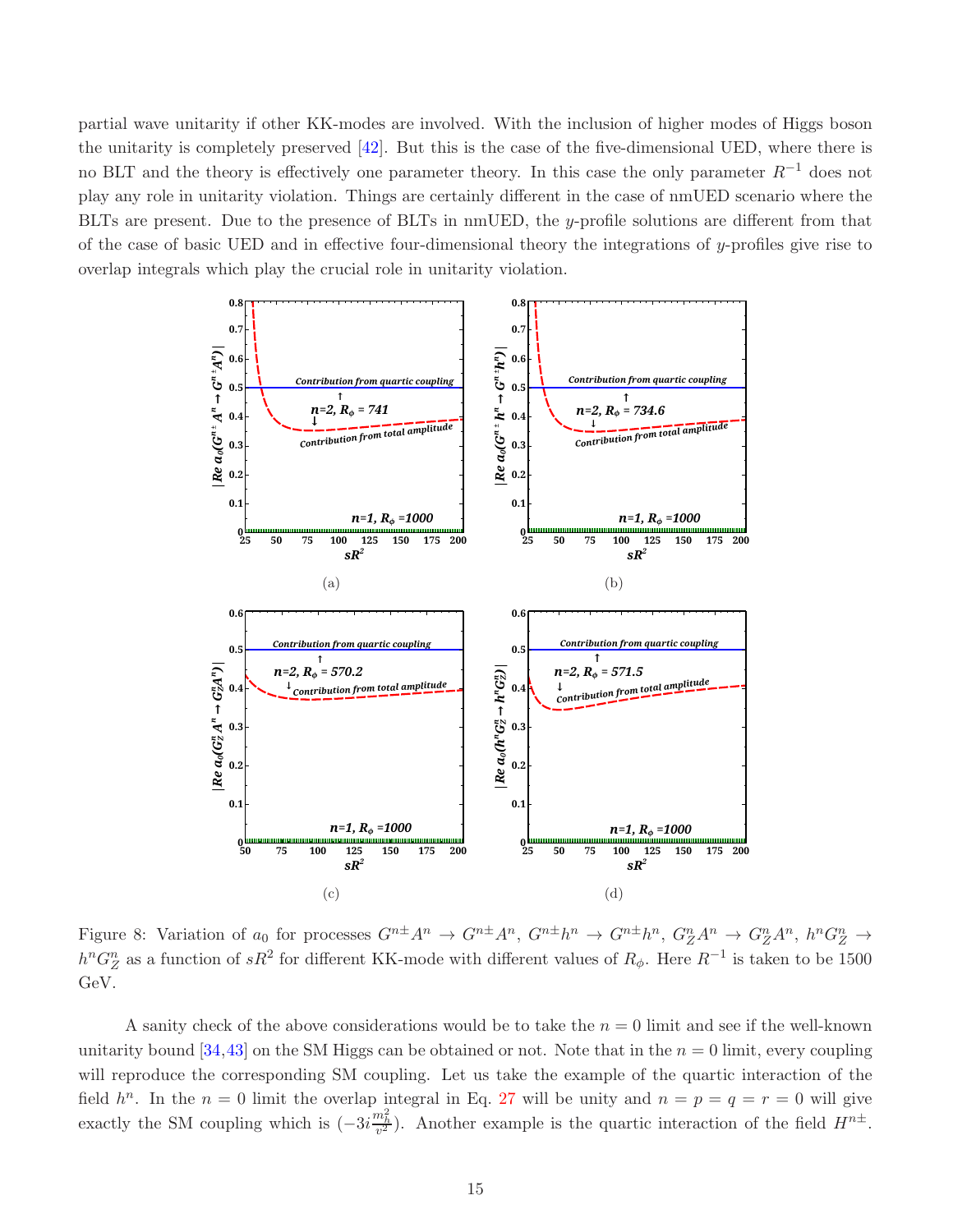For  $n = 0$  it will reproduce the quartic coupling of the SM longitudinal field  $W_L$  as  $(-2i\frac{m_h^2}{v^2})^6$  $(-2i\frac{m_h^2}{v^2})^6$ . The similar thing holds for trilinear couplings too. We have checked explicitly that in the  $n = 0$  limit all the KK-mode couplings will reproduce the respective SM couplings and we can definitely say that in the limit  $n = 0$  the SM processes corresponding to the bases  $Z_L Z_L$ ,  $W_L^+ W_L^-$ ,  $Z_L W_L^+$ ,  $hh$ ,  $hW_L$ ,  $hZ_L$  would reproduce the exact upper bound on the Higgs mass as 870 GeV [\[34,](#page-38-7) [43\]](#page-39-3).

| Value of $R_{\phi}$ | Value of $I^n$ | Value of $I^n$ | Value of $I^n$ | Value of $I^n$ |
|---------------------|----------------|----------------|----------------|----------------|
|                     | $(n=1)$        | $(n = 2)$      | $(n=3)$        | $(n = 4)$      |
| 50                  | 1.03           | 23.60          | 24.90          | 25.16          |
| 100                 | 1.02           | 47.45          | 48.78          | 49.04          |
| 150                 | 1.01           | 71.31          | 72.66          | 72.91          |
| 200                 | 1.01           | 95.18          | 96.53          | 96.79          |
| 250                 | 1.01           | 119.05         | 120.41         | 120.66         |
| 300                 | 1.01           | 142.92         | 144.28         | 144.53         |
| 350                 | 1.00           | 166.80         | 168.15         | 168.41         |
| 400                 | 1.00           | 190.67         | 192.03         | 192.28         |
| 450                 | 1.00           | 214.54         | 215.90         | 216.15         |
| 500                 | 1.00           | 238.41         | 239.77         | 240.03         |
| 550                 | 1.00           | 262.29         | 263.65         | 263.90         |
| 600                 | 1.00           | 286.16         | 287.52         | 287.77         |
| 650                 | 1.00           | 310.03         | 311.39         | 311.65         |
| 700                 | 1.00           | 333.91         | 335.27         | 335.52         |
| 750                 | 1.00           | 357.78         | 359.14         | 359.40         |
| 800                 | 1.00           | 381.65         | 383.01         | 383.27         |
| 850                 | 1.00           | 405.52         | 406.89         | 407.14         |
| 900                 | 1.00           | 429.40         | 430.76         | 431.02         |
| 950                 | 1.00           | 453.27         | 454.63         | 454.89         |
| 1000                | 1.00           | 477.14         | 478.51         | 478.76         |

<span id="page-15-1"></span>Table 3: Values of  $I^n$  as a function of  $R_\phi$  for different KK-modes.

#### <span id="page-15-0"></span>5.2 Coupled Channel Analysis

In the previous section, we have shown a detailed analysis of unitarity violation from  $n, n \to n, n$  channels. Coupled channel analysis should be taken into account to get more stringent constraint on the BLT parameter  $R_{\phi}$ . This analysis includes the construction of  $t^0$  matrix generated by different two-body channels as rows and columns. Restoration of unitarity leads to the restrictions on each of the eigenvalues of this  $t^0$  matrix to lie below 8π (Eq. [3\)](#page-2-1). From the previous discussion of scattering amplitudes of  $n, n \to n, n$  channels, we can construct the matrix from the processes given in Fig. [7,](#page-12-0) as only for those processes the unitarity violation takes place at relatively much lower values of  $R_{\phi}$ . It is also convenient to analyze the formation of matrix with these processes as they are s independent, i.e., contributions coming from trilinear couplings can safely be ignored. We will first start coupled channel unitarity analysis considered KK-mode up to 4th level.

<span id="page-15-2"></span><sup>&</sup>lt;sup>6</sup>See, the expression of  $H^{n\pm}$  in the section [3.](#page-3-4)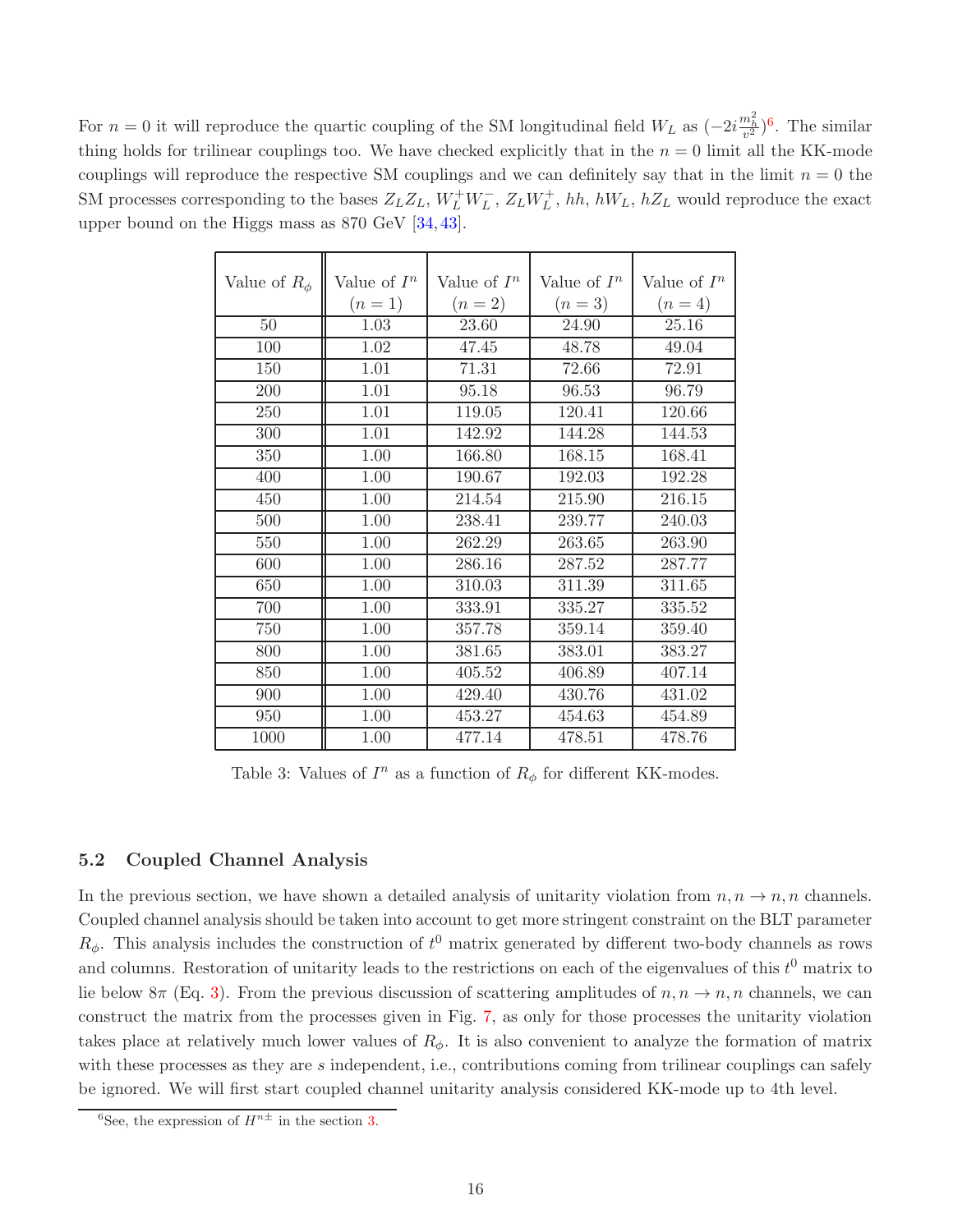Fig. [7](#page-12-0) shows that there can be neutral two-particle states and charged two-particle states in case of  $t^0$  construction. We first consider construction of  $t^0$  matrix from neutral two-particle states. This  $t^0$  will be a  $70 \times 70$  matrix in neutral scenario. The states are given by

$$
\begin{aligned} &\Big\{\frac{h^0h^0}{\sqrt{2}},\frac{h^1h^1}{\sqrt{2}},\frac{h^2h^2}{\sqrt{2}},\frac{h^3h^3}{\sqrt{2}},\frac{h^4h^4}{\sqrt{2}},h^0h^1,h^0h^2,h^0h^3,h^0h^4,h^1h^2,h^1h^3,h^1h^4,h^2h^3,h^2h^4,h^3h^4,\frac{A^1A^1}{\sqrt{2}},\frac{A^2A^2}{\sqrt{2}},\\ &\frac{A^3A^3}{\sqrt{2}},\frac{A^4A^4}{\sqrt{2}},A^1A^2,A^1A^3,A^1A^4,A^2A^3,A^2A^4,A^3A^4,\phi^+\phi^-,H^{1+}H^{1-},H^{2+}H^{2-},H^{3+}H^{3-},H^{4+}H^{4-},\\ &\phi^+H^{1-},\phi^-H^{1+},\phi^+H^{2-},\phi^-H^{2+},\phi^+H^{3-},\phi^-H^{3+},\phi^+H^{4-},\phi^-H^{4+},H^{1+}H^{2-},H^{2+}H^{1-},H^{1+}H^{3-},\\ &H^{3+}H^{1-},H^{1+}H^{4-},H^{4+}H^{1-},H^{2+}H^{3-},H^{3+}H^{2-},H^{2+}H^{4-},H^{4+}H^{2-},H^{3+}H^{4-},H^{4+}H^{3-}\Big\}\,, \end{aligned}
$$

and,

 $\{h^0A^1,h^0A^2,h^0A^3,h^0A^4,h^1A^1,h^1A^2,h^1A^3,h^1A^4,h^2A^1,h^2A^2,h^2A^3,h^2A^4,h^3A^1,h^3A^2,h^3A^3,h^3A^4,h^4A^1,h^4A^1,h^4A^1,h^4A^1,h^4A^1,h^4A^1,h^4A^1,h^4A^1,h^4A^1,h^4A^1,h^4A^1,h^4A^1,h^4A^1,h^4A^1,h^4A^1,h^4A^1,h^4A^1,h^4A^1,h^4A^1,h^4A^1,h^$  $h^4A^2, h^4A^3, h^4A^4$ .

Due to CP conservation (which has been explained previously) the  $70 \times 70$  matrix will have  $50 \times 50$ and  $20\times20$  block diagonal form. So the eigenvalues of these matrices can be separately analyzed as functions of BLT parameters. The  $50 \times 50$  charge neutral matrix can be written as

<span id="page-16-0"></span>
$$
\mathcal{M}_{NC,50\times50}^{(1)} = \begin{pmatrix} \mathcal{A}_{15\times15} & \mathcal{B}_{15\times10} & \mathcal{C}_{15\times25} \\ \mathcal{B}_{10\times15}^T & \mathcal{D}_{10\times10} & \mathcal{E}_{10\times25} \\ \mathcal{C}_{25\times15}^T & \mathcal{E}_{25\times10}^T & \mathcal{F}_{25\times25} \end{pmatrix},
$$
\n(31)

where,  $\mathcal{M}_{NC,50\times50}^{(1)}$  matrix can have eigenvalues  $\lambda 1_{la}$   $(la = 1,\ldots,50)$ . Other charge neutral matrix  $\mathcal{M}_{NC,20\times20}^{(2)}$  has eigenvalues  $\lambda2_{lb}$   $(lb=1,\ldots,20)$ . General form of matrix elements are given in APPENDIX E.

In a similar manner, with  $h^n$  being CP-even whereas  $A^n$  being CP-odd, charged two-particle states lead to  $45 \times 45$  matrix having  $20 \times 20$  and  $25 \times 25$  block diagonal form as

$$
\mathcal{M}_{CC,45\times45} = \begin{pmatrix} \mathcal{G}_{20\times20} & \mathbf{0}_{20\times25} \\ \mathbf{0}_{25\times20} & \mathcal{H}_{25\times25} \end{pmatrix} . \tag{32}
$$

Here,  $G_{20\times20}$  and  $H_{25\times25}$  have eigenvalues denoted by  $\lambda_{3lb}$  ( $lb = 1, \ldots, 20$ ) and  $\lambda_{4lc}$  ( $lc = 1, \ldots, 25$ ) respectively. The set of two charge two-particle states are given as

$$
\{\phi^+A^1, \phi^+A^2, \phi^+A^3, \phi^+A^4, H^{1+}A^1, H^{1+}A^2, H^{1+}A^3, H^{1+}A^4, H^{2+}A^1, H^{2+}A^2, H^{2+}A^3, H^{2+}A^4, H^{3+}A^1, H^{3+}A^2, H^{3+}A^3, H^{4+}A^1, H^{4+}A^2, H^{4+}A^3, H^{4+}A^4\},\
$$

and,

$$
\left\{ \phi^+ h^0, \phi^+ h^1, \phi^+ h^2, \phi^+ h^3, \phi^+ h^4, H^{1+} h^0, H^{1+} h^1, H^{1+} h^2, H^{1+} h^3, H^{1+} h^4, H^{2+} h^0, H^{2+} h^1, H^{2+} h^2,\\ H^{2+} h^3, H^{2+} h^4, H^{3+} h^0, H^{3+} h^1, H^{3+} h^2, H^{3+} h^3, H^{3+} h^4, H^{4+} h^0, H^{4+} h^1, H^{4+} h^2, H^{4+} h^3, H^{4+} h^4 \right\}.
$$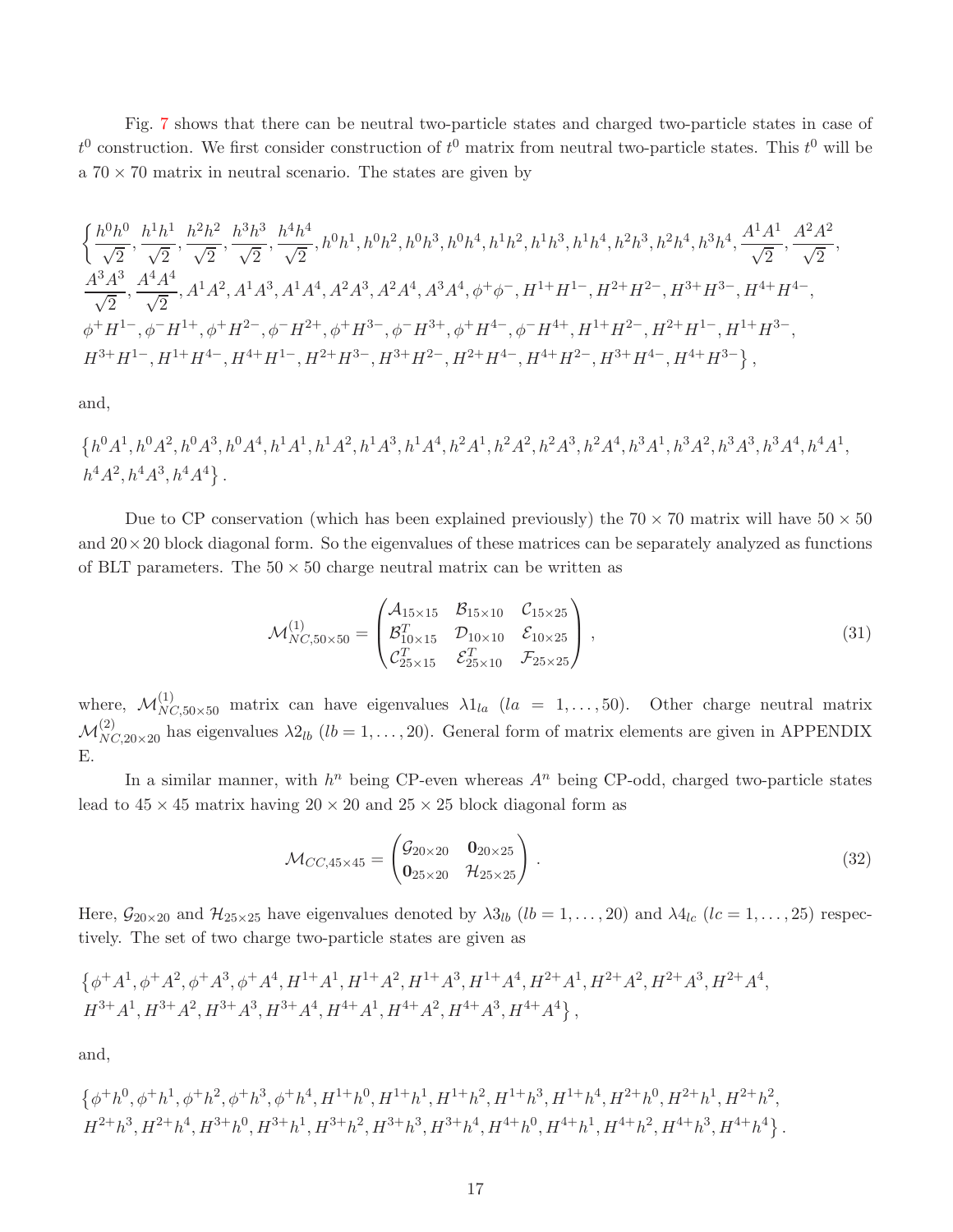



<span id="page-17-0"></span>Figure 9: The variation of largest eigenvalues as function of  $R_{\phi}$ .

In Fig. [9,](#page-17-0) the variation of maximum eigenvalues corresponding to different  $R_{\phi}$  have been shown. While calculating the eigenvalues we have neglected all the masses  $m_h, M_Z, M_W$  with respect to KK-masses. The channels have negligible contributions from non-abelian Lagrangian part, since they are suppressed by KK-masses or higher power of KK-masses. We have neglected that part also. So, the result is evidently  $R^{-1}$ independent (APPENDIX E). Also the Table [2](#page-13-0) reflects the fact,  $R^{-1}$  does not play any important role in unitarity violation. So these simplifications would not affect the actual result. Now, from unitarity bound every eigenvalue of matrix should lie below 8π. Consequently, the analysis of largest eigenvalue ( $\lambda_{\text{max}}$ ) from each set of 50, 20, or 25 number of eigenvalues will give the desired result. From Fig. [9](#page-17-0) (a), it can be seen  $\mathcal{M}_{NC,50\times50}^{(1)}$  gives more stringent upper bound on  $R_{\phi}$ ; at  $R_{\phi} = 26.4$  maximum value of  $\lambda$ 1 is greater than 8π. The upper bound on  $R_φ$  implies a lower bound on KK-masses. In Refs. [\[24,](#page-38-0) [32\]](#page-38-5), the dependence of KK-masses as a function of scaled BLT parameters has been shown. KK-mass decreases with increase in  $R_{\phi}$ . Here,  $R_{\phi}$  should not exceed the value 26 implies a lower bound on KK-masses which for scalars and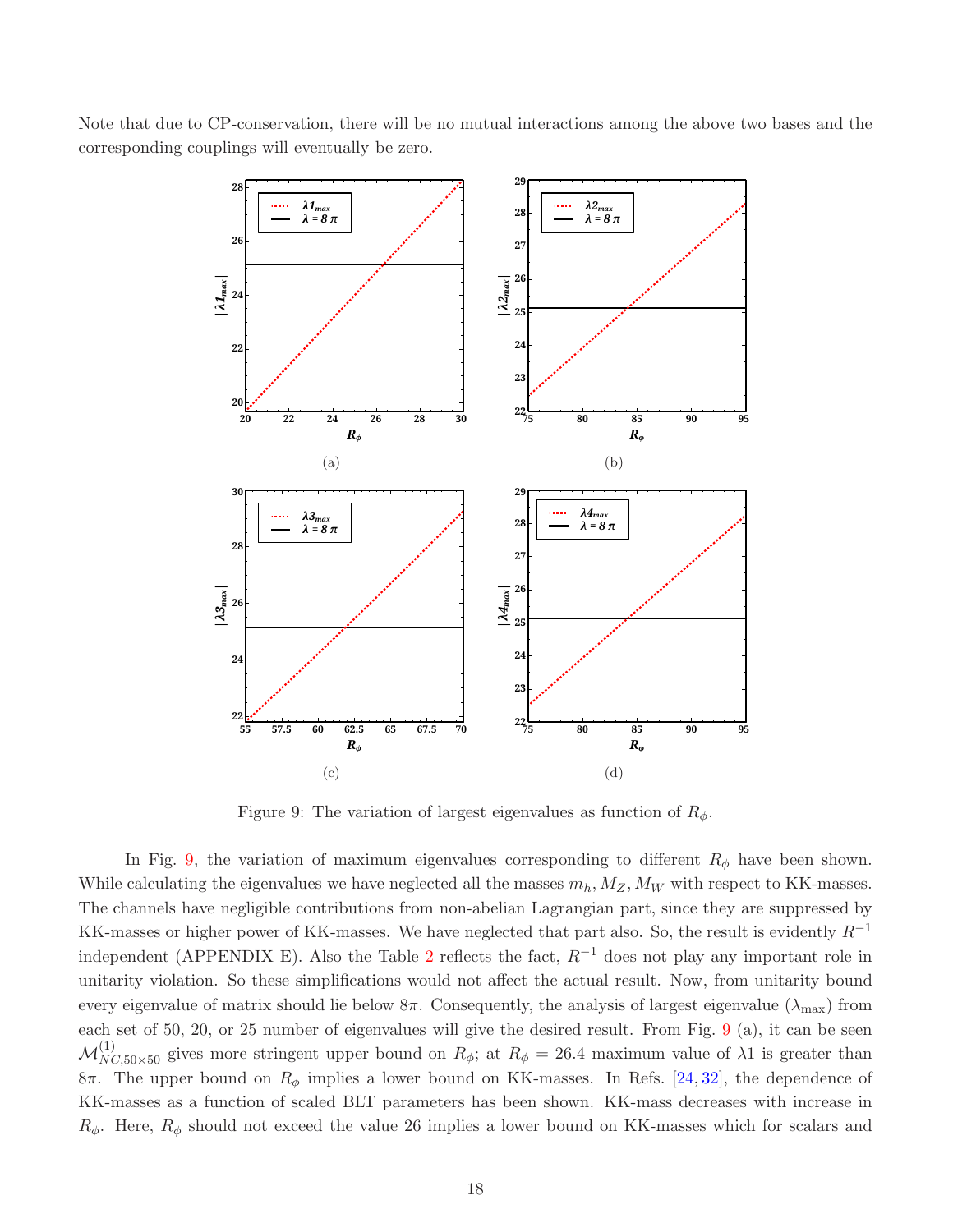gauge field is given by 0.22  $R^{-1}$ , 1.05  $R^{-1}$ , 2.02  $R^{-1}$  and 3.02  $R^{-1}$  for  $n = 1 - 4$  respectively. Since, the upper bound on  $R_{\phi}$  is , in effect, independent of  $R^{-1}$ , the results on the lower bound on KK-masses are true for any  $R^{-1}$ .

In this case, apart from the overlap integral  $I<sup>n</sup>$ , additionally there are other overlap integrals arising from the different combinations of KK-numbers given in Eq. [27](#page-7-1) (e.g.  $I^{nnmm}$  of Eq. [36\)](#page-19-0) that result in the breakdown of unitarity. Here also, we have taken KK-modes up to 4 and the inclusion of higher KK-modes will definitely lead to higher dimensional matrices. These higher dimensional matrices would result in the unitarity violation at relatively lower value of  $R_{\phi}$ . In the above analysis, since Eq. [31](#page-16-0) gives the most stringent upper bound on  $R_{\phi}$ , we will extend our analysis with higher KK-modes with its corresponding basis only. Fig. [10](#page-18-0) shows that the upper bound on  $R_{\phi}$  decreases with increasing KK-modes. If  $n_{max}$  be the maximum KK-number taken, the dimension of the matrix would be  $\{2(n_{max}+1)^2 \times 2(n_{max}+1)^2\}$ . To generate the  $t<sup>0</sup>$  matrices for different KK-modes and to obtain their corresponding eigenvalues numerically, we have used in-house MATHEMATICA and Python codes. Fig. [10](#page-18-0) shows, if  $n_{max}$  is 25 the upper bound on  $R_{\phi}$  falls down to nearly one. It also exhibits the fact that KK-number from 18 onwards the values of  $R_{\phi}$  resulting the breakdown of unitarity are more closely spaced. Clearly, inclusion of more higher modes, i.e. KK-number from 26 onwards, will not change significantly the upper bound on  $R_{\phi}$ .



<span id="page-18-0"></span>Figure 10: The variation of  $R_{\phi}$  at which the unitarity violation occurs as function of maximum KK-number considered  $(n_{\text{max}})$  in the analysis.

However, in Refs. [\[30,](#page-38-3) [32\]](#page-38-5) it has been shown explicitly that in radiative analysis higher modes from 5 or 6 onwards will not change the physical amplitude significantly. In those cases, the upper bound on  $R_{\phi}$ can be taken as 19, as for  $n_{max} = 5$  the violation would occur at  $R_{\phi} \sim 20$ . But allover, it is not possible to determine the upper bound on  $n$  from unitarity analysis which can be done in some other five dimensional theories. In Ref. [\[35\]](#page-38-8), it has been shown that for a fixed value of  $R^{-1}$  one can find a lower bound on the number of KK-mode n as

<span id="page-18-1"></span>
$$
\frac{n}{R} \le \frac{8\pi^2}{N} \frac{1}{\tilde{g}^2},\tag{33}
$$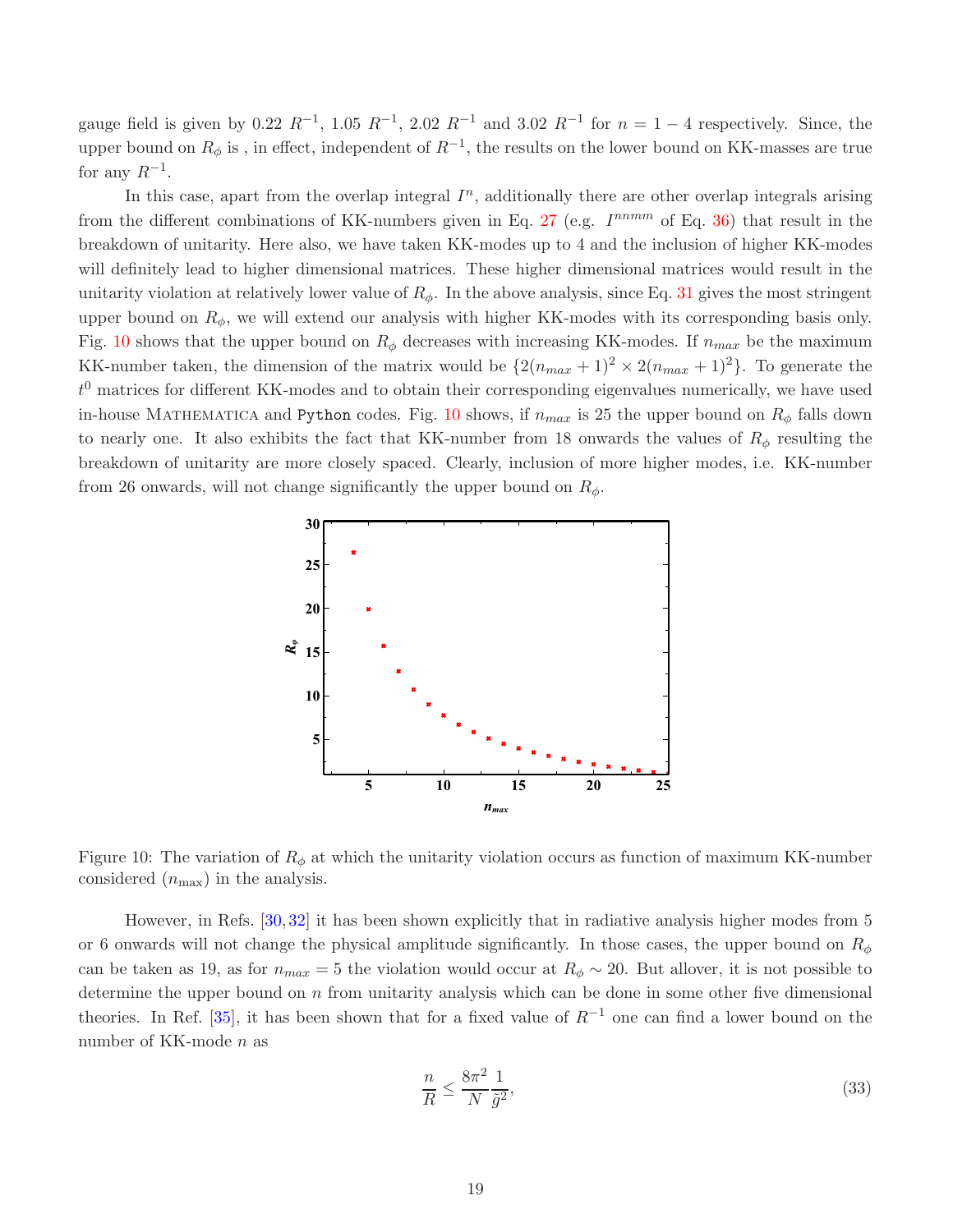for a five dimensional  $SU(N)$  Yang-Mills theory. In our case, i.e., in nmUED, the scenario is somewhat more nontrivial as there are also BLKT parameters which were absent in simple universal extra dimensional theories. In that case, the normalized four-dimensional gauge-singlet s-wave amplitude  $a_0(n, n \rightarrow m, m)$  of Ref. [\[35\]](#page-38-8), will be modified by some overlap integrals as

$$
a_0(n, n \to m, m) = I^{nnmm} \frac{n}{R} \frac{N\tilde{g}^2}{16\pi^2},
$$
\n(34)

where,  $I^{nnmm}$  is the overlap integral of Eq. [27.](#page-7-1) Consequently, Eq. [33](#page-18-1) will be modified as

<span id="page-19-1"></span>
$$
\frac{n}{R} \le \frac{1}{I^{nnmm}} \frac{8\pi^2}{N\tilde{g}^2}.\tag{35}
$$

The expression of overlap integral  $I^{nnmm}$  is given as

<span id="page-19-0"></span>
$$
I^{nnmm} = \frac{1}{\left(1 + \frac{(R_{\phi}m_{\Phi n})^2}{4} + \frac{R_{\phi}}{\pi}\right)\left(1 + \frac{(R_{\phi}m_{\Phi m})^2}{4} + \frac{R_{\phi}}{\pi}\right)} \left\{1 + \frac{2R_{\phi}}{\pi} + \frac{R_{\phi}^2}{\pi^2} + \frac{1}{4}(R_{\phi}m_{\Phi n})^2 + \frac{1}{4}(R_{\phi}m_{\Phi m})^2 + \frac{1}{16}(R_{\phi}^2m_{\Phi n}m_{\Phi m})^2 - \frac{R_{\phi}^2}{4\pi^2}(R_{\phi}m_{\Phi n})^2 - \frac{R_{\phi}^2}{4\pi^2}(R_{\phi}m_{\Phi m})^2 + \frac{R_{\phi}}{16\pi}(R_{\phi}^2m_{\Phi n}m_{\Phi m})^2\right\}.
$$
 (36)

If instead of  $a_0(n, n \to m, m)$  in Eq. [34,](#page-19-1) we consider  $a_0(n, n \to n, n)$ , the overlap integral will be  $I^n$  instead of  $I^{nnmm}$  and given by

$$
I^{n} = \frac{3}{\left(1 + \frac{(R_{\phi}m_{\Phi n})^{2}}{4} + \frac{R_{\phi}}{\pi}\right)^{2}} \left\{\frac{1}{2} + \frac{R_{\phi}}{\pi} + \frac{R_{\phi}^{2}}{2\pi^{2}} + \frac{1}{4}(R_{\phi}m_{\Phi n})^{2} + \frac{R_{\phi}}{8\pi}(R_{\phi}m_{\Phi n})^{2} - \frac{1}{8\pi^{2}}(R_{\phi}^{2}m_{\Phi n})^{2} + \frac{1}{32}(R_{\phi}m_{\Phi n})^{4} + \frac{R_{\phi}}{32\pi}(R_{\phi}m_{\Phi n})^{4}\right\}.
$$
\n(37)

Clearly, the overlap integrals are not directly proportional to  $R_{\phi}$ . However, these overlap integrals are explicit function of  $R_{\phi}$  as well as of  $m_{\Phi n} \equiv M_{\Phi n}R$ . On the other hand,  $m_{\Phi n}$  has an implicit dependence on n. Overall, there would exist one possibility to find out the bound on n through unitarity analysis that at some  $n_{max}$  unitarity violation would occur at every possible value of  $R_{\phi}$  ( $R_{\phi} > (-\pi)$ , as evident from Eq. [13\)](#page-4-1). Though the Fig. [10](#page-18-0) shows that inclusion of higher KK-modes would result in unitarity violation at much lower value of  $R_{\phi}$ , it also reflects that from KK-number 18 onwards the values of  $R_{\phi}$  at which the unitarity violation occurs are more closely spaced. Even the difference between the values of  $R_{\phi}$  which violate the unitarity at KK-number 24 and 25 is less than 0.2. Therefore, after KK-number 25 the result will not change considerably.

In passing, we would like to comment on the justification of ignoring the effect of trilinear couplings for higher KK-modes. The basis considered in the results shown in Fig. [10,](#page-18-0) are independent of trilinear contributions. To put it in another way, for higher KK-modes (e.g. for  $n = 25$ ), the results are independent of s. For example, the Fig. [11](#page-20-0) shows the variation of  $\left|\text{Re }a_0\right|$  for the process  $H^{n+}H^{n-} \to H^{n+}H^{n-}$  as function of  $sR^2$ , for  $n = 25$ . This clearly shows that the results for higher KK-modes are s independent. It has been mentioned in the previous sections that we consider only those processes whose quartic couplings are not suppressed by the KK-masses. For example, in Sec. [5.1,](#page-10-1) we have not neglected KK-masses anywhere in the entire single channel analysis. Similarly, in Sec. [5.2,](#page-15-0) we neglect only the masses  $m_h, M_W$  with respect to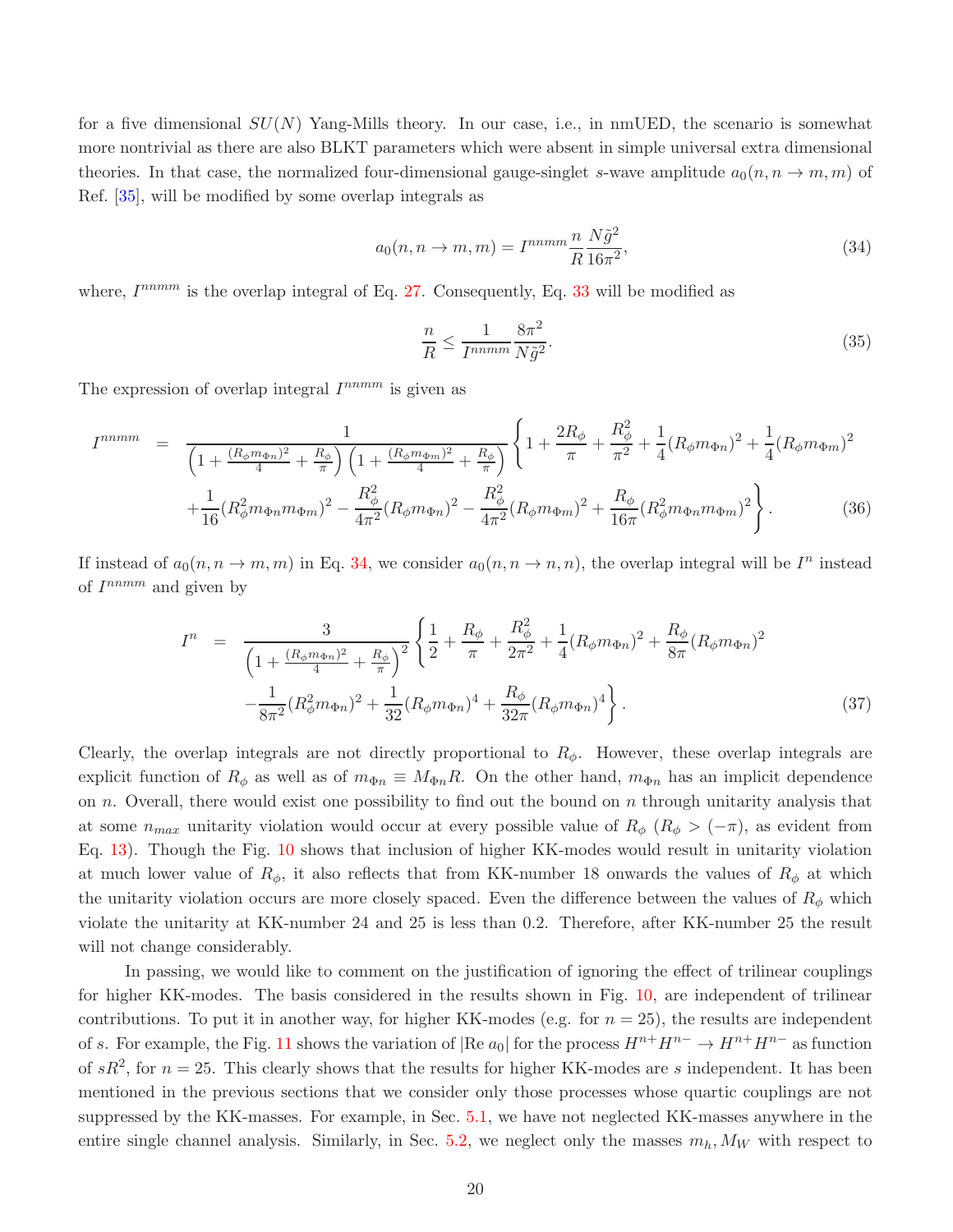KK-masses, and since we have considered the quartic couplings independent of KK-masses, or the power of KK-masses in the numerator is exactly same as that in the denominator, neglecting  $m_h$  and  $M_W$  eventually leads to quartic interactions independent of KK-masses.



<span id="page-20-0"></span>Figure 11: Variation of  $a_0$  as a function of  $sR^2$  for KK-mode  $n = 25$ , with  $R_{\phi} = 99$ , and also as a function of  $R_{\phi}$  for the same KK-mode with  $sR^2 = 50$  (for the process  $H^{n+}H^{n-} \to H^{n+}H^{n-}$ ). There are two horizontal axes in each plot. The lowest one corresponds to  $sR^2$  for different values of  $R_{\phi}$  and the upper one gives the variation of  $a_0$  as a function of  $R_{\phi}$  for fixed value of  $sR^2$ . Here  $R^{-1}$  is taken to be 5000 GeV.

In Fig. [11,](#page-20-0)  $a_0$  is also considered as a function of  $R_{\phi}$  for  $sR^2 = 50$  and for KK-mode  $n = 25$ ; variation of  $\Re$  at which the violation of  $\Re$  at straight line and will be greater than half at the same value of  $\Re$  at which the violation occurs with the variation of  $sR^2$  even at large s limit. This clearly justifies that the contributions of trilinear couplings for the basis considered in Fig. [10,](#page-18-0) can be ignored for higher KK-modes too.

Besides, the bound on  $R_{\phi}$  obtained from unitarity analysis yields the values of quartic coupling lower than the value  $4\pi$ . For example, at  $R_{\phi} = 15$ , the value of the quartic coupling of  $h^{n}$  will be ~ 0.85, 5.43 and 6.71 for  $n = 1, 2$  and 25 respectively; for  $R_{\phi} = 26$ , the corresponding values will be ~ 0.82, 9.44 and 10.77. So the results are consistent with the perturbativity limit of the theory.

## 6 Summary and Conclusions

We have done simple partial wave unitarity analysis as well as coupled channel analysis in gauge and scalar sectors in non-minimal Universal Extra Dimensional model where kinetic terms involving fields as well as mass and potential terms of the scalar fields are added to their respective five dimensional actions at the fixed boundary points. By virtue of equivalence theorem, we have used all the Goldstone modes instead of the longitudinal modes of vector bosons. First, all the necessary two-body tree level scattering amplitudes have been calculated to study the upper bound on scalar BLT parameter by the simple method of partial wave analysis. After that coupled channel analysis has been performed for some selective channels to get further constraint.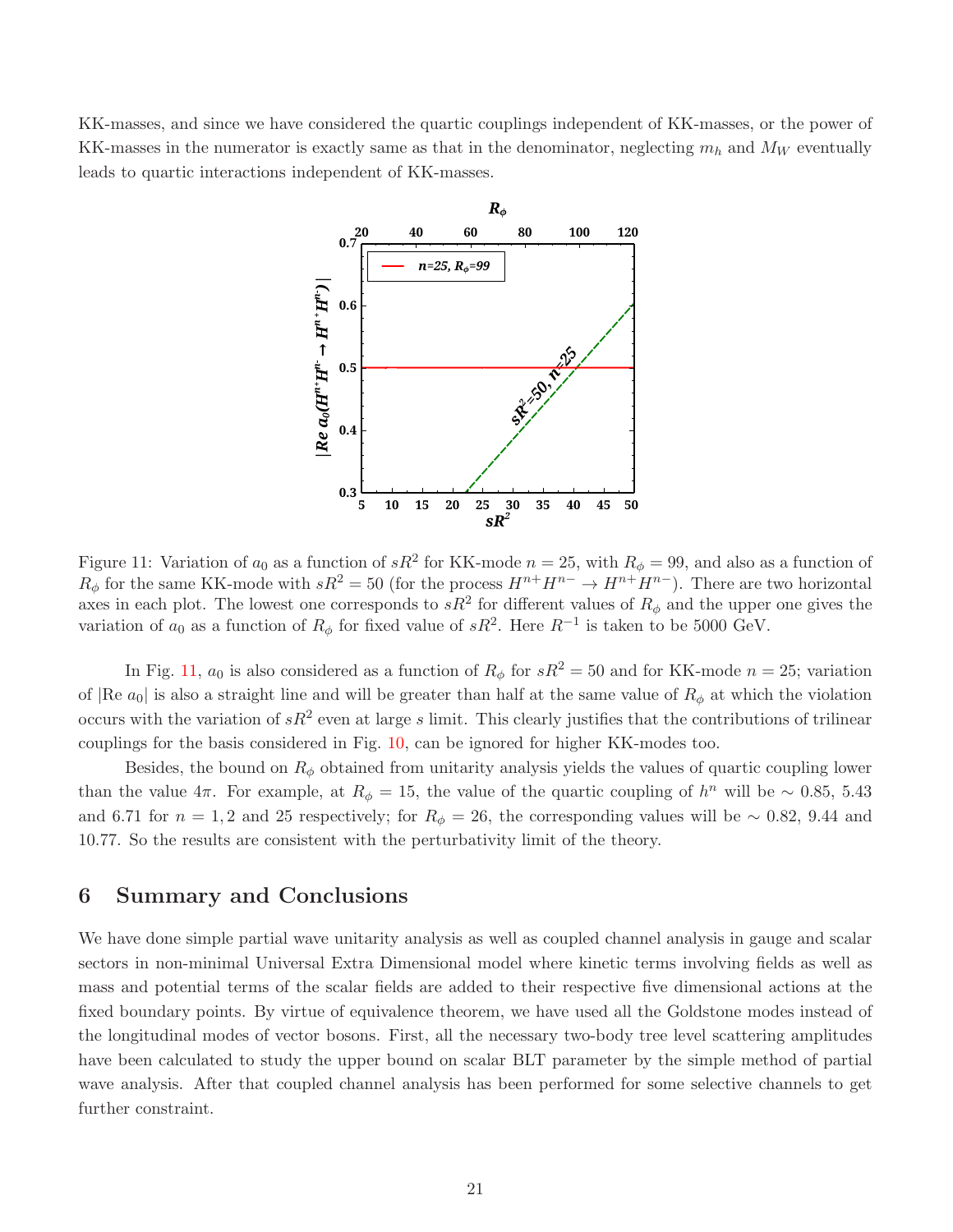All scattering amplitudes can be expressed in terms of an infinite sum of partial waves. For a process to maintain unitarity the zeroth partial wave amplitude  $a_0$  should respect the condition  $|\text{Re } a_0| \leq \frac{1}{2}$ . Initially the construction of t-matrix has not been considered as in many cases, the contributions coming from trilinear coupling can not be ignored where the interaction is effectively proportional to KK-masses and hence the contribution is not  $E^2$ -suppressed. Therefore, some entries of the matrix elements are not simple numbers but are also the functions of centre of mass energy  $\sqrt{s}$  of respective processes. So initially we have considered the single channel analysis for  $n, n \to n, n$  processes to get the suitable channels for  $t^0$ construction.

While dealing with single channel scattering processes we have restricted our calculations to twobody scattering processes for specific KK-modes, i.e. KK-numbers for all initial and final particles are the same. We have considered only those processes whose quartic interactions are not suppressed by KKmasses. Thus we have altogether thirteen quartic interactions in scalar sectors satisfying the conditions. Quartic interactions where there are two same neutral particles in initial states and another same two neutral particles in final states, can generate two kinds of processes. Also the processes involving two same or different charged particles in initial states and another kind of same two neutral particles in final states can give rise to two kinds of processes. In that case only those processes have been preferred where the amplitudes are not suppressed by the factor of  $1/2$  or by  $1/\sqrt{2}$  arising from normalization factors due to the identical bosonic states, as that suppression would result in unitarity violation at some larger value of  $R_{\phi}$ and thus giving a relatively less tight bound. Here,  $R_{\phi}$  is the scaled scalar boundary-localized parameter given by  $\equiv \frac{r_{\phi}}{R}$  $\frac{r_{\phi}}{R}$ .

Among all thirteen processes,  $H^{n+}H^{n-} \to H^{n+}H^{n-}$  gives the most stringent constraint on the bound on  $R_{\phi}$ . A detailed analysis on  $n, n \to n, n$  shows that the channels involving the processes  $h^n h^n \to h^n h^n$ ,  $A^nA^n \to A^nA^n$ ,  $H^{n+}H^{n-} \to H^{n+}H^{n-}$ ,  $h^nA^n \to h^nA^n$ ,  $H^{n\pm}A^n \to H^{n\pm}A^n$ ,  $H^{n\pm}h^n \to H^{n\pm}h^n$  are preferable for coupled channel analysis, i.e., construction of  $t^0$  matrix generated by two-body states as rows and columns. Consequently each matrix element refers to the amplitude of respective processes. Each eigenvalue of the matrices should lie below  $8\pi$ . Coupled channel analysis leads to upper bound on BLT parameter  $R_{\phi}$ , the value of  $R_{\phi}$  should be less than 26.4 for complete restoration of unitarity if KK mode up to four is considered. The results are independent of  $R^{-1}$ . Since KK-mass decreases with increasing  $R_{\phi}$ , the upper bound on  $R_{\phi}$  results in a lower bound on the masses of scalar and gauge fields. For example, the upper bound on  $R_{\phi}$  as 26 implies a lower bound on gauge or scalar KK-masses as 0.22  $R^{-1}$ , 1.05  $R^{-1}$ , 2.02  $R^{-1}$ and 3.02  $R^{-1}$  for  $n = 1 - 4$  respectively. The upper bound on  $R_{\phi}$  does not depend on  $R^{-1}$ , so the results on lower bound on KK-masses are true for any value of  $R^{-1}$ . Besides, the upper bound on  $R_{\phi}$  decreases with increasing KK-modes. For  $n = 25$ , the upper bound on  $R_{\phi}$  falls down to nearly one. From KK mode 18 onwards, the constraints on  $R_{\phi}$  change very slowly and will not change significantly for KK-modes higher than 25.

In nmUED, the boundary terms are generated due to radiative corrections. So those terms are loop suppressed. The coefficients of boundary terms are the free parameters of the theory which we call the BLT parameters. Though the terms are loop suppressed and should be small, but we do not know the effective range of BLT parameters, or how do they behave in the four dimensional effective theory. Unitarity analysis in gauge and scalar sectors will give the range of BLT parameters which maintains perturbativity of the model. We have performed this analysis in gauge and scalar sectors exploiting the equivalence theorem to get the upper bound on gauge and scalar BLT parameters (which are same in our analysis), and have found that the scaled scalar or gauge BLT parameters signaling the breakdown of unitarity decrease with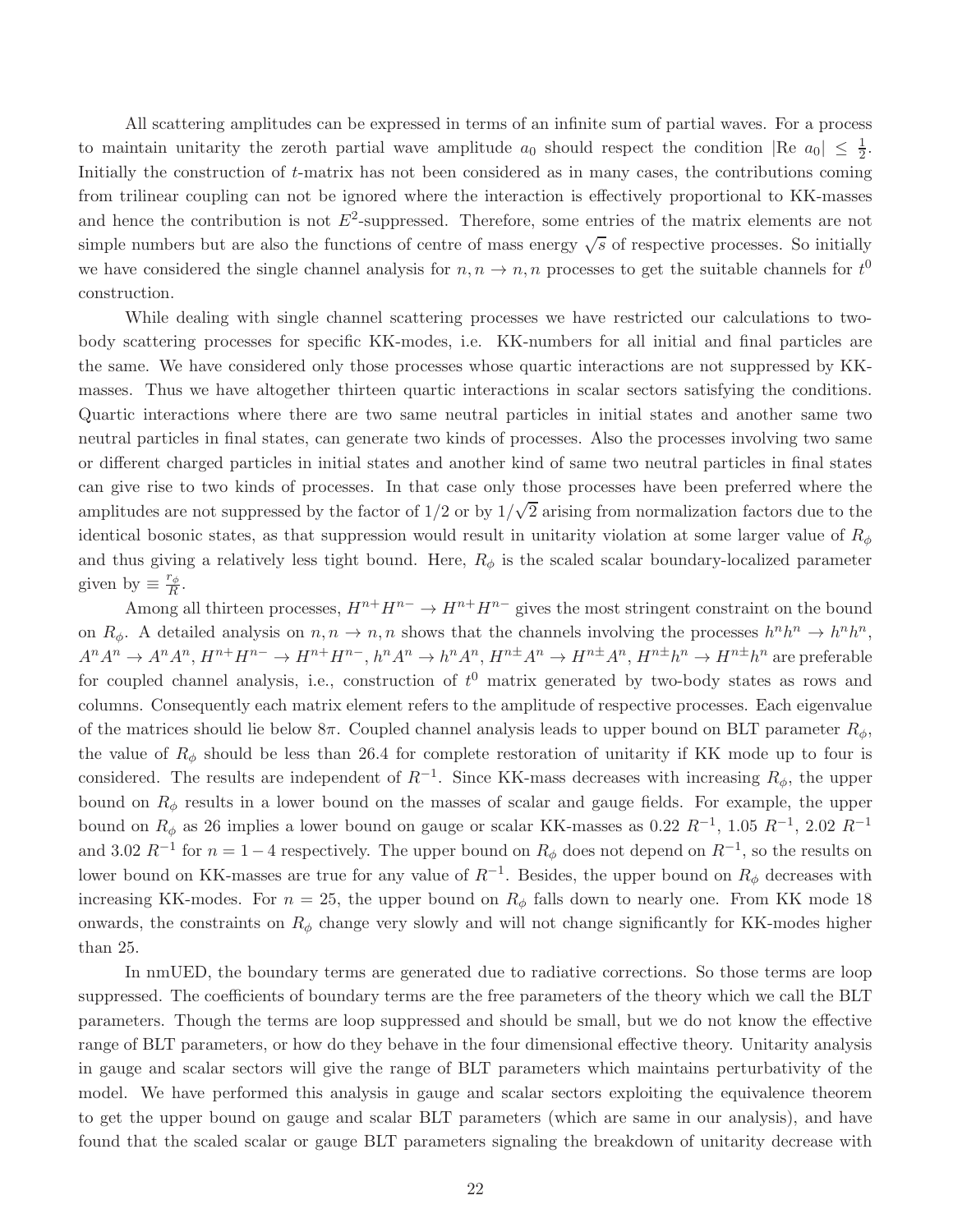increasing higher modes and saturated to nearly unity with KK-number 25. We hope to return to this issue in fermion sectors and to study the perturbativity in future work.

## Acknowledgements :

TJ thanks Anindya Datta for many useful comments and advice at different stages of the work. TJ also thanks Ayon Patra for collaborating in the initial stages of the work and Ujjal Kumar Dey for many useful discussions. TJ acknowledges the financial support from CSIR in terms of an SRF.

## 7 APPENDIX

### APPENDIX A

# Expressions for  $a_0$ :

$$
a_0(h^n h^n \to h^n h^n) = -\frac{3}{16\pi} \frac{m_h^2}{v^2} \left[ I^n + 3m_h^2 \left\{ \frac{1}{s - m_h^2} - \frac{2}{s - 4m_{hn}^2} \ln \left( \frac{s - 3m_h^2 - 4M_{\Phi n}^2}{m_h^2} \right) \right\} \right. \\
\left. + 3m_h^2 \sum_{q = \text{even}}^{\infty} I^{nnq} \left\{ \frac{1}{s - m_{hq}^2} - \frac{2}{s - 4m_{hn}^2} \ln \left( \frac{s - 3m_h^2 - 4M_{\Phi n}^2 + M_{\Phi q}^2}{m_{hq}^2} \right) \right\} \right], \qquad (38)
$$
\n
$$
a_0(A^n A^n \to A^n A^n) = -\frac{1}{16\pi} \frac{1}{v^2 M_{Zn}^4} \left[ 3(m_h^2 M_{\Phi n}^4 I^n + 4M_Z^4 M_{\Phi n}^2 I^m) + (m_h^2 M_{\Phi n}^2 + 2M_Z^2 M_{Zn}^2)^2 \left\{ \frac{1}{s - m_h^2} - \frac{2}{s - 4M_{Zn}^2} \ln \left( \frac{s - 4M_{Zn}^2 + m_h^2}{m_h^2} \right) \right\} + \sum_{q = \text{even}}^{\infty} c1_{nnq}^2 \left\{ \frac{1}{s - m_{hq}^2} - \frac{2}{s - 4M_{Zn}^2} \ln \left( \frac{s - 4M_{Zn}^2 + m_{hq}^2}{m_h^2} \right) \right\}, \qquad (39)
$$
\n
$$
a_0(H^{n+} H^{n-} \to H^{n+} H^{n-}) = -\frac{1}{16\pi} \frac{1}{v^2 M_{Wn}^4} \left[ 2(m_h^2 M_{\Phi n}^4 I^n + 4M_W^4 M_{\Phi n}^2 I^m) + (m_h^2 M_{\Phi n}^2 + 2M_W^2 M_{Wn}^2)^2 \right. \\
\left. \times \left\{ \frac{1}{s - m_h^2} - \frac{2}{s - 4M_{Wn}^2} \ln \left( \frac{s - 4M_{Wn}^2 + m_h^2}{m_h^2} \right) \right\} \right\}
$$

$$
\left. + \sum_{q=\text{even}}^{\infty} c2_{nnq}^2 \left\{ \frac{1}{s - m_{hq}^2} - \frac{2}{s - 4M_{Wn}^2} \ln \left( \frac{s - 4M_{Wn}^2 + m_{hq}^2}{m_{hq}^2} \right) \right\} \right],\tag{40}
$$

$$
a_0(G_Z^n A^n \to G_Z^n A^n) = -\frac{1}{16\pi} \frac{M_Z^2}{v^2 M_{Zn}^4} \left[ q1_n + M_{\Phi n}^2 \left( m_h^2 - M_{Zn}^2 \right)^2 \right. \\
\left. \times \left\{ \frac{1}{s - m_h^2} - \frac{1}{(s - 4M_{Zn}^2)} \ln \left( \frac{s - 4M_{Zn}^2 + m_h^2}{m_h^2} \right) \right\} \\
\left. - \frac{m_h^2 (m_h^2 M_{\Phi n}^2 + 2M_Z^2 M_{Zn}^2)}{(s - 4M_{Zn}^2)} \ln \left( \frac{s - 4M_{Zn}^2 + m_h^2}{m_h^2} \right) \right. \\
\left. + \sum_{q = \text{even}}^{\infty} c7_{nnq}^2 \left\{ \frac{1}{s - m_{hq}^2} - \frac{1}{(s - 4M_{Zn}^2)} \ln \left( \frac{s - 4M_{Zn}^2 + m_{hq}^2}{m_{hq}^2} \right) \right\}
$$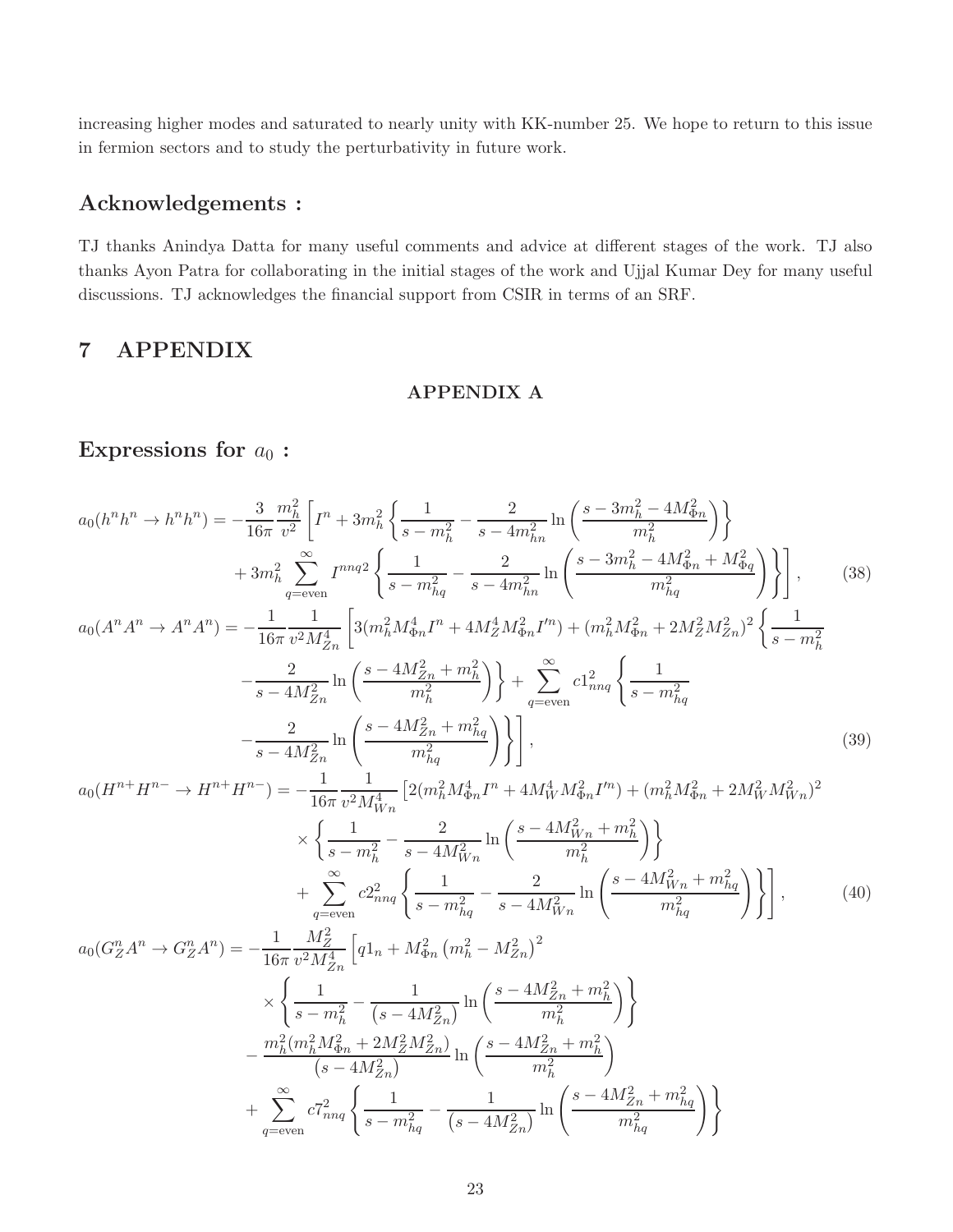$$
-\sum_{q=\text{even}}^{\infty} (m_{h}^{2}T^{nq} + 2M_{\Phi n}M_{\Phi q}T^{m n}) \frac{c1_{nq}}{(s-4M_{Zn}^{2})} \ln \left( \frac{s-4M_{Zn}^{2} + m_{hq}^{2}}{m_{hq}^{2}} \right), \qquad (41)
$$
\n
$$
a_{0}(h^{n}A^{n} \rightarrow h^{n}A^{n}) = -\frac{1}{16\pi} \frac{1}{v^{2}M_{Zn}^{2}} \left[ (m_{h}^{2}M_{\Phi n}^{2}H^{n}) + M_{\Phi n}^{2} (m_{h}^{2} - M_{Z}^{2})^{2} \right] \left\{ \frac{1}{s-M_{Z}^{2}} \right\} - \frac{1}{(s-m_{hn}^{2} - M_{Zn}^{2})^{2}} \ln X_{2n} \right\} - 3m_{h}^{2} s \frac{(m_{h}^{2}M_{\Phi n}^{2} + 2M_{Z}^{2}H_{n})}{(s-m_{hn}^{2} - M_{Zn}^{2})} \ln X_{3n}
$$
\n
$$
+ \sum_{q=\text{even}}^{\infty} \frac{1}{M_{Zq}^{2}} \left\{ M_{Z}^{2}c_{3mq}^{2} + c4_{mnq}^{2} \right\} \left\{ \frac{1}{s-M_{Zq}^{2}} - \frac{s}{(s-m_{hn}^{2} - M_{Zn}^{2})^{2}} \ln Y_{2n} \right\}
$$
\n
$$
- \sum_{q=\text{even}}^{\infty} \frac{3m_{h}^{2}I^{m nq}c_{1mq} s}{(s-m_{hn}^{2} - M_{Zn}^{2})^{2}} \ln Y_{3nq} \right], \qquad (42)
$$
\n
$$
a_{0}(h^{n}C_{Z}^{n} \rightarrow h^{n}C_{Z}^{n}) = -\frac{1}{16\pi} \frac{M_{Z}^{2}}{u^{2}M_{Zn}^{2}} \left[ (m_{h}^{2}T^{n} + 2M_{\Phi n}^{2}T^{n}) + m_{hn}^{4} \left\{ \frac{1}{s-M_{Z}^{2}} \right\} \ln X_{3n}
$$
\n
$$
+ \sum_{q=\text{even}}^{\infty} \frac{3m_{h}^{2}I^{m nq
$$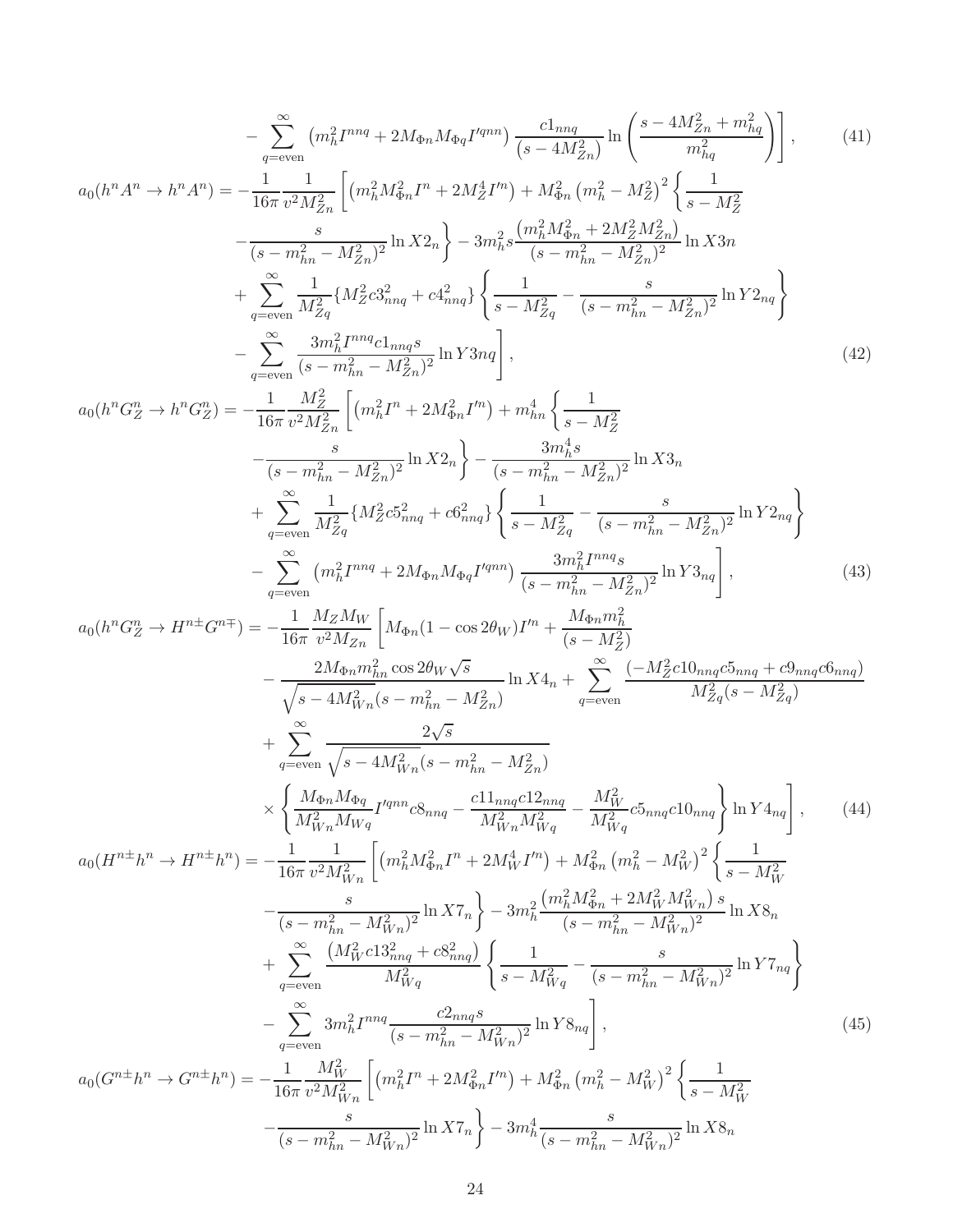$$
+\sum_{q=-\text{even}}^{\infty} \frac{(M_W^2 \sigma_{2mq}^2 + c12_{mn}^2)}{M_W^2} \left\{ \frac{1}{s - M_W^2} - \frac{s}{(s - m_{2m}^2 - M_{Wn}^2)} \ln Y \tau_{nq} \right\}
$$
  

$$
-\sum_{q=\text{even}}^{\infty} (m_H^2 I^{mn} + 2Ma_m M_{\Phi q} I^{mm}) \frac{3m_H^2 I^{mn} s}{(s - m_{2m}^2 - M_W^2)} \ln Y \text{B}_{nq} \right], \qquad (46)
$$
  

$$
a_0 (H^{n\pm} G_Z^{\nu} \rightarrow H^{n\pm} G_Z^{\nu}) = -\frac{1}{16\pi} \frac{M_Z^2}{v^2 M_{2n}^2 M_{WW}^2} \left[ q2_n + (M_W^2 M_{WW}^2 \cos^2 2\theta_W) \left\{ \frac{1}{s - M_W^2} \right.}{s - M_W^2} \right. \qquad (46)
$$
  

$$
\times \frac{s}{(s - M_{Zn}^2 - M_{WW}^2)^2} \ln X \text{B}_{n} \right\} - m_h^2 (m_h^2 M_{WW}^2 \sin^2 2\theta_W) \left\{ \frac{1}{s - M_W^2} \ln \left[ \frac{1}{M_W^2} \left( M_W^2 M_{WW}^4 \cos^2 4\cos^2 2\cos^2 2\cos^2 2\cos^2 2\cos^2 2\cos^2 2\cos^2 2\cos^2 2\cos^2 2\cos^2 2\cos^2 2\cos^2 2\cos^2 2\cos^2 2\cos^2 2\cos^2 2\cos^2 2\cos^2 2\cos^2 2\cos^2 2\cos^2 2\cos^2 2\cos^2 2\cos^2 2\cos^2 2\cos^2 2\cos^2 2\cos^2 2\cos^2 2\cos^2 2\cos^2 2\cos^2 2\cos^2 2\cos^2 2\cos^2 2\cos^2 2\cos^2 2\cos^2 2\cos^2 2\cos^2 2\cos^2 2\cos^2 2\cos^2 2\cos^2 2\cos^2 2\cos^2 2\cos^2 2\cos^2 2\cos^2 2\cos
$$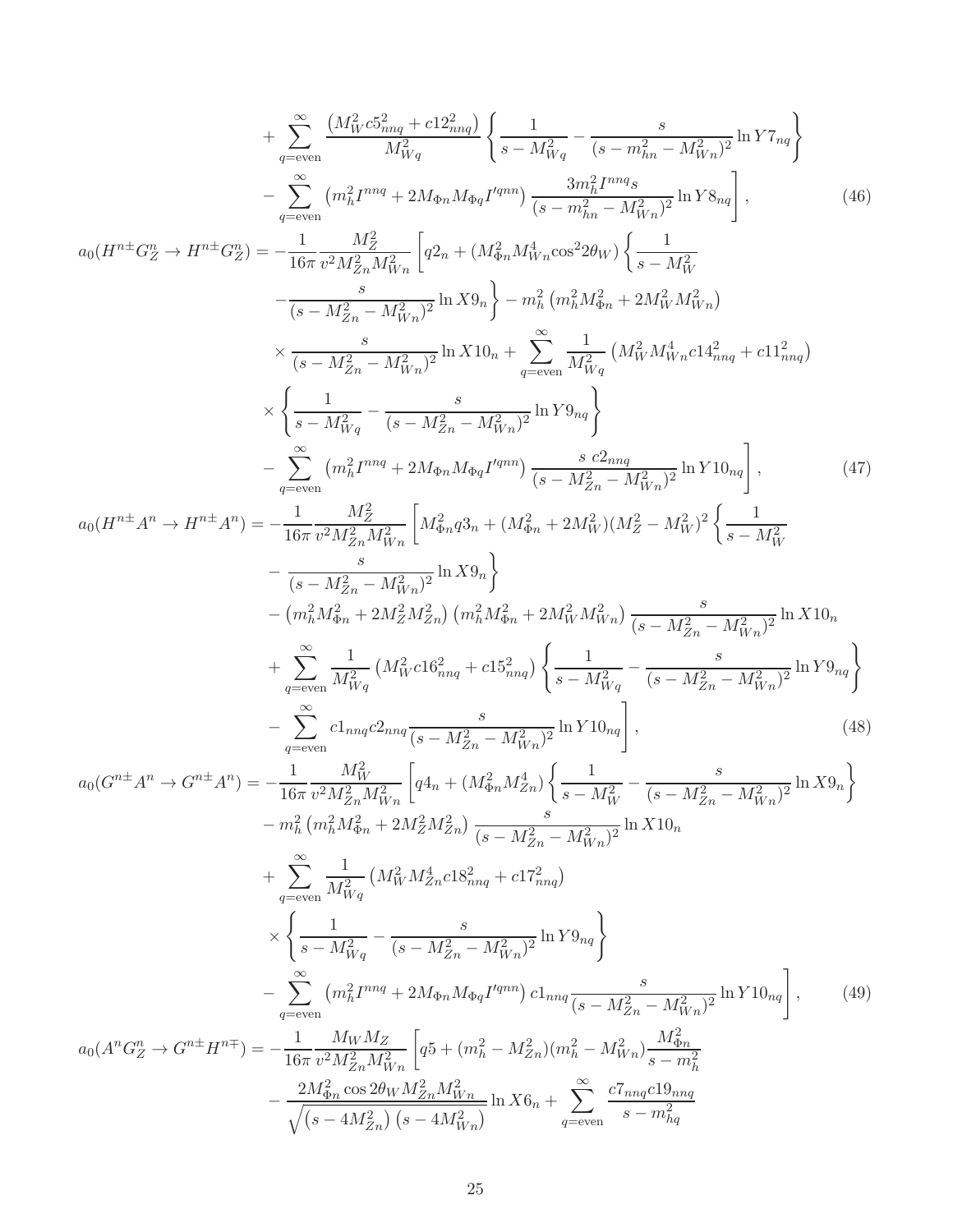+ 
$$
\sum_{q=\text{even}}^{\infty} \left( M_W^2 M_{Wn}^2 M_{Zn}^2 c 14_{nnq} c 18_{nnq} + c 17_{nnq} c 11_{nnq} \right)
$$

$$
-M_{Wq}^2 (1 - \cos 2\theta_W) M_{\Phi n} I'^{qnn} c 15_{nnq} \left) \frac{2}{M_{Wq}^2 \sqrt{(s - 4M_{Zn}^2) (s - 4M_{Wn}^2)}} \ln Y6_{nq} \right].
$$

$$
(50)
$$

In the above expressions all the symbols  $ci_{nnq}$ s and  $qj_n$ s where  $i: 1 \to 19$  and  $j: 1 \to 5$ , are given explicitly in APPENDIX C; and the explicit expressions of the symbols of  $Xk_n$ s and  $Yk_{nq}$ s having  $k: 1 \rightarrow 10$  are given in APPENDIX D. The overlap intergrals  $I^{nnq}, I^n, I^{nnq}, I'^{qnn}, I'^n$  are obtained from Eqs. [26-30.](#page-7-1)

#### APPENDIX B

## Feynman Rules:

In the following Feynman rules, n or q stands for KK-mode and 0 for SM.

 $0nn$  **Coupling**  $(n : even \text{ or odd})$ 

$$
h^{0}h^{n}h^{n} : -3i\left(\frac{m_{h}^{2}}{v}\right),
$$
  
\n
$$
h^{0}A^{n}A^{n} : -\frac{i}{v}\left(\frac{m_{h}^{2}M_{\Phi n}^{2} + 2M_{Z}^{2}M_{Zn}^{2}}{M_{Zn}^{2}}\right),
$$
  
\n
$$
h^{0}G_{Z}^{n}G_{Z}^{n} : -\frac{i}{v}\left(\frac{m_{h}^{2}M_{Z}^{2}}{M_{Zn}^{2}}\right),
$$
  
\n
$$
h^{0}A^{n}G_{Z}^{n} : -i\frac{M_{Z}M_{\Phi n}}{v}\left(\frac{m_{h}^{2} - M_{Zn}^{2}}{M_{Zn}^{2}}\right),
$$
  
\n
$$
\chi^{0}h^{n}A^{n} : -\frac{i}{v}M_{\Phi n}\left(\frac{m_{h}^{2} - M_{Z}^{2}}{M_{Zn}}\right),
$$
  
\n
$$
\chi^{0}h^{n}G_{Z}^{n} : -i\frac{M_{Z}}{v}\left(\frac{m_{h n}^{2}}{M_{Zn}}\right),
$$
  
\n
$$
h^{0}H^{n+}H^{n-} : -\frac{i}{v}\left(\frac{m_{h}^{2}M_{\Phi n}^{2} + 2M_{W}^{2}M_{Wn}^{2}}{M_{Wn}^{2}}\right),
$$
  
\n
$$
h^{0}G^{n+}G^{n-} : -i\frac{m_{h}^{2}}{v}\left(\frac{M_{W}^{2}}{M_{Wn}^{2}}\right),
$$
  
\n
$$
h^{0}G^{n\pm}H^{n\mp} : \pm \frac{M_{\Phi n}M_{W}}{v}\left(\frac{m_{h}^{2} - M_{Wn}^{2}}{M_{Wn}^{2}}\right),
$$
  
\n
$$
\phi^{0\mp}h^{n}G^{n\pm} : \pm \frac{M_{W}}{v}\left(\frac{m_{h n}^{2}}{M_{Wn}}\right),
$$
  
\n
$$
\phi^{0\mp}h^{n}H^{n\pm} : -i\frac{M_{\Phi n}M_{Z}}{v}\cos 2\theta_{W}\left(\frac{M_{Wn}}{M_{Zn}}\right),
$$
  
\n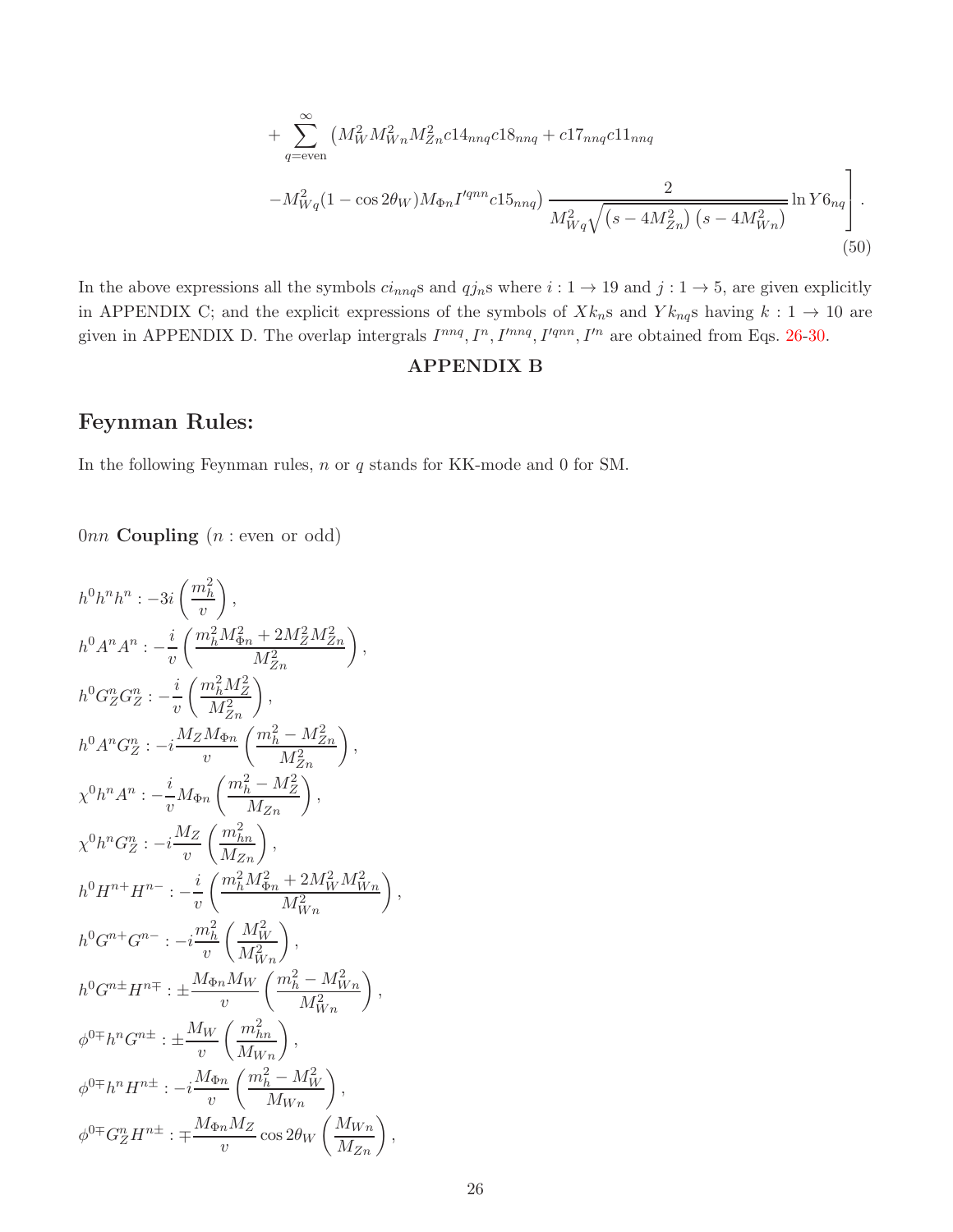$$
\phi^{0\mp} A^n G^{n\pm} : i \frac{M_{\Phi n} M_W}{v} \left( \frac{M_{Zn}}{M_{Wn}} \right),
$$
  

$$
\phi^{0\pm} A^n H^{n\mp} : \pm \frac{\left( M_{\Phi n}^2 + 2M_W^2 \right) \left( M_Z^2 - M_W^2 \right)}{v M_{Zn} M_{Wn}},
$$
  

$$
\chi^0 H^{n\mp} G^{n\pm} : -i \frac{M_{\Phi n} M_W}{v},
$$

 $nnq$  Coupling  $(n : even \text{ or } odd; q : even)$ 

$$
h^{n}h^{n}h^{q}: -3i\left(\frac{m_{h}^{2}}{v}\right)I^{nnq},
$$
\n
$$
A^{n}A^{n}h^{q}: -\frac{i}{vM_{Zn}^{2}}c1_{nnq},
$$
\n
$$
H^{n+}H^{n-hq}: -\frac{i}{vM_{Wn}^{2}}c2_{nnq},
$$
\n
$$
h^{n}A^{n}G_{Z}^{q}: \frac{iM_{Z}}{vM_{Zn}M_{Zq}}c3_{nnq},
$$
\n
$$
h^{n}A^{n}A^{q}: -\frac{i}{vM_{Zn}M_{Zq}}c4_{nnq},
$$
\n
$$
G_{Z}^{n}G_{Z}^{n}h^{q}: -\frac{iM_{Z}^{2}}{vM_{Zn}^{2}}\left(m_{h}^{2}I^{mnq} + 2M_{\Phi n}M_{\Phi q}I^{lqnn}\right),
$$
\n
$$
G_{Z}^{n}h^{n}G_{Z}^{q}: -\frac{iM_{Z}^{2}}{vM_{Zn}M_{Zq}}c5_{nnq},
$$
\n
$$
h^{n}G_{Z}^{n}A^{q}: \frac{iM_{Z}}{vM_{Zn}M_{Zq}}c5_{nnq},
$$
\n
$$
A^{n}G_{Z}^{n}h^{q}: -i\frac{M_{Z}}{vM_{Zn}^{2}}c7_{nnq},
$$
\n
$$
H^{n\pm}H^{q\mp}h^{n}: -\frac{i}{vM_{Wn}^{2}}m^{q}
$$
\n
$$
H^{n\pm}G^{n\pm}G^{n\pm}h^{n}: -i\frac{M_{W}^{2}}{vM_{Wn}^{2}}\left(m_{h}^{2}I^{nnq} + 2M_{\Phi n}M_{\Phi q}I^{lqnn}\right),
$$
\n
$$
G^{n\mp}G^{q\pm}h^{n}: -i\frac{M_{W}^{2}}{vM_{Wn}^{2}}c5_{nnq},
$$
\n
$$
H^{n\pm}G^{n\mp}A^{q}: \frac{iM_{W}}{vM_{Zq}}c9_{nnq},
$$
\n
$$
H^{n\pm}G^{n\mp}A^{q}: \frac{iM_{W}}{vM_{Zq}}c9_{nnq},
$$
\n
$$
H^{n\pm}H^{q\pm}
$$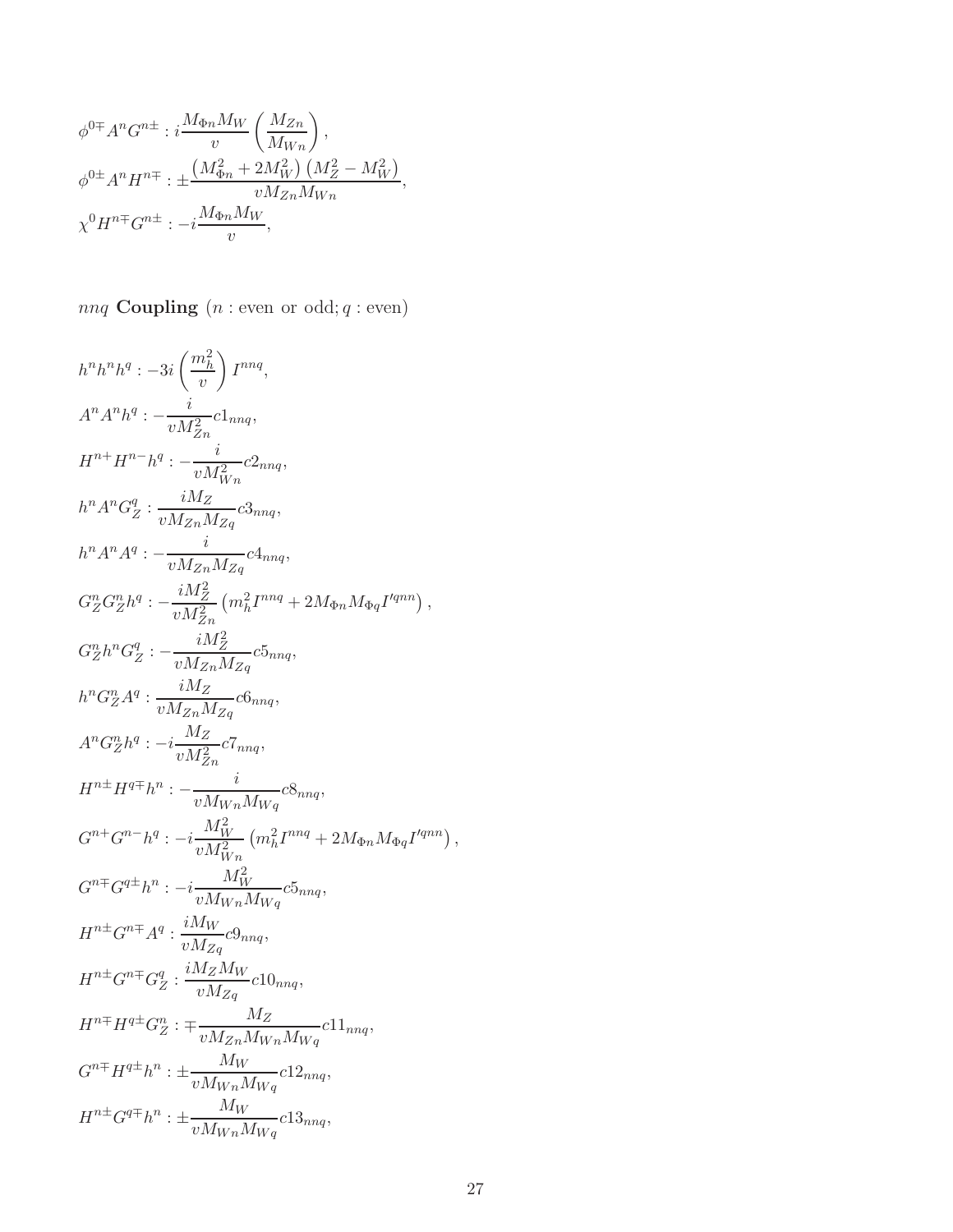$$
H^{n\pm}G^{q\mp}G^{n}_{Z} : -i\frac{M_{W}M_{Z}M_{Wn}}{vM_{Zn}M_{Wq}}c14_{nnq},
$$
  
\n
$$
H^{n\pm}H^{q\mp}A^{n} : \pm \frac{1}{vM_{Zn}M_{Wn}M_{Wq}}c15_{nnq},
$$
  
\n
$$
H^{n\pm}G^{q\mp}A^{n} : i\frac{M_{W}}{vM_{Zn}M_{Wn}M_{Wq}}c16_{nnq},
$$
  
\n
$$
G^{n\pm}H^{q\mp}A^{n} : i\frac{M_{W}}{vM_{Zn}M_{Wn}M_{Wq}}c17_{nnq},
$$
  
\n
$$
G^{n\pm}G^{q\mp}A^{n} : \pm \frac{M_{W}^{2}M_{Zn}}{vM_{Wn}M_{Wq}}c18_{nnq},
$$
  
\n
$$
G^{n\pm}H^{n\mp}h^{q} : \pm \frac{M_{W}}{vM_{Wn}^{2}}c19_{nnq},
$$
  
\n
$$
G^{n\pm}H^{q\mp}G^{n}_{Z} : -i\frac{(1-\cos 2\theta_{W})M_{W}M_{Z}M_{\Phi n}M_{Wq}}{vM_{Wn}M_{Zn}}I'^{qnn}.
$$

$$
nnn \text{ Coupling } (n:\text{even})
$$

$$
h^{n}h^{n}h^{n} : -3i\left(\frac{m_{h}^{2}}{v}\right)I^{3n},
$$
\n
$$
A^{n}A^{n}h^{n} : -\frac{i}{vM_{Zn}^{2}}c1_{3n},
$$
\n
$$
H^{n+}H^{n-}h^{n} : -\frac{i}{vM_{Wn}^{2}}c2_{3n},
$$
\n
$$
h^{n}A^{n}G_{Z}^{n} : \frac{iM_{Z}M_{\Phi n}}{vM_{Zn}^{2}}c3_{3n},
$$
\n
$$
G_{Z}^{n}G_{Z}^{n}h^{n} : -\frac{iM_{Z}^{2}}{vM_{Zn}^{2}}c4_{3n},
$$
\n
$$
G^{n+}G^{n-}h^{n} : -i\frac{M_{W}^{2}}{vM_{Wn}^{2}}c4_{3n},
$$
\n
$$
G^{n+}H^{n+}A^{n} : i\frac{M_{W}}{vM_{Zn}}c5_{3n},
$$
\n
$$
G^{n+}H^{n+}G_{Z}^{n} : -i\frac{M_{W}M_{Z}}{vM_{Zn}}c6_{3n},
$$
\n
$$
G^{n+}H^{n+}h^{n} : +\frac{M_{W}M_{\Phi n}}{vM_{Wn}^{2}}c7_{3n}.
$$

The overlap integrals  $I^{3n}$  and  $I^{'3n}$  can be calculated from Eqs. [26](#page-7-1) and [28](#page-7-1) or [29](#page-7-1) respectively.

Quartic Coupling  $(nnnn; n : even \text{ or odd})$ 

$$
h^n h^n h^n h^n: -3i\left(\frac{m_h^2}{v^2}\right)I^n,
$$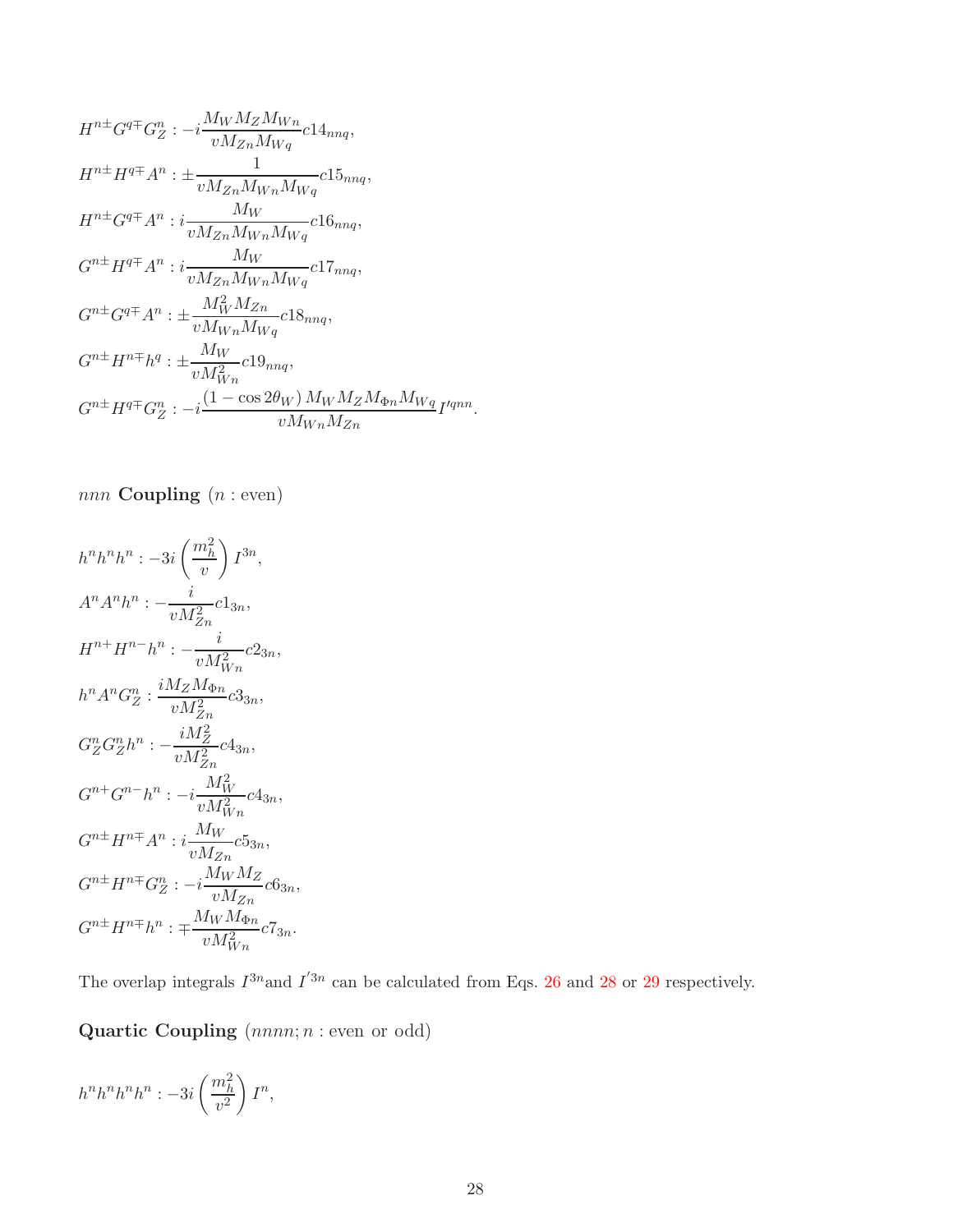$$
h^{n}h^{n}A^{n}A^{n} : -\frac{i}{v^{2}M_{Zn}^{2}} \left( m_{h}^{2}M_{\Phi n}^{2}I^{n} + 2M_{Z}^{4}I^{/n} \right),
$$
  
\n
$$
A^{n}A^{n}A^{n}A^{n} : -\frac{3i}{v^{2}M_{Zn}^{4}} \left( m_{h}^{2}M_{\Phi n}^{4}I^{n} + 4M_{Z}^{4}M_{\Phi n}^{2}I^{/n} \right),
$$
  
\n
$$
h^{n}h^{n}G_{Z}^{n}G_{Z}^{n} : -\frac{iM_{Z}^{2}}{v^{2}M_{Zn}^{2}} \left( m_{h}^{2}I^{n} + 2M_{\Phi n}^{2}I^{/n} \right),
$$
  
\n
$$
A^{n}A^{n}G_{Z}^{n}G_{Z}^{n} : -\frac{iM_{Z}^{2}}{v^{2}M_{Zn}^{4}} q1_{n},
$$
  
\n
$$
H^{n+}H^{n-}H^{n+}H^{n-} : -\frac{2i}{v^{2}M_{Mn}^{4}} \left( m_{h}^{2}M_{\Phi n}^{4}I^{n} + 4M_{W}^{4}M_{\Phi n}^{2}I^{/n} \right),
$$
  
\n
$$
h^{n}G_{Z}^{n}H^{n\pm}G^{n\mp} : -i\frac{M_{W}M_{Z}M_{\Phi n}}{v^{2}M_{Zn}} \left( 1 - \cos 2\theta_{W} \right)I^{/n},
$$
  
\n
$$
h^{n}h^{n}H^{n+}H^{n-} : -\frac{i}{v^{2}M_{Wn}^{2}} \left( m_{h}^{2}M_{\Phi n}^{2}I^{n} + 2M_{W}^{4}I^{/n} \right),
$$
  
\n
$$
h^{n}h^{n}G^{n+}G^{n-} : -\frac{iM_{W}^{2}}{v^{2}M_{Wn}^{2}} \left( m_{h}^{2}I^{n} + 2M_{\Phi n}^{2}I^{/n} \right),
$$
  
\n
$$
G_{Z}^{n}G_{Z}^{n}H^{n+}H^{n-} : -\frac{iM_{Z}^{2}}{v^{2}M_{Wn}^{2}}
$$

## APPENDIX C

$$
c1_{nnq}: m_h^2 M_{\Phi n}^2 I^{nnq} + 2M_Z^2 M_{Zn}^2 I^{nnq} - 2M_Z^2 M_{\Phi n} M_{\Phi q} I^{lqnn},
$$
  
\n
$$
c2_{nnq}: m_h^2 M_{\Phi n}^2 I^{nnq} + 2M_W^2 M_{Wn}^2 I^{nnq} - 2M_W^2 M_{\Phi n} M_{\Phi q} I^{lqnn},
$$
  
\n
$$
c3_{nnq}: -m_h^2 M_{\Phi n} I^{nnq} + M_Z^2 M_{\Phi q} I^{lqnn} + M_Z^2 M_{\Phi n} I^{lnnq},
$$
  
\n
$$
c4_{nnq}: m_h^2 M_{\Phi n} M_{\Phi q} I^{nnq} + M_Z^2 (2M_Z^2 + M_{\Phi q}^2) I^{lqnn} - M_Z^2 M_{\Phi n} M_{\Phi q} I^{lnnq},
$$
  
\n
$$
c5_{nnq}: m_h^2 I^{nnq} + M_{\Phi n}^2 I^{lnnq} + M_{\Phi n} M_{\Phi q} I^{lqnn},
$$
  
\n
$$
c6_{nnq}: -m_h^2 M_{\Phi q} I^{nnq} + M_{\Phi n} (I^{lqnn}(2M_Z^2 + M_{\Phi q}^2) - M_{\Phi n} M_{\Phi q} I^{lnnq}),
$$
  
\n
$$
c7_{nnq}: M_{\Phi n} M_{\Phi q} (m_h^2 I^{nnq} - M_W^2 I^{lnnq}) + M_W^2 (2M_W^2 + M_{\Phi q}^2) I^{lqnn},
$$
  
\n
$$
c9_{nnq}: M_{Zq}^2 I^{lqnn} - (M_{\Phi n} M_{\Phi q} I^{lnnq} + \cos 2\theta_W M_Z^2 I^{lqnn}),
$$
  
\n
$$
c10_{nnq}: -M_{\Phi n} I^{lnnq} + \cos 2\theta_W M_{\Phi q} I^{lqnn},
$$
  
\n
$$
c11_{nnq}: M_W^2 (M_{\Phi q}^2 - M_{\Phi n}^2) I^{lqnn} + M_{\Phi n} \cos 2\theta_W (I^{lqnn} M_{Wq}^2 M_{\Phi n} - I^{lnnq} M_{Wn}^2 M_{\Phi q}),
$$
  
\n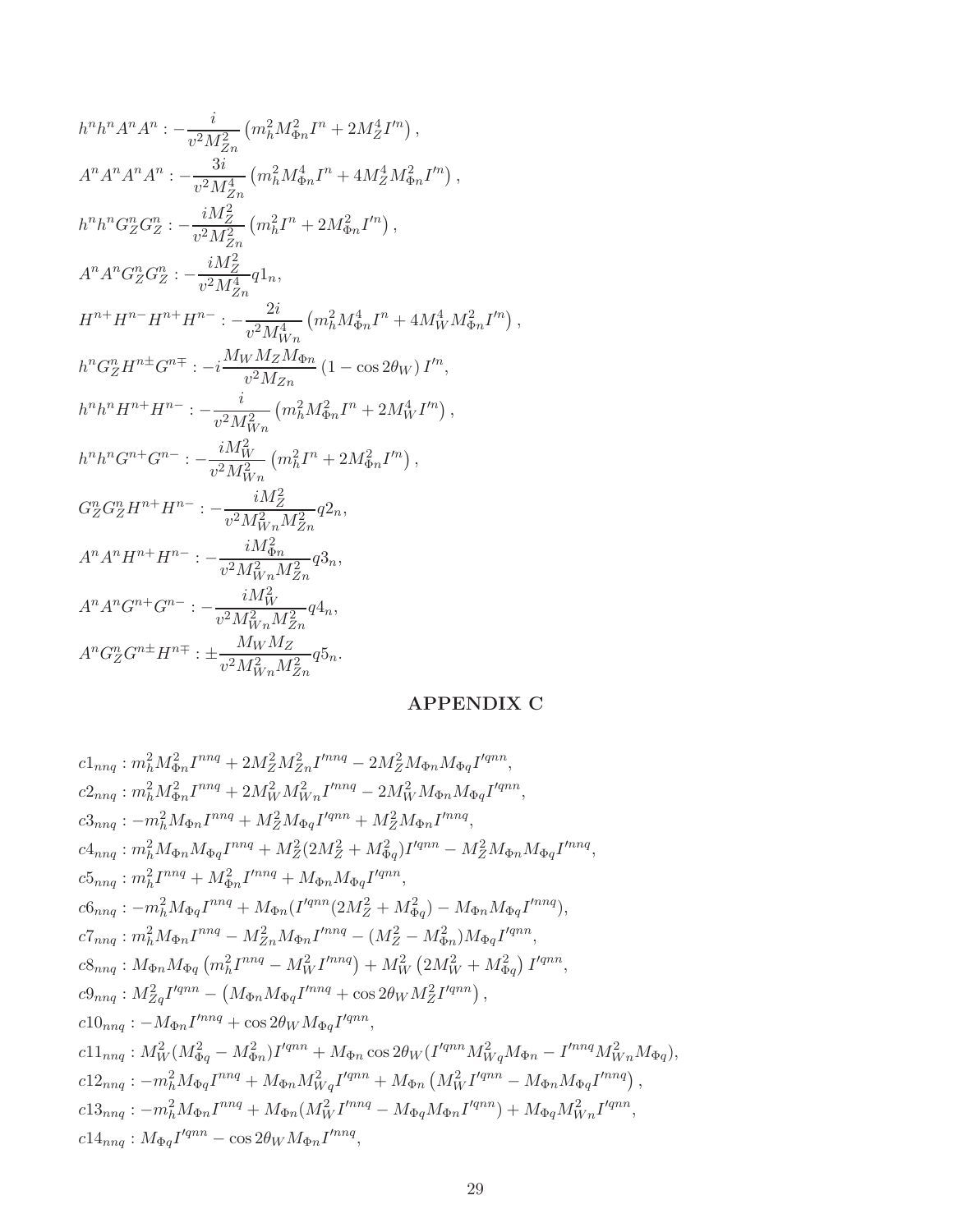$$
c15_{nnq} : M_W^2 M_{Zn}^2 (M_{\Phi n} I^{qnn} - M_{\Phi q} I^{nnq}) + I^{qnn} M_{\Phi n} M_W^2 (M_{\Phi q}^2 - M_{\Phi n}^2)
$$
  
\n
$$
- \cos 2\theta_W M_Z^2 (I^{qnn} M_{Wq}^2 M_{\Phi n} - I^{nnq} M_{Wn}^2 M_{\Phi q}),
$$
  
\n
$$
c16_{nnq} : M_{\Phi n} M_{\Phi q} (M_Z^2 - M_W^2) I^{qnn} - M_Z^2 M_W^2 n \cos 2\theta_W I^{nnq} + M_{Zn}^2 M_W^2 I^{nnq},
$$
  
\n
$$
c17_{nnq} : M_{Zn}^2 (M_{\Phi n} M_{\Phi q} I^{nnq} + M_W^2 I^{qnn}) - M_W^2 q I^{qnn} (M_{\Phi n}^2 + M_Z^2 \cos 2\theta_W),
$$
  
\n
$$
c18_{nnq} : M_{\Phi n} I^{nnq} - M_{\Phi q} I^{qnn},
$$
  
\n
$$
c19_{nnq} : m_h^2 M_{\Phi n}^2 I^{3n} + 2M_Z^2 I^{3n},
$$
  
\n
$$
c2_{3n} : m_h^2 M_{\Phi n}^2 I^{3n} + 2M_Z^4 I^{3n},
$$
  
\n
$$
c3_{3n} : -m_h^2 I^{3n} + 2M_Z^2 I^{3n},
$$
  
\n
$$
c3_{3n} : m_h^2 I^{3n} + 2M_{\Phi n}^2 I^{3n},
$$
  
\n
$$
c5_{3n} : M_Z^2 I^{3n} (1 - \cos 2\theta_W),
$$
  
\n
$$
c5_{3n} : M_Z^2 I^{3n} (1 - \cos 2\theta_W),
$$
  
\n
$$
c7_{3n} : -m_h^2 I^{3n} + 2M_W^2 I^{3n},
$$
  
\n
$$
q1_n : 3m_h^2 M_{\Phi n}^2 I^n + (2M_Z^4 - 4M_Z^2 M_{\Phi n}^2 + M_{\Phi n}^4) I^m,
$$
  
\n
$$
q2_n : m_h^2 M_{\Phi n}^2 I^n + (2M
$$

## APPENDIX D

$$
\begin{split} &X1_n: \frac{s-2m_h^2-4M_{\Phi n}^2-\sqrt{\left(s-4m_{hn}^2\right)\left(s-4M_{Zn}^2\right)}}{2\sqrt{m_h^4+M_Z^2\left(s-4m_{hn}^2\right)}},\\ &Y1_{nq}: \frac{s-2m_h^2-4M_{\Phi n}^2+2M_{\Phi q}^2-\sqrt{\left(s-4m_{hn}^2\right)\left(s-4M_{Zn}^2\right)}}{2\sqrt{\left(m_h^2-M_{\Phi q}^2\right)^2+M_{\Phi q}^2\left(s-4M_{\Phi n}^2\right)+M_Z^2\left(s-4m_{hn}^2\right)}},\\ &X2_n: \frac{s\left\{2(m_{hn}^2+M_{Zn}^2)-s\right\}-2(sM_Z^2+m_{hn}^2M_{Zn}^2)}{m_{hn}^4+M_{Zn}^4-sM_Z^2},\\ &Y2_{nq}: \frac{s\left\{2(m_{hn}^2+M_{Zn}^2)-s\right\}-2(sM_{Zq}^2+m_{hn}^2M_{Zn}^2)}{m_{hn}^4+M_{Zn}^4-sM_{Zq}^2},\\ &X3_n: 1+\frac{(s-m_{hn}^2-M_{Zn}^2)^2}{sm_n^2},\\ &Y3_{nq}: 1+\frac{(s-m_{hn}^2-M_{Zn}^2)^2}{sm_n^2},\\ &Y3_{nq}: 1+\frac{(s-m_{hn}^2-M_{Zn}^2)^2}{sm_n^2},\\ &X4_n: \frac{\sqrt{s}\left(s-2M_{\Phi n}^2-m_{hn}^2-M_{Zn}^2\right)-\sqrt{s-4M_{Wn}^2(s-m_{hn}^2-M_{Zn}^2)}+sM_{\Phi n}^4}{2\sqrt{\left(s-m_{hn}^2-M_{Zn}^2\right)\left\{sM_W^2-M_{Wn}^2\left(m_{hn}^2+M_{Zn}^2\right)\right\}+sM_{\Phi n}^4},\\ \end{split}
$$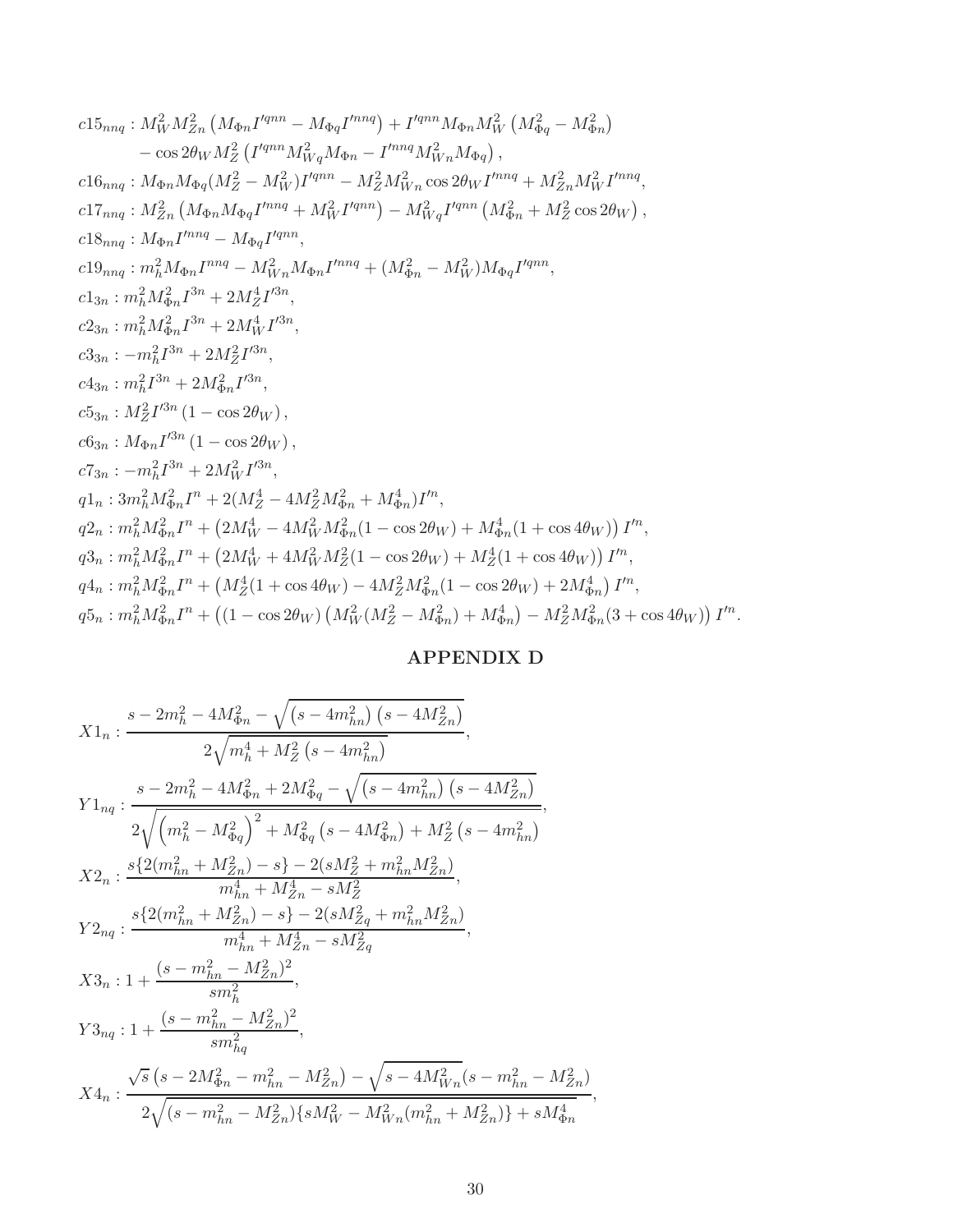$$
\begin{split} Y4_{nq} & : \frac{\sqrt{s}\left(s+2M_{\Phi q}^2-2M_{\Phi n}^2-m_{h n}^2-M_{Zn}^2\right)-\sqrt{s-4M_{Wn}^2(s-m_{h n}^2-M_{Zn}^2)}}{2\sqrt{(s-m_{h n}^2-M_{Zn}^2)\{sM_{Wq}^2-M_{Wn}^2(m_{h n}^2+M_{Zn}^2)\}+s(M_{\Phi q}^2-M_{\Phi n}^2)^2}},\\ X5_{n} & : \frac{s-2m_{h}^2-4M_{\Phi n}^2-\sqrt{(s-4m_{h n}^2)\left(s-4M_{Wn}^2\right)}}{2\sqrt{m_{h}^4+M_{W}^2\left(s-4m_{h n}^2\right)}},\\ Y5_{nq} & : \frac{s-2m_{h}^2-4M_{\Phi n}^2+2M_{\Phi q}^2-\sqrt{(s-4m_{h n}^2)\left(s-4M_{Wn}^2\right)}}{2\sqrt{\left(m_{h}^2-M_{\Phi q}^2\right)^2+M_{\Phi q}^2\left(s-4M_{\Phi n}^2\right)+M_{W}^2\left(s-4m_{h n}^2\right)}},\\ X6_{n} & : \frac{s-2M_{Z}^2-4M_{\Phi n}^2-\sqrt{(s-4M_{Zn}^2)\left(s-4M_{Wn}^2\right)}}{2\sqrt{M_Z^4+M_{W}^2\left(s-4M_{Zn}^2\right)}},\\ Y6_{nq} & : \frac{s-2M_{Z}^2-4M_{\Phi n}^2-2M_{\Phi q}^2-\sqrt{(s-4M_{Zn}^2)\left(s-4M_{Wn}^2\right)}}{2\sqrt{\left(M_Z^2-M_{\Phi q}^2\right)^2+M_{\Phi q}^2\left(s-4M_{Zn}^2\right)}},\\ Y7_{nq} & : \frac{s\left(2(m_{h n}^2+M_{Wn}^2)-s\right)-2(sM_{W}^2+m_{h n}^2M_{Wn}^2)}{m_{h n}^4+M_{Wn}^4-sM_{Wn}^2},\\ Y7_{nq} & : \frac{s\left(2(m_{h n}^2+M_{Wn}^2)^2\right)}{m_{h n}^4+M_{Wn}^4-sM_{Wq}^2},\\ Y7_{nq} & : \frac{s\left(2(m_{h n
$$

#### APPENDIX E

We now give the general form of the matrix elements explicitly. Here, the sum over KK-modes, symmetry factors and the factor  $\frac{1}{\sqrt{2}}$  $\frac{1}{2}$  due to the presence of dibosonic states have been taken into account. While writing the elements, the ordering of neutral fields are important; e.g., the combinations  $h^n h^n A^n A^n$  will differ from  $h^n A^n h^n A^n$  by a factor of  $\frac{1}{2}$  as  $h^n h^n$  or  $A^n A^n$  altogether implies the presence of dibosonic state. Another noteworthy point is the sum of the KK-numbers should be even, otherwise the elements will be zero due to the conservation of KK-parity.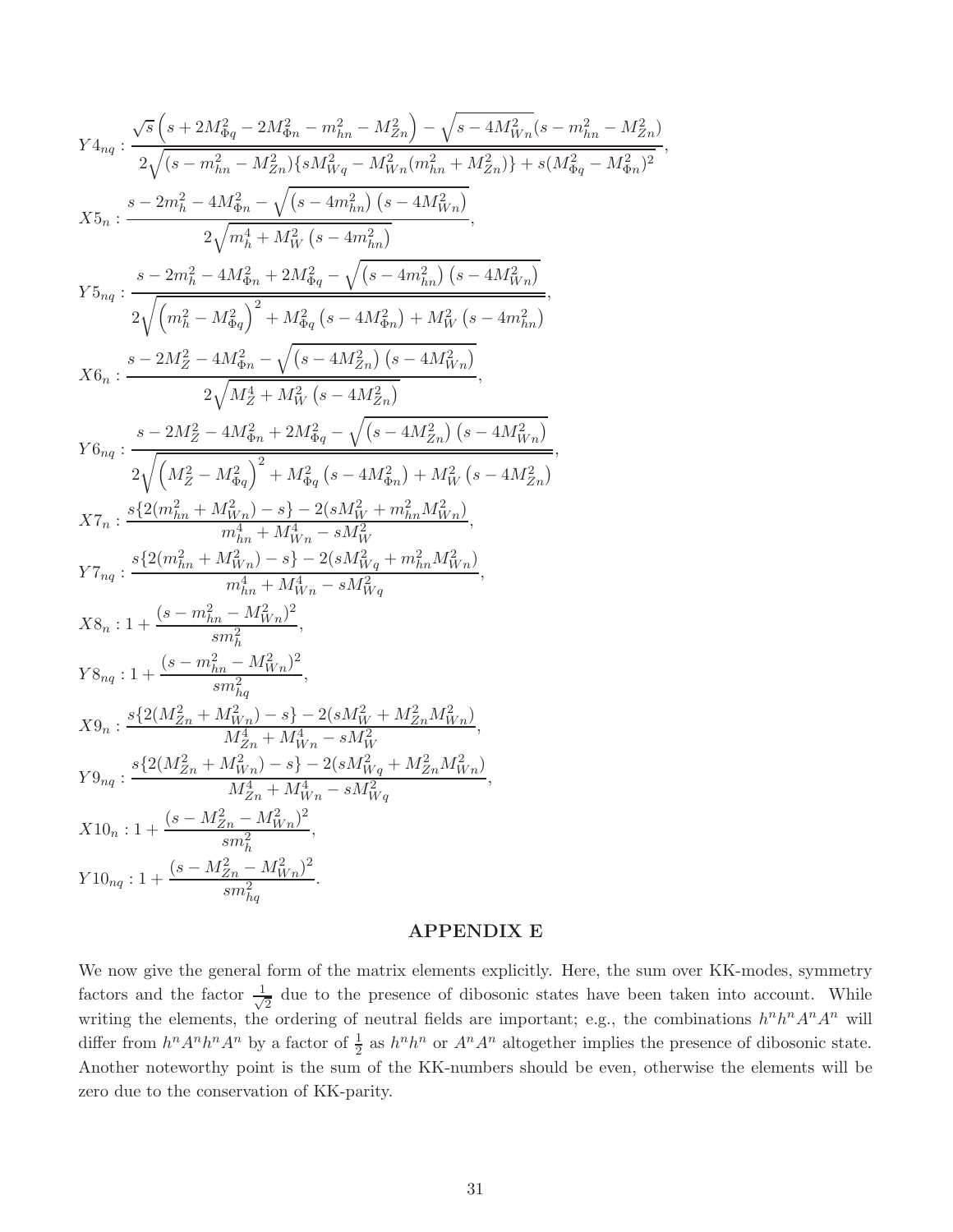## E.1 :

Elements of matrix  $\mathcal{A}_{15\times 15}$  :

$$
h^{0}h^{0}h^{0}h^{0} := -\frac{3}{2} \left(\frac{m_{h}^{2}}{v^{2}}\right), \qquad h^{0}h^{0}h^{n}h^{n} := -\frac{3}{2} \left(\frac{m_{h}^{2}}{v^{2}}\right), \qquad h^{0}h^{n}h^{0}h^{n} := -3 \left(\frac{m_{h}^{2}}{v^{2}}\right),
$$
  
\n
$$
h^{n}h^{n}h^{0}h^{m} := -\frac{3}{\sqrt{2}} \left(\frac{m_{h}^{2}}{v^{2}}\right)I^{mm}, \qquad h^{n}h^{0}h^{n}h^{m} := -3 \left(\frac{m_{h}^{2}}{v^{2}}\right)I^{mm}, \qquad h^{0}h^{n}h^{m}h^{p} := -3 \left(\frac{m_{h}^{2}}{v^{2}}\right)I^{mm},
$$
  
\n
$$
h^{0}h^{n}h^{n}h^{n} := -\frac{3}{\sqrt{2}} \left(\frac{m_{h}^{2}}{v^{2}}\right)I^{3n}, \qquad h^{n}h^{n}h^{n}h^{n} := -\frac{3}{2} \left(\frac{m_{h}^{2}}{v^{2}}\right)I^{n}, \qquad h^{n}h^{n}h^{m}h^{m} := -\frac{3}{2} \left(\frac{m_{h}^{2}}{v^{2}}\right)I^{mmm},
$$
  
\n
$$
h^{n}h^{m}h^{n}h^{n} := -3 \left(\frac{m_{h}^{2}}{v^{2}}\right)I^{mmm}, \qquad h^{n}h^{n}h^{n}h^{m} := -\frac{3}{\sqrt{2}} \left(\frac{m_{h}^{2}}{v^{2}}\right)I^{mmm}, \qquad h^{n}h^{n}h^{m}h^{p} := -\frac{3}{\sqrt{2}} \left(\frac{m_{h}^{2}}{v^{2}}\right)I^{mmm},
$$
  
\n
$$
h^{n}h^{m}h^{n}h^{p} := -3 \left(\frac{m_{h}^{2}}{v^{2}}\right)I^{mmm}, \qquad h^{n}h^{m}h^{p}h^{q} := -3 \left(\frac{m_{h}^{2}}{v^{2}}\right)I^{mmpq}.
$$

## E.2 :

Elements of matrix  $\mathcal{D}_{10\times 10}$  :

$$
A^{n}A^{n}A^{n}A^{n} := -\frac{3}{2v^{2}M_{Zn}^{4}} \left( m_{h}^{2}M_{\Phi n}^{4}I^{n} + 4M_{Z}^{4}M_{\Phi n}^{2}I^{ln} \right),
$$
\n
$$
A^{n}A^{n}A^{m}A^{m} := -\frac{\left\{3m_{h}^{2}M_{\Phi n}^{2}M_{\Phi n}^{2}I^{nmmn} + 2M_{Z}^{4}\left(M_{\Phi m}^{2}I_{1}^{nmmn} + M_{\Phi n}^{2}I_{1}^{mmmn} + 4M_{\Phi n}M_{\Phi m}I_{1}^{mmmn}\right)\right\}}{2v^{2}M_{Zn}^{2}M_{Zm}^{2}}
$$
\n
$$
A^{n}A^{m}A^{n}A^{m} := -\frac{\left\{3m_{h}^{2}M_{\Phi n}^{2}M_{\Phi m}^{2}I^{nmmn} + 2M_{Z}^{4}\left(M_{\Phi m}^{2}I_{1}^{mnm} + M_{\Phi n}^{2}I_{1}^{mmmn} + 4M_{\Phi n}M_{\Phi m}I_{1}^{mmnm}\right)\right\}}{v^{2}M_{Zn}^{2}M_{Zm}^{2}}
$$
\n
$$
A^{n}A^{n}A^{n}A^{m} := -\frac{3\left\{m_{h}^{2}M_{\Phi n}^{3}M_{\Phi m}I^{mnnm} + 2M_{Z}^{4}\left(M_{\Phi n}M_{\Phi m}I_{1}^{mnm} + M_{\Phi n}^{2}I_{1}^{mmn}\right)\right\}}{2v^{2}M_{Zn}^{3}M_{Zm}} \left\{\left(2M_{\Phi n}M_{\Phi m}I_{1}^{mnm}\right) + M_{\Phi n}^{2}I_{1}^{mmn}\right\}
$$
\n
$$
A^{n}A^{n}A^{n}A^{n} = -\frac{1}{\sqrt{2v^{2}M_{Zn}^{2}M_{Zm}^{2}M_{Zp}}\left\{\left(3m_{h}^{2}M_{\Phi n}^{2}M_{\Phi m}M_{\Phi p}I^{mnm}\right\}
$$
\n
$$
+ 2M_{Z}^{4}\left(M_{\Phi n}^{2}I_{1}^{mmn} + M_{\Phi m}M_{\Phi p}I_{1}^{mmn}\right) + 2M_{
$$

## E.3 :

Elements of matrix  $\mathcal{F}_{25\times25}$  :

 $\phi^+ \phi^- \phi^+ \phi^- : -2$  $m_h^2$  $\frac{n}{v^2}$ ,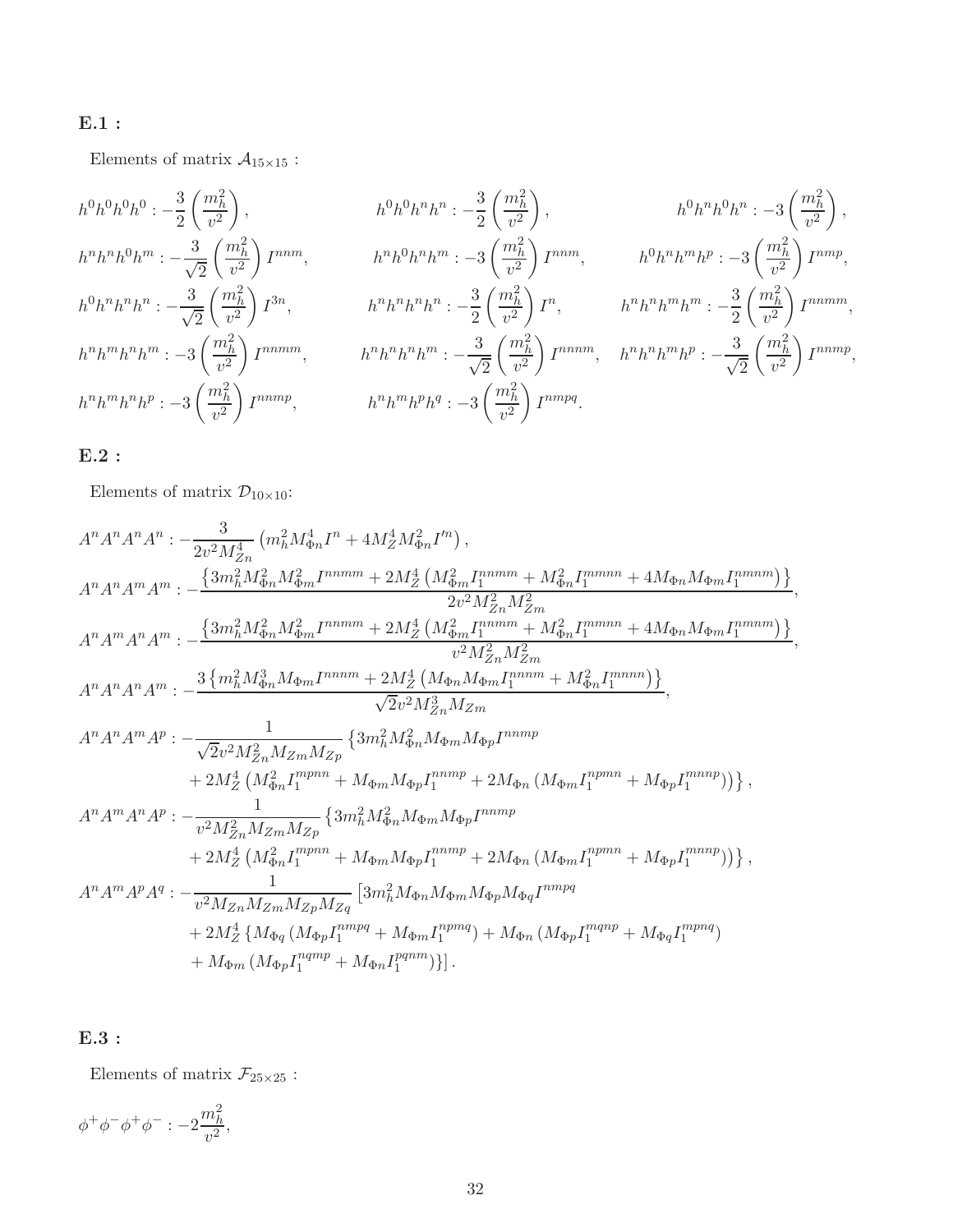$$
\begin{split} &\phi^+H^{n-}\phi^+H^{n-}/\phi^-H^{n+} \phi^-H^{n+}: -2\frac{m_h^2M_{\Phi n}^2}{v^2M_{Wn}^2},\\ &\phi^+ \phi^-H^{n+}H^{n-}: -\frac{2}{v^2M_{Wn}^2}\left(m_h^2M_{\Phi n}^2+M_W^4\right),\\ &\left\{\begin{aligned} &\phi^+H^{n+}H^{n-}H^{m-}: -\frac{2}{2}\underbrace{\{m_h^2M_{\Phi n}^2M_{\Phi n}H^{nm}+M_W^4(M_{\Phi m}I^{mm}+M_{\Phi n}I^{mm})\}}_{v^2M_{Wn}^2M_{Wm}^2}\right\},\\ &\left\{\begin{aligned} &\phi^+H^{n+}H^{n-}H^{n-}: -\frac{2}{v^2M_{Wn}^2}\left(m_h^2M_{\Phi n}^3I^{3n}+2M_W^4M_{\Phi n}I^{2n})\right),\\ &\left\{\begin{aligned} &\phi^+H^{n+}H^{n-}H^{n-}: -\frac{2}{v^2M_{Wn}^2}\left(m_h^2M_{\Phi n}^4I^{3n}+2M_W^4M_{\Phi n}I^{2n})\right),\\ &\left\{\begin{aligned} &\phi^+H^{n-}H^{n+}H^{n-}: -\frac{2}{v^2M_{Wn}^2}\left(m_h^2M_{\Phi n}H^{mm}+2M_W^4M_{\Phi n}I^{2nm})\right),\\ &\left\{\begin{aligned} &\phi^+H^{n-}H^{n+}H^{n-}: -\frac{2}{v^2M_{Wn}^2}\left(m_h^2M_{\Phi n}H^{n}+4M_W^4M_{\Phi n}^2I^{m})\right),\\ &v^2M_W^2M_W^2M_W^2\right\},\\ &H^{n+}H^{n-}H^{n+}H^{n-}: -\frac{2}{v^2M_{Wn}^2}\left(m_h^2M_{\Phi n}^4I^{n+}+4M_W^4M_{\Phi n}^2I^{n})\right),\\ &H^{n+}H^{n-}H^{n+}H^{n-}: -\frac{2}{v^2M_{Wn}^2}m_{Wm}^2+4M_W^4(M_{\Phi n}^4I^{n})\right),\\ &H^{n+}H^{n-}H^{n+}H^{n
$$

## E.4 :

Elements of matrix  $\mathcal{B}_{15\times 10}$ :

$$
h^{0}h^{0}A^{n}A^{n} : -\frac{1}{2} \frac{(m_{h}^{2}M_{\Phi n}^{2} + 2M_{Z}^{4})}{v^{2}M_{Zn}^{2}},
$$
  
\n
$$
h^{0}h^{n}A^{m}A^{m} : -\frac{1}{\sqrt{2}} \frac{(m_{h}^{2}M_{\Phi m}^{2}I^{mmn} + 2M_{Z}^{4}I^{mmn}_{1})}{v^{2}M_{Zm}^{2}},
$$
  
\n
$$
h^{0}h^{n}A^{m}A^{p} : -\frac{(m_{h}^{2}M_{\Phi m}M_{\Phi p}I^{mmp} + 2M_{Z}^{4}I^{mmn}_{1})}{v^{2}M_{Zm}M_{Zp}},
$$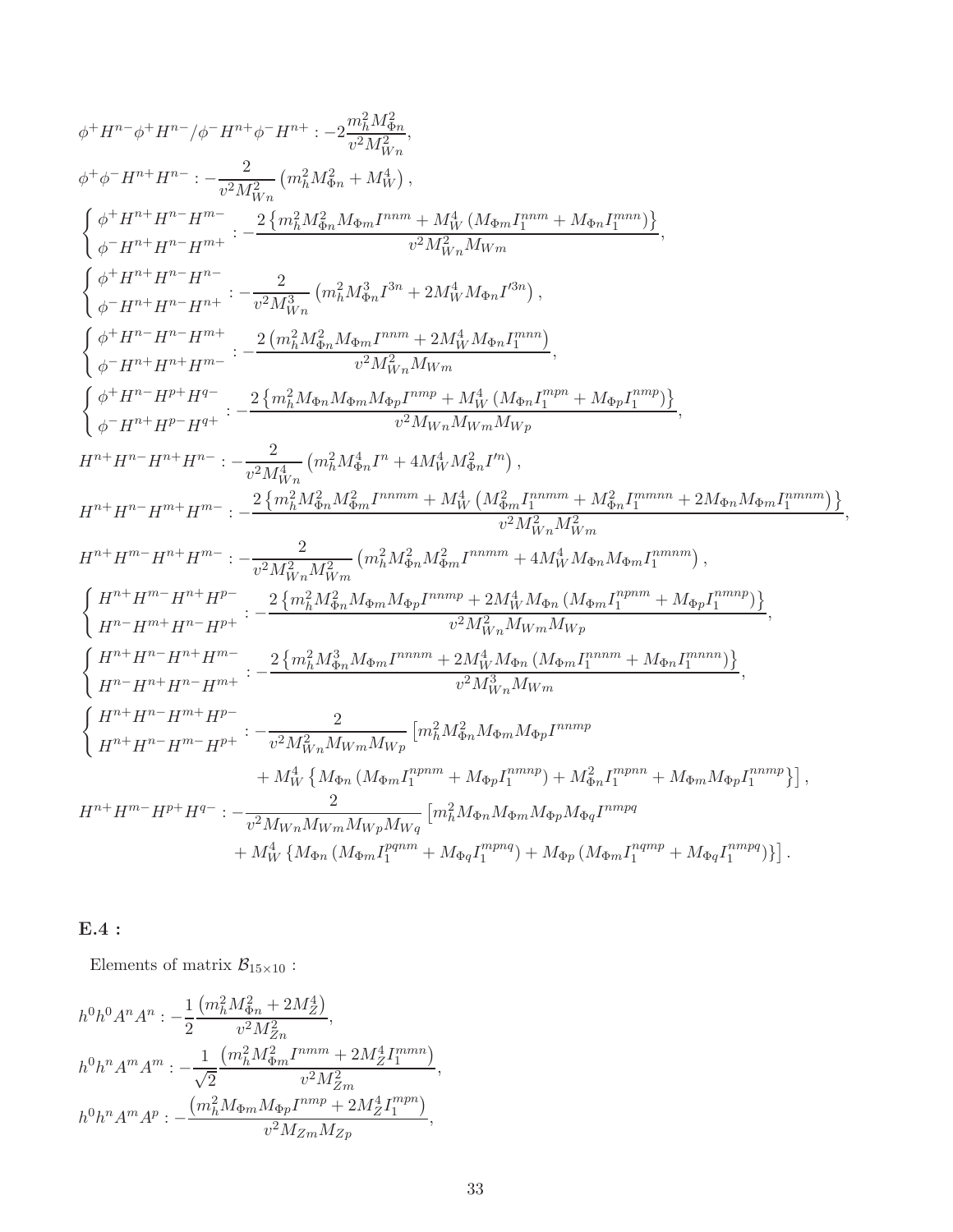$$
h^{n}h^{n}A^{n}A^{n} : -\frac{1}{2} \frac{(m_{h}^{2}M_{\Phi n}^{2}I^{n} + 2M_{Z}^{4}I^{m})}{v^{2}M_{Zn}^{2}},
$$
  
\n
$$
h^{n}h^{n}A^{m}A^{m} : -\frac{1}{2} \frac{(m_{h}^{2}M_{\Phi m}^{2}I^{n n m m} + 2M_{Z}^{4}I_{1}^{m m n n})}{v^{2}M_{Zm}^{2}},
$$
  
\n
$$
h^{n}h^{n}A^{m}A^{p} : -\frac{1}{\sqrt{2}} \frac{(m_{h}^{2}M_{\Phi m}M_{\Phi p}I^{n n m p} + 2M_{Z}^{4}I_{1}^{m p n n})}{v^{2}M_{Zm}M_{Zp}},
$$
  
\n
$$
A^{n}A^{n}h^{m}h^{p} : -\frac{1}{\sqrt{2}} \frac{(m_{h}^{2}M_{\Phi n}I^{m p n} + 2M_{Z}^{4}I_{1}^{n n n p})}{v^{2}M_{Zn}^{2}},
$$
  
\n
$$
h^{n}h^{m}A^{n}A^{m} : -\frac{1}{\sqrt{2}} \frac{(m_{h}^{2}M_{\Phi n}M_{\Phi m}I^{n m n m} + 2M_{Z}^{4}I_{1}^{n m n m})}{v^{2}M_{Zn}M_{Zm}},
$$
  
\n
$$
h^{n}h^{m}A^{p}A^{q} : -\frac{(m_{h}^{2}M_{\Phi p}M_{\Phi q}I^{n m p q} + 2M_{Z}^{4}I_{1}^{p q n m})}{v^{2}M_{Zp}M_{Zq}}.
$$

## E.5 :

Elements of matrix  $\mathcal{E}_{10\times25}$  :

$$
\begin{split} \phi^+\phi^-A^nA^n&:-\frac{1}{\sqrt{2}}\frac{(m_h^2M_{\Phi n}^2+2M_Z^4\cos^2\theta_W)}{v^2M_{Zn}^2},\\ \phi^{\pm}H^{m\mp}A^nA^n&:-\frac{1}{\sqrt{2}v^2M_{Zn}^2M_{Wm}}\left[m_h^2M_{\Phi n}^2M_{\Phi n}T^{nmn}\\ &+2M_Z^2\left\{\cos^2\theta_WM_{\Phi m}M_Z^2I_1^{mm}+M_{\Phi n}M_W^2I_1^{mmn}\left(1-\cos2\theta_W\right)\right\}\right],\\ \phi^{\pm}H^{n\mp}A^nA^n&:-\frac{1}{\sqrt{2}v^2M_{Zn}^2M_{Wn}}\left[m_h^2M_{\Phi n}^3I^{3n}\\ &+2M_Z^2M_{\Phi n}I'^{3n}\left\{\cos^22\theta_WM_Z^2+M_W^2\left(1-\cos2\theta_W\right)\right\}\right],\\ \phi^{\pm}H^{n\mp}A^nA^m&:-\frac{1}{v^2M_{Zn}M_{Zm}M_{Wn}}\left[m_h^2M_{\Phi n}^2M_{\Phi m}I^{mm}+2M_Z^4\cos^22\theta_WM_{\Phi n}I_1^{mmn}\\ &+M_W^2M_Z^2\left(1-\cos2\theta_W\right)\left(M_{\Phi m}I_1^{mm}+M_{\Phi n}I_1^{mm}\right)\right],\\ \phi^{\pm}H^{p\mp}A^nA^m&:-\frac{1}{v^2M_{Zn}M_{Zm}M_{Wp}}\left[m_h^2M_{\Phi n}M_{\Phi m}M_{\Phi p}I^{mmp}+2M_Z^4\cos^22\theta_WM_{\Phi p}I_1^{mmn}\\ &+M_W^2M_Z^2\left(1-\cos2\theta_W\right)\left(M_{\Phi m}I_1^{mm}+M_{\Phi n}I_1^{mm}\right)\right],\\ A^nA^nH^{n\pm}H^n&:-\frac{M_{\Phi n}^2}{\sqrt{2}v^2M_{Wn}^2M_{Zm}^2}q3n,\\ A^nA^nH^{m\pm}H^m&:-\frac{1}{\sqrt{2}v^2M_{Zn}^2M_{Wm}^2}\left[m_h^2M_{\Phi n}M_{\Phi m}I_1^{mmm}+2M_Z^4\cos^22\theta_WM
$$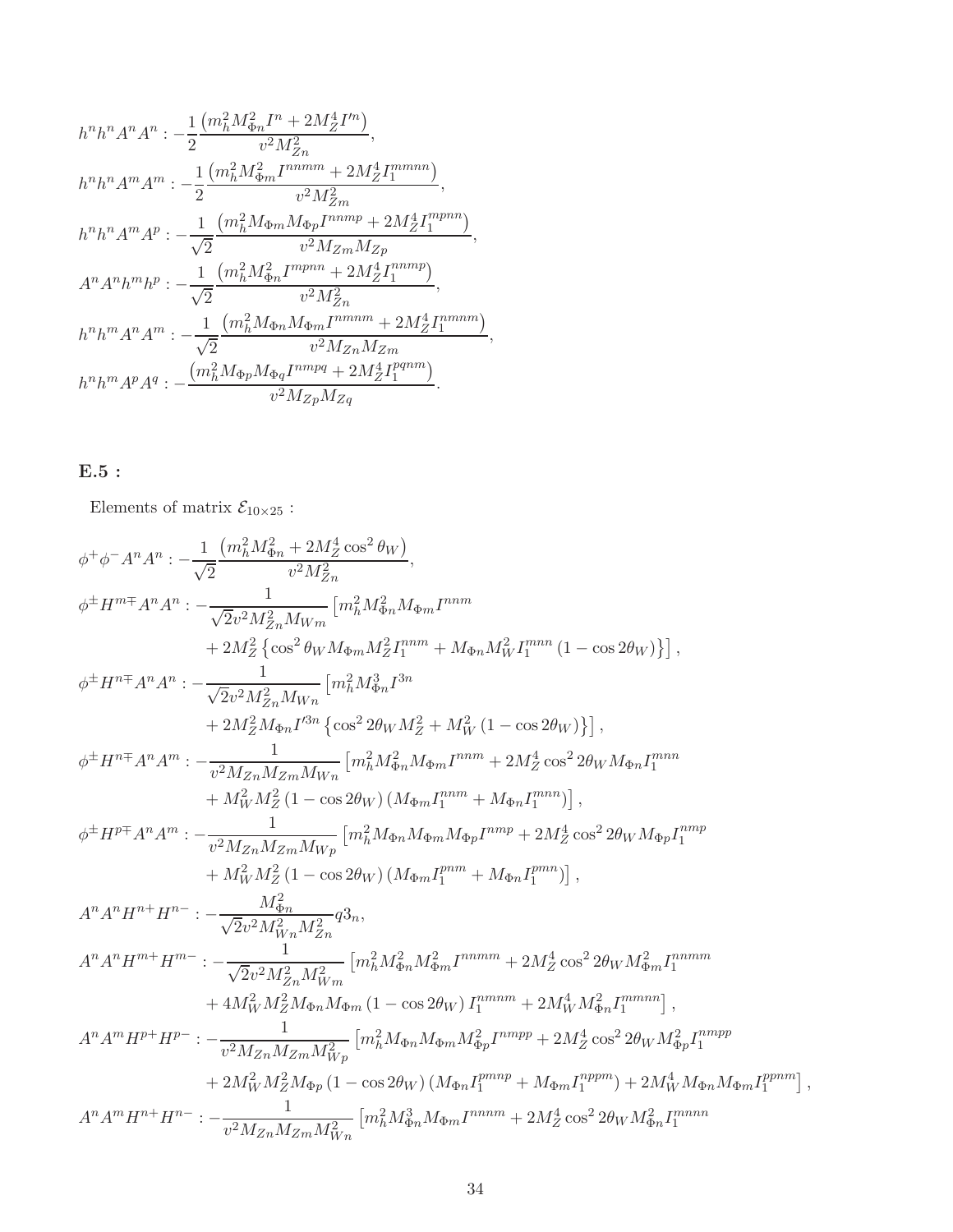$$
+2M_{W}^{2}M_{2}^{2}M_{\Phi n} (1-\cos 2\theta_{W}) (M_{\Phi n}I_{1}^{mnnn}+M_{\Phi m}I_{1}^{nnnm})+2M_{W}^{4}M_{\Phi n}M_{\Phi n}I_{1}^{nnnm}) ,
$$
  
\n
$$
A^{n}A^{n}H^{m\pm}H^{p\mp}: -\frac{1}{\sqrt{2v^{2}M_{Zn}^{2}M_{Wm}M_{Wp}}} [m_{h}^{2}M_{\Phi n}^{2}M_{\Phi m}M_{\Phi p}I^{nnmp}+2M_{Z}^{4}\cos^{2}2\theta_{W}M_{\Phi m}M_{\Phi p}I_{1}^{nnmp} \\ +2M_{W}^{2}M_{Z}^{2}M_{\Phi n} (1-\cos 2\theta_{W}) (M_{\Phi m}I_{1}^{npmn}+M_{\Phi p}I_{1}^{mnnp})+2M_{W}^{4}M_{\Phi n}^{2}I_{1}^{mpnn}] ,
$$
  
\n
$$
A^{n}A^{n}H^{m\pm}H^{n\mp}: -\frac{1}{\sqrt{2v^{2}M_{Zn}^{2}M_{Wm}M_{Wn}}} [m_{h}^{2}M_{\Phi n}^{2}M_{\Phi m}I^{nnnm}+2M_{Z}^{4}\cos^{2}2\theta_{W}M_{\Phi n}M_{\Phi m}I_{1}^{nnnnn} \\ +2M_{W}^{2}M_{Z}^{2}M_{\Phi n} (1-\cos 2\theta_{W}) (M_{\Phi n}I_{1}^{mnnn}+M_{\Phi m}I_{1}^{nnnm})+2M_{W}^{4}M_{\Phi n}^{2}I_{1}^{mnnn}] ,
$$
  
\n
$$
A^{n}A^{m}H^{p\pm}H^{q\mp}: -\frac{1}{v^{2}M_{Zn}M_{Zm}M_{Wp}M_{Wq}} [m_{h}^{2}M_{\Phi n}M_{\Phi p}M_{\Phi q}I^{mmpq}+2M_{Z}^{2}\cos^{2}2\theta_{W}M_{\Phi p}M_{\Phi q}I_{1}^{mnnp} \\ +M_{\Phi q} (M_{\Phi n}I_{1}^{nppn}+M_{\Phi m}I_{1}^{2}M_{\Phi m}^{2}M_{\Phi m}I^{nnnm}+2M_{Z}^{2}\cos^{2}2\theta_{W}M_{
$$

# E.6 :

Elements of matrix  $\mathcal{C}_{15\times25}$  :

$$
h^{0}h^{0}H^{n+}H^{n-}: -\frac{1}{\sqrt{2}v^{2}M_{Wn}^{2}}(m_{h}^{2}M_{\Phi n}^{2} + 2M_{W}^{4}),
$$
  
\n
$$
h^{0}h^{n}H^{n\pm}\phi^{\mp}: -\frac{m_{h}^{2}}{v^{2}}\frac{M_{\Phi n}}{M_{Wn}},
$$
  
\n
$$
h^{n}h^{n}H^{m\pm}\phi^{\mp}: -\frac{m_{h}^{2}}{\sqrt{2}v^{2}}\frac{M_{\Phi m}}{M_{Wm}}I^{nnm},
$$
  
\n
$$
h^{n}h^{n}H^{n\pm}\phi^{\mp}: -\frac{m_{h}^{2}}{\sqrt{2}v^{2}}\frac{M_{\Phi n}}{M_{Wn}}I^{3n},
$$
  
\n
$$
h^{n}h^{m}H^{p\pm}\phi^{\mp}: -\frac{m_{h}^{2}}{v^{2}}\frac{M_{\Phi p}}{M_{Wp}}I^{nnm},
$$
  
\n
$$
h^{n}h^{m}H^{n\pm}\phi^{\mp}: -\frac{m_{h}^{2}}{v^{2}}\frac{M_{\Phi n}}{M_{Wn}}I^{nnm},
$$
  
\n
$$
h^{0}h^{n}H^{n+}H^{n-}: -\frac{1}{v^{2}M_{Wn}^{2}}(m_{h}^{2}M_{\Phi n}^{2}I^{3n} + 2M_{W}^{4}I^{3n}),
$$
  
\n
$$
h^{0}h^{n}H^{m+}H^{m-}: -\frac{1}{v^{2}M_{Wm}^{2}}(m_{h}^{2}M_{\Phi m}^{2}I^{nmm} + 2M_{W}^{4}I_{1}^{nmn}),
$$
  
\n
$$
h^{0}h^{n}H^{m\pm}H^{p\mp}: -\frac{1}{v^{2}M_{Wm}M_{Wp}}(m_{h}^{2}M_{\Phi m}M_{\Phi p}I^{nmp} + 2M_{W}^{4}I_{1}^{mpn}),
$$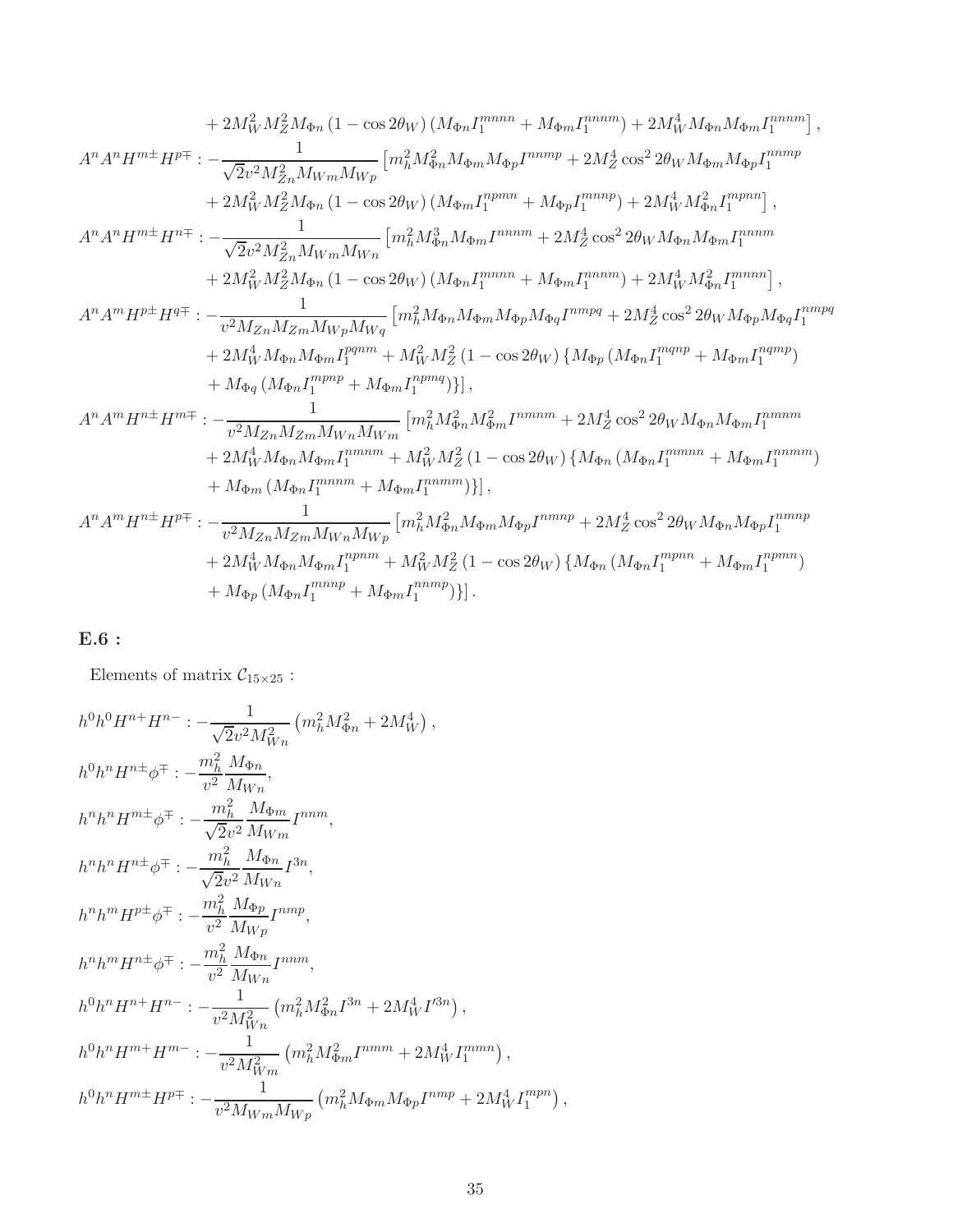$$
h^{0}h^{n}H^{n\pm}H^{m\mp} : -\frac{1}{v^{2}M_{Wn}M_{Wm}}\left(m_{h}^{2}M_{\Phi n}M_{\Phi m}I^{nnm} + 2M_{W}^{4}I_{1}^{mnn}\right),
$$
  
\n
$$
h^{n}h^{n}H^{n+}H^{n-} : -\frac{1}{\sqrt{2}v^{2}M_{Wn}^{2}}\left(m_{h}^{2}M_{\Phi n}^{2}I^{n} + 2M_{W}^{4}I^{n}\right),
$$
  
\n
$$
h^{n}h^{n}H^{m+}H^{m-} : -\frac{1}{\sqrt{2}v^{2}M_{Wm}^{2}}\left(m_{h}^{2}M_{\Phi m}^{2}I^{nnnm} + 2M_{W}^{4}I_{1}^{mmnn}\right),
$$
  
\n
$$
h^{n}h^{m}H^{p+}H^{p-} : -\frac{1}{v^{2}M_{Wp}^{2}}\left(m_{h}^{2}M_{\Phi p}^{2}I^{nnmp} + 2M_{W}^{4}I_{1}^{ppnm}\right),
$$
  
\n
$$
h^{n}h^{m}H^{n+}H^{n-} : -\frac{1}{v^{2}M_{Wn}^{2}}\left(m_{h}^{2}M_{\Phi n}^{2}I^{nnmn} + 2M_{W}^{4}I_{1}^{nnnm}\right),
$$
  
\n
$$
h^{n}h^{n}H^{m\pm}H^{p\mp} : -\frac{1}{\sqrt{2}v^{2}M_{Wm}M_{Wp}}\left(m_{h}^{2}M_{\Phi m}M_{\Phi p}I^{nnnm} + 2M_{W}^{4}I_{1}^{mnnn}\right),
$$
  
\n
$$
h^{n}h^{n}H^{n\pm}H^{m\mp} : -\frac{1}{\sqrt{2}v^{2}M_{Wn}M_{Wm}}\left(m_{h}^{2}M_{\Phi n}M_{\Phi m}I^{nnnm} + 2M_{W}^{4}I_{1}^{mnnn}\right),
$$
  
\n
$$
h^{n}h^{m}H^{p\pm}H^{q\mp} : -\frac{1}{v^{2}M_{Wp}M_{Wq}}\left(m_{h}^{2}M_{\Phi p}M_{\Phi q}I^{nnnpq} + 2M_{W}^{4}I
$$

#### E.7 :

Matrix elemnts of  $\mathcal{M}_{NC,20\times 20}^{(2)}$ :  $h^0A^nh^0A^n:$  –  $\left(m_h^2 M_{\Phi n}^2 + 2 M_Z^4\right)$  $\frac{\Psi n}{v^2 M_{Zn}^2},$ Zn  $h^0 A^m h^n A^m$  :  $\left(m_h^2 M_{\Phi m}^2 I^{mmm} + 2 M_Z^4 I^{mmn}_1\right)$  $\frac{1}{v^2 M_{Zm}^2}$ , Zm  $h^0 A^m h^n A^p$  :  $\left(m_h^2 M_{\Phi m} M_{\Phi p} I^{nmp} + 2 M_Z^4 I_1^{mpn}\right.$  $\binom{mpn}{1}$  $\frac{v^2 M_{Zm} M_{Zp}}{v^2 M_{Zm} M_{Zp}},$  $h^n A^n h^n A^n$  :  $\left(m_h^2 M_{\Phi n}^2 I^n + 2 M_Z^4 I'^n\right)$  $\frac{m^2}{v^2 M_{Z_n}^2},$ Zn  $h^n A^m h^n A^m$  : - $\left(m_h^2 M_{\Phi m}^2 I^{nnmm} + 2 M_Z^4 I_1^{mmnn} \right)$  $\frac{v^2 M_{Zm}^2}{(v^2 M_{Zm}^2)},$ Zm  $h^n A^m h^n A^p: \bigl(m_h^2 M_{\Phi m} M_{\Phi p} I^{nnmp} + 2 M_Z^4 I_1^{mpnn}$  $\binom{mpnn}{1}$  $\frac{v^2 M_{Zm} M_{Zp}}{v^2 M_{Zm} M_{Zp}},$  $A^n h^m A^n h^p: \left(m_h^2 M_{\Phi n}^2 I^{mpnn} + 2 M_Z^4 I_1^{nnmp}\right.$  $\binom{n n m p}{1}$  $\frac{1}{v^2 M_{Z_n}^2}$ , Zn  $h^n A^n h^m A^m$  :  $\left(m_h^2 M_{\Phi n} M_{\Phi m} I^{nmnm} + 2 M_Z^4 I_1^{nmnm} \right)$  $\frac{v^2 M_{Zn} M_{Zm}}{v^2 M_{Zn} M_{Zm}},$  $h^n A^p h^m A^q$  :  $\left(m_h^2 M_{\Phi p} M_{\Phi q} I^{nmpq} + 2 M_Z^4 I_1^{pqnm}\right.$  $\binom{pqnm}{1}$  $\frac{q}{v^2 M_{Zp} M_{Zq}}$ .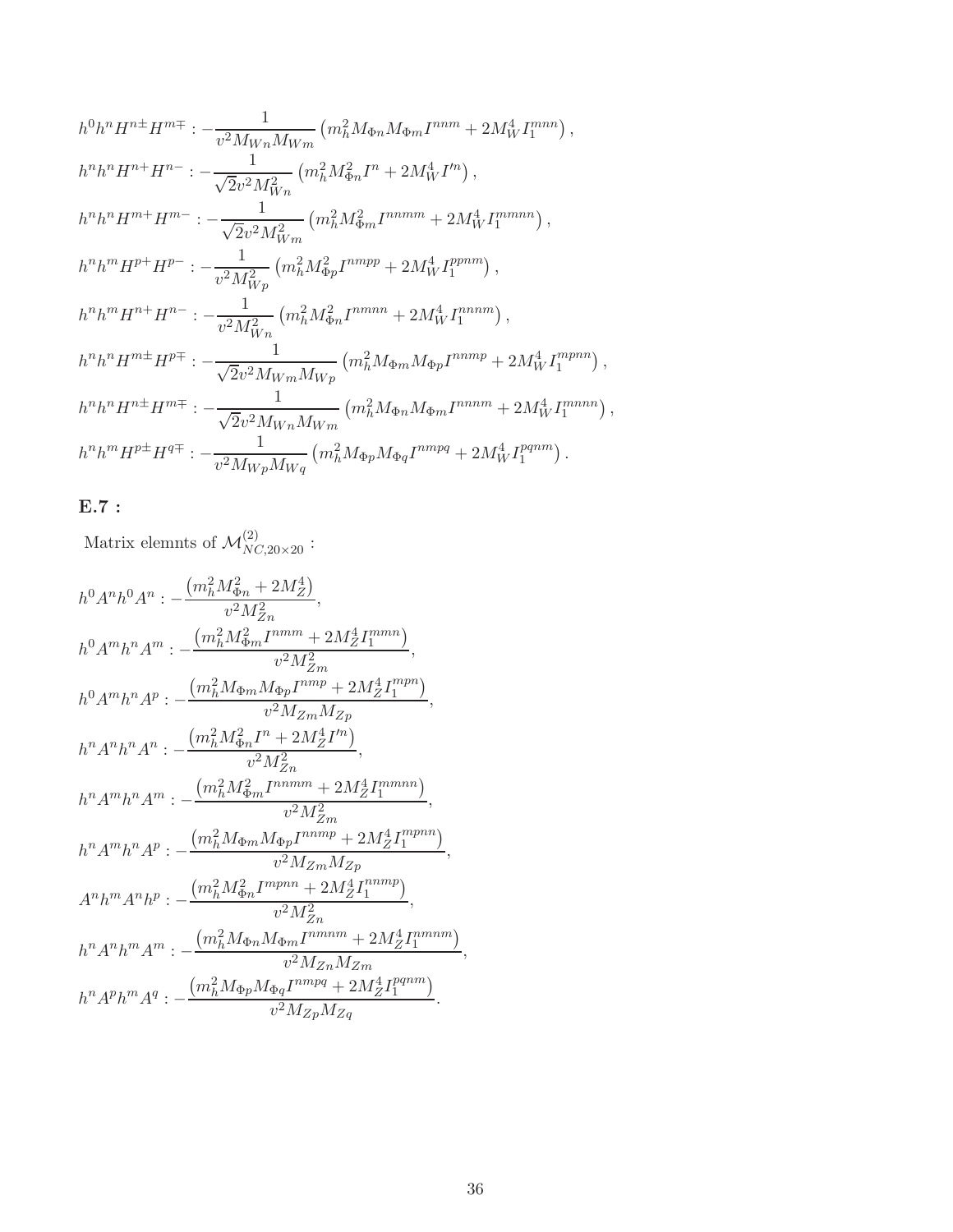#### E.8 :

Matrix elemnts of  $\mathcal{G}_{CC,20\times20}$ :

 $\phi^+ A^n \phi^+ A^n : \sqrt{2} \phi^+ \phi^- A^n A^n$ ,  $\phi^+ A^n H^{m+} A^n : \sqrt{2} \phi^{\pm} H^{m \mp} A^n A^n$ ,  $\phi^+ A^n H^{n+} A^n : \sqrt{2} \phi^{\pm} H^{n \mp} A^n A^n$ ,  $\phi^+ A^n H^{n+} A^m : \phi^{\pm} H^{n\mp} A^n A^m, \qquad \phi^+ A^n H^{p+} A^m : \phi^{\pm} H^{p\mp} A^n A^m, \qquad A^n H^{n+} A^n H^{n+} : \sqrt{2} \ A^n A^n H^{n+} H^{n-}$  $A^{n}H^{m+}A^{n}H^{m+}$ :  $\sqrt{2} A^{n}A^{n}H^{m+}H^{m-}$ ,  $A^{n}H^{p+}A^{m}H^{p+}$ :  $A^{n}A^{m}H^{p+}H^{p-}$ ,  $A^n H^{n+} A^m H^{n+}$ :  $A^n A^m H^{n+} H$  $A^{n}H^{m+}A^{n}H^{p+}$ :  $\sqrt{2} A^{n}A^{n}H^{m\pm}H^{p\mp}$ ,  $A^n H^{m+} A^n H^{n+}$ :  $\sqrt{2} A^n A^n H^{m\pm} H$  $A^n H^{p+} A^m H^{q+} : A^n A^m H^{p\pm} H^{q\mp},$  $A^n H^{n+} A^m H^{m+} : A^n A^m H^{n+} H^{m+}$ ,  $A^n H$  $n+A^mH^{p+}:A^nA^mH^{n\pm}H^{p\mp}.$ 

#### E.9 :

Matrix elemnts of  $\mathcal{H}_{CC,25\times25}$ :

 $h^0H^{n+}h^0H^{n+}$ :  $\sqrt{2} h^0h^0H^{n+}H^{n-}$ ,  $\phi^+h^0H^{n+}h^n$ :  $h^0h^nH^{n\pm}\phi^{\mp}$ ,  $\phi^+h^nH^{m+}h^n$ :  $\sqrt{2} h^nh^nH^{m\pm}\phi^{\mp}$ ,  $\phi^+ h^n H^{n+} h^n : \sqrt{2} h^n h^n H^{n\pm} \phi^{\mp}$ ,  $\qquad \phi^+ h^n H^{p+} h^m : h^n h^m H^{p\pm} \phi^{\mp}$ ,  $\qquad \phi^+ h^n H^{n+} h^m : h^n h^m H^{n\pm} \phi^{\mp}$ ,  $h^0H^{n} + h^nH^{n+}$ :  $h^0h^nH^{n+}H^{n-}$ ,  $h^0H^{m} + h^nH^{m+}$ :  $h^0h^nH^{m+}H^{m-}$ ,  $h^0H^{m+}h$  $nH^{p+}: h^0h^nH^{m\pm}H^{p\mp},$  $h^0H^{n} + h^nH^{m+}$ ;  $h^0h^nH^{n+}H^{m+}$ ,  $h^nH^{n+}h^nH^{n+}$ ;  $\sqrt{2} h^nh^nH^{n+}H^{n-}$ ,  $h^nH^{p+}h^mH^{p+}$ ;  $h^nh^mH^{p+}H^{p-}$ ,  $h^{n}H^{m} + h^{n}H^{m+}$ :  $\sqrt{2} h^{n}h^{n}H^{m+}H^{m-}$ ,  $h^{n}H^{n+}h^{m}H^{n+}$ :  $h^{n}h^{m}H^{n+}H^{n-}$ ,  $h^{n}H^{m+}h^{n}H^{p+}$ :  $h^{n}h^{n}H^{m\pm}H^{p\mp}$ ,  $h^{n}H^{n+}h^{n}H^{m+}$ :  $\sqrt{2} h^{n}h^{n}H^{n\pm}H^{m\mp}$ ,  $h^{n}H^{p+}h^{m}H^{q+}$ :  $h^{n}h^{m}H^{p\pm}H^{q\mp}$ .

### <span id="page-36-0"></span>References

- [1] K. R. Dienes, E. Dudas, and T. Gherghetta, Extra space-time dimensions and unification, Phys. Lett. B436 (1998) 55–65, [[hep-ph/9803466](http://arxiv.org/abs/hep-ph/9803466)].
- <span id="page-36-1"></span>[2] K. R. Dienes, E. Dudas, and T. Gherghetta, Grand unification at intermediate mass scales through *extra dimensions, Nucl. Phys.*  $B537$  (1999) 47–108,  $[hep-ph/9806292]$  $[hep-ph/9806292]$  $[hep-ph/9806292]$ .
- <span id="page-36-2"></span>[3] G. Bhattacharyya, A. Datta, S. K. Majee, and A. Raychaudhuri, Power law blitzkrieg in universal extra dimension scenarios, Nucl. Phys. B760 (2007) 117–127, [[hep-ph/0608208](http://arxiv.org/abs/hep-ph/0608208)].
- <span id="page-36-3"></span>[4] N. Arkani-Hamed and M. Schmaltz, Hierarchies without symmetries from extra dimensions, Phys. Rev. D61 (2000) 033005, [[hep-ph/9903417](http://arxiv.org/abs/hep-ph/9903417)].
- [5] G. Servant and T. M. P. Tait, Is the lightest Kaluza-Klein particle a viable dark matter candidate?, Nucl. Phys. B650 (2003) 391–419, [[hep-ph/0206071](http://arxiv.org/abs/hep-ph/0206071)].
- [6] D. Majumdar, Relic densities for Kaluz-Klein dark matter, Mod. Phys. Lett. A18 (2003) 1705–1710.
- [7] K. Kong and K. T. Matchev, Precise calculation of the relic density of Kaluza-Klein dark matter in universal extra dimensions, JHEP  $01$  (2006) 038,  $[hep-ph/0509119]$  $[hep-ph/0509119]$  $[hep-ph/0509119]$ .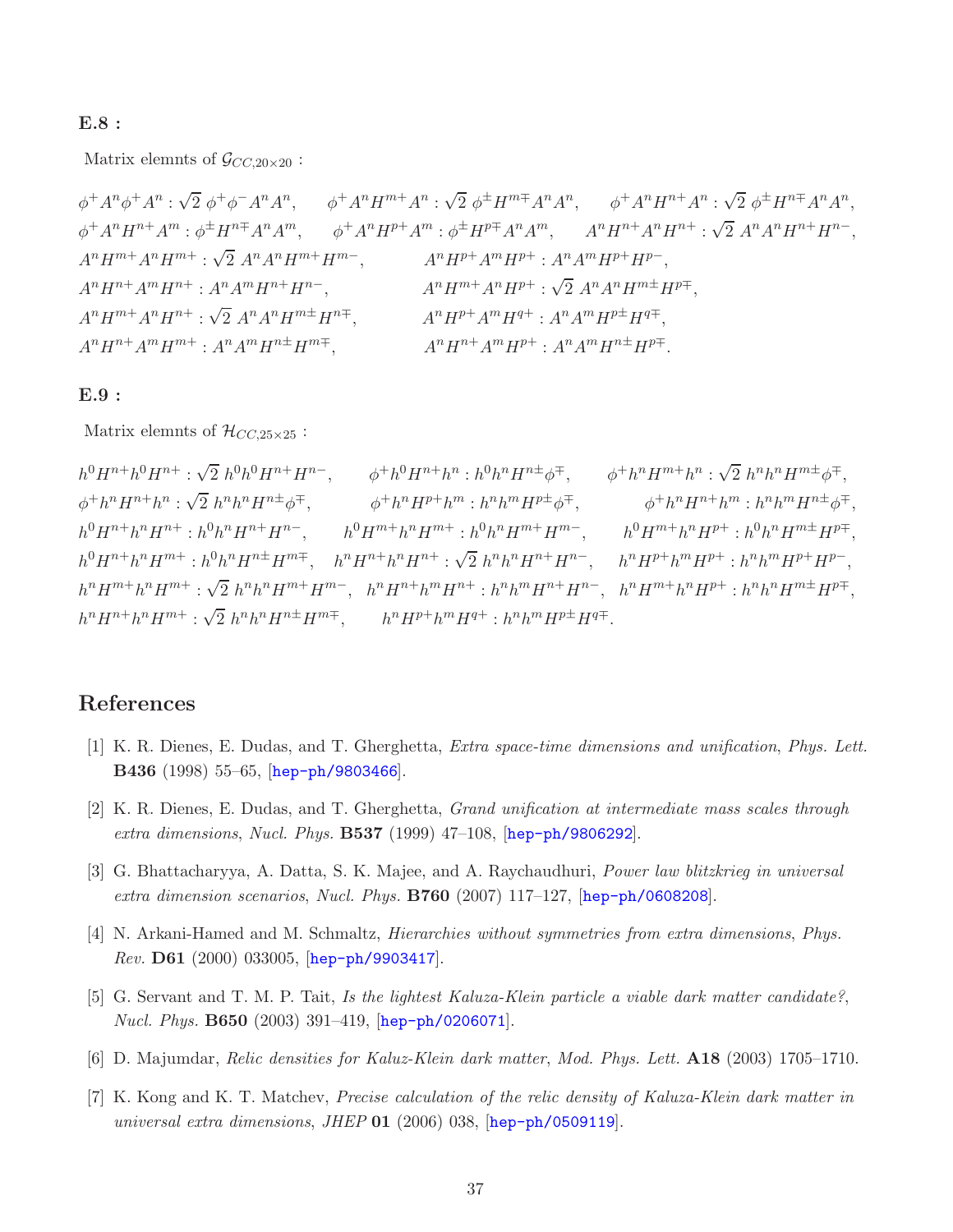- <span id="page-37-1"></span><span id="page-37-0"></span>[8] F. Burnell and G. D. Kribs, The Abundance of Kaluza-Klein dark matter with coannihilation, Phys.  $Rev.$  D73 (2006) 015001, [[hep-ph/0509118](http://arxiv.org/abs/hep-ph/0509118)].
- <span id="page-37-2"></span>[9] T. Appelquist, H.-C. Cheng, and B. A. Dobrescu, Bounds on universal extra dimensions, Phys. Rev. D64 (2001) 035002, [[hep-ph/0012100](http://arxiv.org/abs/hep-ph/0012100)].
- <span id="page-37-3"></span>[10] I. Antoniadis, A Possible new dimension at a few TeV, Phys. Lett. B246 (1990) 377–384.
- <span id="page-37-4"></span>[11] I. Antoniadis, N. Arkani-Hamed, S. Dimopoulos, and G. R. Dvali, New dimensions at a millimeter to a Fermi and superstrings at a TeV, Phys. Lett.  $\bf{B436}$  (1998) 257–263, [[hep-ph/9804398](http://arxiv.org/abs/hep-ph/9804398)].
- <span id="page-37-5"></span>[12] G. Servant and T. M. P. Tait, Elastic scattering and direct detection of Kaluza-Klein dark matter, *New J. Phys.*  $4 \ (2002) \ 99$ ,  $[hep-ph/0209262]$  $[hep-ph/0209262]$  $[hep-ph/0209262]$ .
- <span id="page-37-6"></span>[13] H.-C. Cheng, K. T. Matchev, and M. Schmaltz, Radiative corrections to Kaluza-Klein masses, Phys. Rev. D66 (2002) 036005, [[hep-ph/0204342](http://arxiv.org/abs/hep-ph/0204342)].
- [14] G. R. Dvali, G. Gabadadze, M. Kolanovic, and F. Nitti, *The Power of brane induced gravity, Phys.*  $Rev.$   $D64$   $(2001)$   $084004$ ,  $[hep-ph/0102216]$  $[hep-ph/0102216]$  $[hep-ph/0102216]$ .
- <span id="page-37-14"></span>[15] M. Carena, T. M. P. Tait, and C. E. M. Wagner, Branes and orbifolds are opaque, Acta Phys. Polon. B33 (2002) 2355, [[hep-ph/0207056](http://arxiv.org/abs/hep-ph/0207056)].
- <span id="page-37-8"></span>[16] F. del Aguila, M. Perez-Victoria, and J. Santiago, Bulk fields with general brane kinetic terms, JHEP 02 (2003) 051, [[hep-th/0302023](http://arxiv.org/abs/hep-th/0302023)].
- <span id="page-37-7"></span>[17] N. Haba, K.-y. Oda, and R. Takahashi, Top Yukawa Deviation in Extra Dimension, Nucl. Phys. B821  $(2009)$  74–128,  $[$ [arXiv:0904.3813](http://arxiv.org/abs/0904.3813)]. [Erratum: Nucl. Phys.824,331 $(2010)$ ].
- <span id="page-37-10"></span>[18] N. Haba, K.-y. Oda, and R. Takahashi, Diagonal Kaluza-Klein expansion under brane localized potential, Acta Phys. Polon. **B41** (2010) 1291–1316,  $\overline{arXiv:0910.4528}$  $\overline{arXiv:0910.4528}$  $\overline{arXiv:0910.4528}$ .
- <span id="page-37-11"></span>[19] F. del Aguila, M. Perez-Victoria, and J. Santiago, Physics of brane kinetic terms, Acta Phys. Polon. B34 (2003) 5511–5522, [[hep-ph/0310353](http://arxiv.org/abs/hep-ph/0310353)].
- <span id="page-37-9"></span>[20] T. Flacke, A. Menon, and D. J. Phalen, Non-minimal universal extra dimensions, Phys. Rev. D79 (2009) 056009, [[arXiv:0811.1598](http://arxiv.org/abs/0811.1598)].
- [21] A. Datta, U. K. Dey, A. Shaw, and A. Raychaudhuri, Universal Extra-Dimensional Models with Boundary Localized Kinetic Terms: Probing at the LHC, Phys. Rev. D87 (2013), no. 7 076002, [[arXiv:1205.4334](http://arxiv.org/abs/1205.4334)].
- <span id="page-37-13"></span><span id="page-37-12"></span>[22] T. Flacke, K. Kong, and S. C. Park, Phenomenology of Universal Extra Dimensions with Bulk-Masses and Brane-Localized Terms, JHEP  $05$  (2013) 111,  $[\text{arXiv:1303.0872}]$  $[\text{arXiv:1303.0872}]$  $[\text{arXiv:1303.0872}]$ .
- [23] A. Datta, U. K. Dey, A. Raychaudhuri, and A. Shaw, Boundary Localized Terms in Universal Extra-Dimensional Models through a Dark Matter perspective, Phys. Rev. D88 (2013) 016011, [[arXiv:1305.4507](http://arxiv.org/abs/1305.4507)].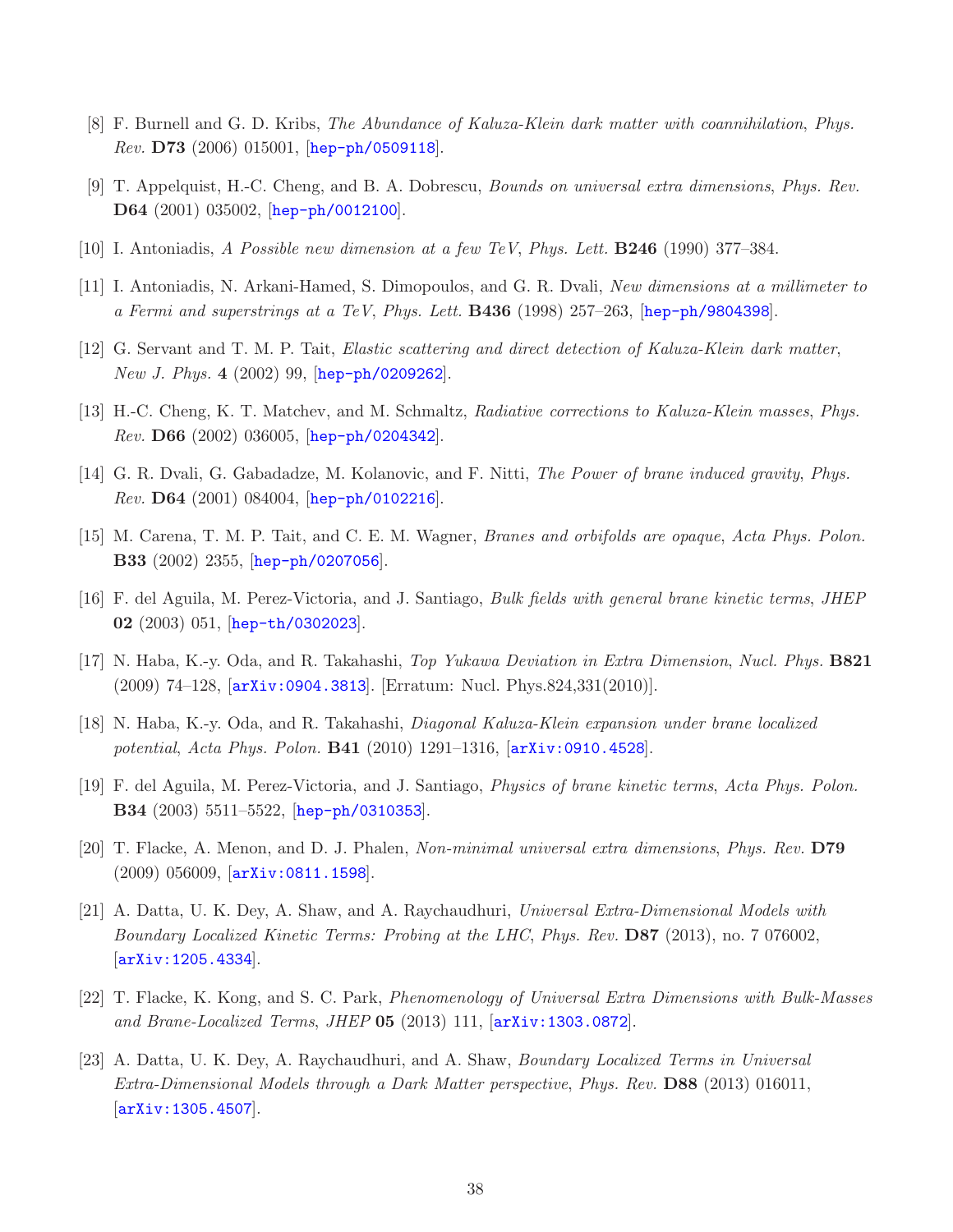- <span id="page-38-11"></span><span id="page-38-0"></span>[24] A. Datta, K. Nishiwaki, and S. Niyogi, Non-minimal Universal Extra Dimensions: The Strongly Interacting Sector at the Large Hadron Collider, JHEP 11 (2012) 154, [[arXiv:1206.3987](http://arxiv.org/abs/1206.3987)].
- [25] A. Datta, K. Nishiwaki, and S. Niyogi, Non-minimal Universal Extra Dimensions with Brane Local Terms: The Top Quark Sector, JHEP 01 (2014) 104, [[arXiv:1310.6994](http://arxiv.org/abs/1310.6994)].
- <span id="page-38-10"></span>[26] A. Datta, A. Raychaudhuri, and A. Shaw, LHC limits on KK-parity non-conservation in the strong sector of universal extra-dimension models, Phys. Lett. **B730** (2014) 42-49,  $\left[$ [arXiv:1310.2021](http://arxiv.org/abs/1310.2021).
- <span id="page-38-1"></span>[27] A. Shaw, KK-parity non-conservation in UED confronts LHC data, Eur. Phys. J. C75 (2015), no. 1 33, [[arXiv:1405.3139](http://arxiv.org/abs/1405.3139)].
- <span id="page-38-2"></span>[28] K. Ghosh, D. Karabacak, and S. Nandi, Constraining Bosonic Supersymmetry from Higgs results and 8 TeV ATLAS multi-jets plus missing energy data, JHEP 09 (2014) 076, [[arXiv:1402.5939](http://arxiv.org/abs/1402.5939)].
- <span id="page-38-3"></span>[29] U. K. Dey and T. S. Ray, Constraining minimal and nonminimal universal extra dimension models with Higgs couplings, Phys. Rev. D88 (2013), no. 5 056016, [[arXiv:1305.1016](http://arxiv.org/abs/1305.1016)].
- <span id="page-38-4"></span>[30] T. Jha and A. Datta,  $Z \to b\overline{b}$  in non-minimal Universal Extra Dimensional Model, JHEP 03 (2015) 012, [[arXiv:1410.5098](http://arxiv.org/abs/1410.5098)].
- <span id="page-38-5"></span>[31] A. Datta and A. Shaw, Nonminimal universal extra dimensional model confronts  $B_s \to \mu^+ \mu^-$ , Phys.  $Rev.$  **D93** (2016), no. 5 055048,  $\left[$ [arXiv:1506.08024](http://arxiv.org/abs/1506.08024).
- <span id="page-38-6"></span>[32] U. K. Dey and T. Jha, Rare top decays in minimal and nonminimal universal extra dimension models, Phys. Rev. **D94** (2016), no. 5 056011,  $\left[\frac{\text{arXiv:1602.03286}}{2010}\right]$  $\left[\frac{\text{arXiv:1602.03286}}{2010}\right]$  $\left[\frac{\text{arXiv:1602.03286}}{2010}\right]$ .
- <span id="page-38-7"></span>[33] H. Georgi, A. K. Grant, and G. Hailu, Brane couplings from bulk loops, Phys. Lett. B506 (2001) 207–214, [[hep-ph/0012379](http://arxiv.org/abs/hep-ph/0012379)].
- <span id="page-38-8"></span>[34] B. W. Lee, C. Quigg, and H. B. Thacker, Weak Interactions at Very High-Energies: The Role of the Higgs Boson Mass, Phys. Rev. D16 (1977) 1519.
- <span id="page-38-9"></span>[35] R. S. Chivukula, D. A. Dicus, and H.-J. He, Unitarity of compactified five-dimensional Yang-Mills theory, Phys. Lett.  $B525$  (2002) 175-182,  $[hep-ph/0111016]$  $[hep-ph/0111016]$  $[hep-ph/0111016]$ .
- [36] S. De Curtis, D. Dominici, and J. R. Pelaez, Strong tree level unitarity violations in the extra dimensional standard model with scalars in the bulk, Phys. Rev. **D67** (2003) 076010, [[hep-ph/0301059](http://arxiv.org/abs/hep-ph/0301059)].
- <span id="page-38-13"></span><span id="page-38-12"></span>[37] A. Muck, The standard model in 5D: Theoretical consistency and experimental constraints. PhD thesis, Wurzburg U., 2004.
- <span id="page-38-14"></span>[38] A. Datta and A. Shaw, A note on gauge-fixing in the electroweak sector of non-minimal UED, Mod. Phys. Lett. **A31** (2016), no. 32 1650181,  $arXiv:1408.0635$ .
- [39] F. J. Petriello, Kaluza-Klein effects on Higgs physics in universal extra dimensions, JHEP 05 (2002) 003, [[hep-ph/0204067](http://arxiv.org/abs/hep-ph/0204067)].